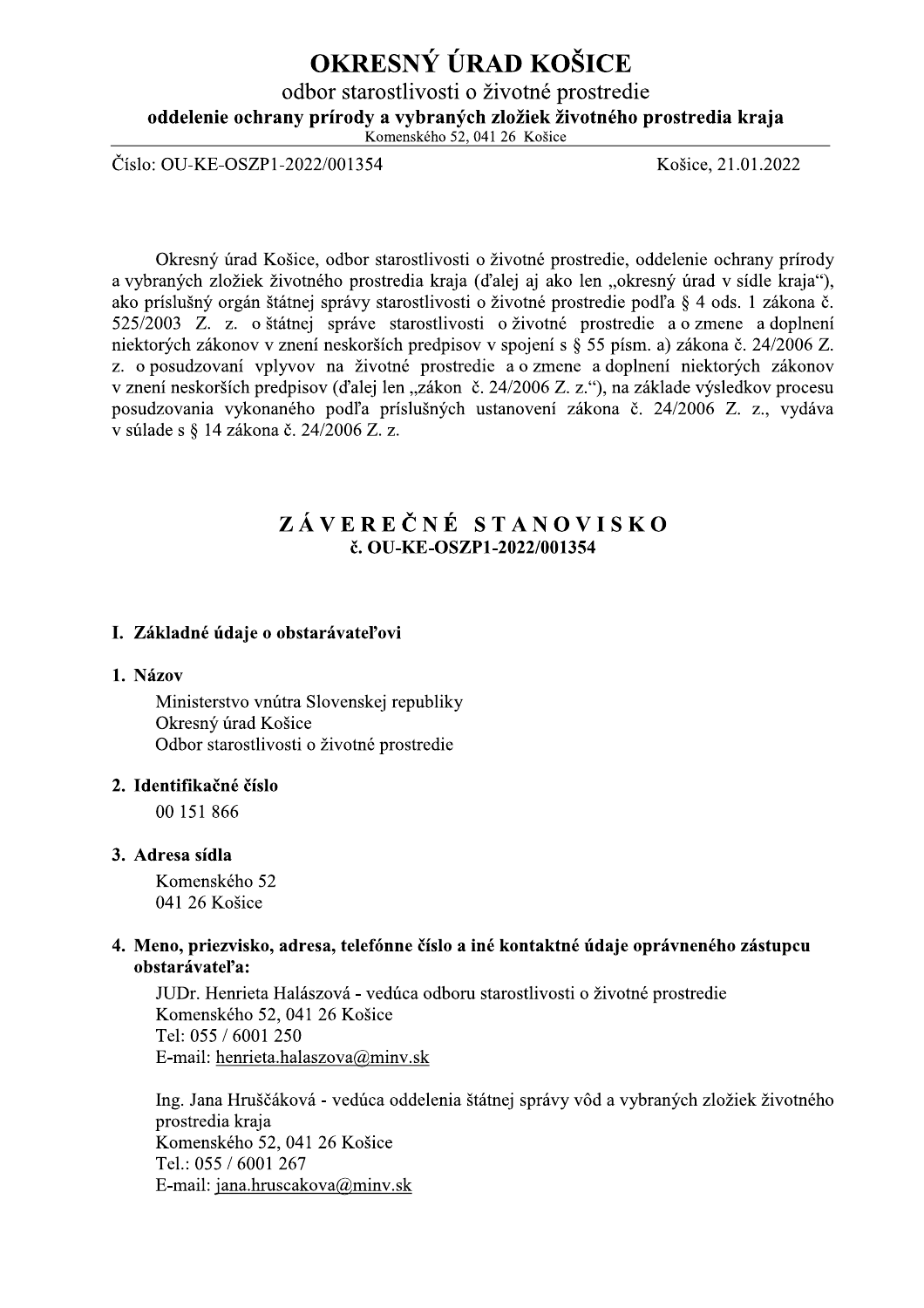## II. Základné údaje o strategickom dokumente

### 1. Názov

Plán rozvoja verejných vodovodov a verejných kanalizácií pre územie Košického kraja na roky 2021-2027.

## 2. Charakter

Posudzovaný strategický dokument "Plán rozvoja verejných vodovodov a verejných kanalizácií pre územie Košického kraja na roky 2021-2027" (ďalej aj ako len "Plán rozvoja VVaVK Košického kraja na roky 2021-2027") je pripravovaný pre oblasť vodného hospodárstva, má významný vplyv na životné prostredie a vytvára rámec na schválenie činností uvedených v prílohe č. 8 zákona č. 24/2006 Z. z. Strategický dokument spĺňa kritéria pre posudzovanie strategických dokumentov podľa § 4 ods.1 zákona č. 24/2006 Z. z.

Plán rozvoja VVaVK Košického kraja na roky 2021-2027 patrí ku koncepčným dokumentom obsahujúcim návrh investičného plánu, vrátane odhadu investícií potrebných na obnovenie existujúcej infraštruktúry - verejných vodovodov a verejných kanalizácií. V súčasnosti je platný pre obdobie 2016 -2021.

Vypracovanie, vyhodnocovanie, aktualizovanie plánu rozvoja verejných vodovodov pre územie Košického kraja zabezpečuje okresný úrad v sídle kraja v súlade so zákonom č. 442/2002 Z. z. o verejných vodovodoch a verejných kanalizáciách a o zmene a doplnení zákona č. 276/2000 Z. z. o regulácii v sieťových odvetviach v znení neskorších predpisov (ďalej len "zákon o VV a VK").

## 3. Hlavné ciele

Cieľom plánu rozvoja verejných vodovodov a verejných kanalizácií Košického kraja na roky 2021-2027 je:

- > poskytnúť aktuálnu analýzu súčasného stavu zásobovania pitnou vodou a systému odvádzania a čistenia odpadových vôd v kraji,
- > definovať stratégiu rozvoja verejných vodovodov a verejných kanalizácií so zohľadnením prognózy vývoja obyvateľstva, spotreby vody a produkcie odpadovej vody v Košickom kraji a požiadaviek na ochranu zdravia obyvateľstva a životného prostredia,
- > stanoviť priority výstavby, rekonštrukcie a obnovy verejných vodovodov a verejných kanalizácií,
- ≻ vyčísliť náklady a zdroje financovania potrebné k uskutočneniu aktivít uvedených v Pláne rozvoja VV a VK na obdobie rokov 2021 - 2027.

## 4. Stručný opis obsahu strategického dokumentu

Strategický dokument Plán rozvoja VVaVK Košického kraja na roky 2021-2027 rieši rozvoj verejných vodovodov a verejných kanalizácií do roku 2027 a pozostáva z nasledovných koncepčných, plánovacích a strategických materiálov:

- · Plán rozvoja verejných vodovodov pre územie Košického kraja
- Plán rozvoja verejných kanalizácií pre územie Košického kraja

Obsah strategického dokumentu vychádza z existujúceho dokumentu Plán rozvoja verejných vodovodov pre územie Košického kraja:

- $\bullet$  1. Úvod
- Legislatívne východiská a dôvody vypracovania Plánu rozvoja verejných  $1.2$  $\bullet$ vodovodov
- $\bullet$  2. Prehľad rozhodujúcich právnych predpisov uplatňovaných pri tvorbe Plánu rozvoja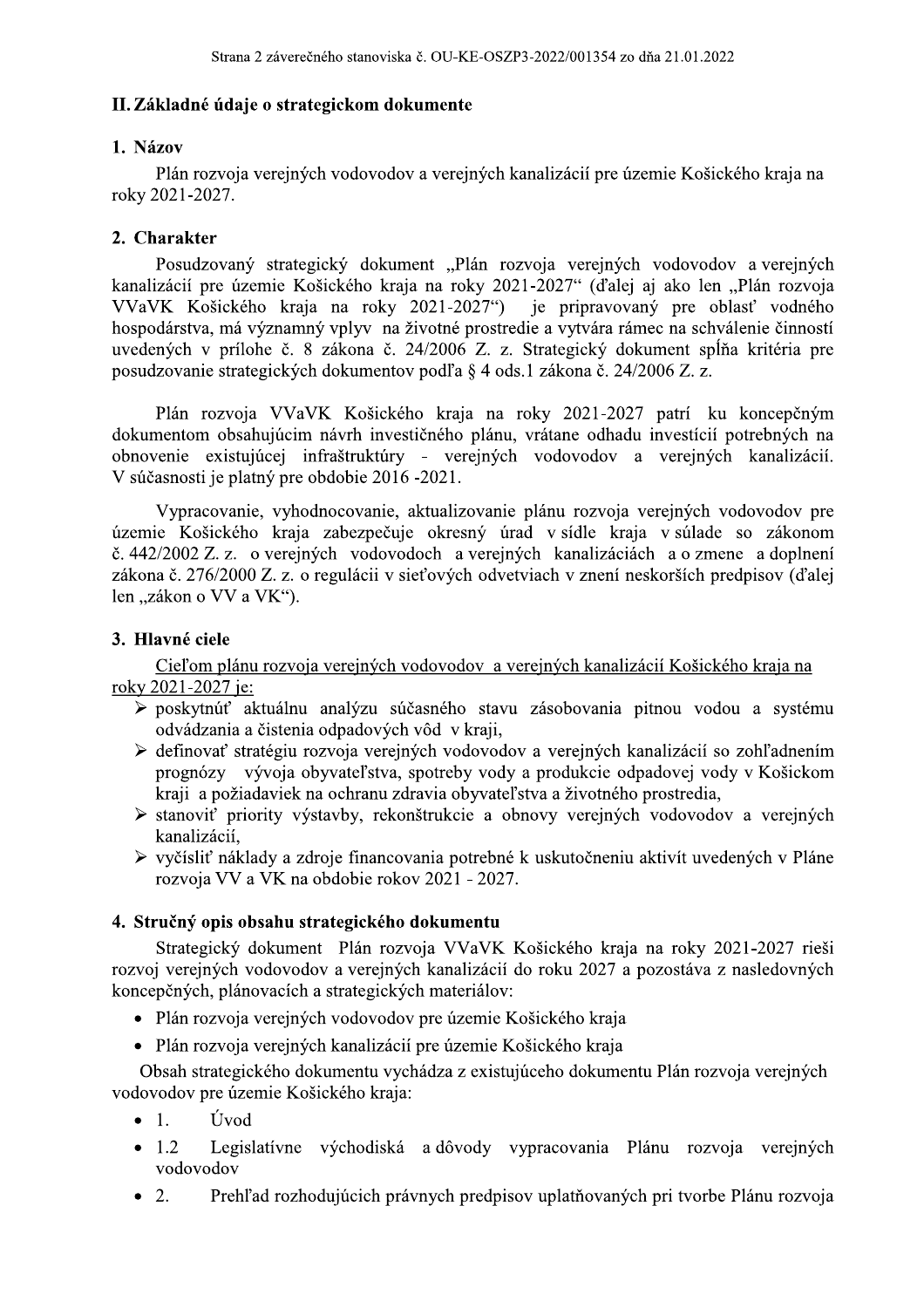verejných vodovodov

- $\overline{3}$ . Analýza súčasného stavu zásobovania pitnou vodou  $\bullet$
- $3.1$ Hodnotenie súčasného stavu zásobovania obyvateľov pitnou vodou podľa jednotlivých okresov
- 3.1.1 Obce s verejným vodovodom
- 3.1.2 Obce s rozostavaným vodovodom
- $3.1.3$ Obce bez verejného vodovodu a návrh na riešenie
- $3.1.4$ Vodovody problémové z hľadiska kvality dodávanej vody, nedostatočnej kapacity vodných zdrojov a návrh na riešenie
- $3.2$ Zdroje vody
- 3.2.1 Súčasný stav a prognóza kvality a kvantity využívaných povrchových a podzemných vodných zdrojov a ich ohrozenosť
- Využívané vodné zdroje na zásobovanie pitnou vodou
- Posúdenie súčasného stavu ochrany vodných zdrojov  $3.2.2$  $\bullet$
- Zdroje problémové z hľadiska dodávanej kvality a kvantity a návrh na riešenie. návrh opatrení na racionálne hospodárenie s vodou
- 3.2.3 Zásady ekologicky optimálneho využívania zdrojov vody ako súčasť krajiny
- Strategické ciele rozvoja verejných vodovodov a priority výstavby  $\overline{4}$ .
- $4.1$ Potreba vody pre navrhnutý optimálny rozvoj
- 4.2 Rámcová bilancia zdrojov a potrieb vody
- 4.3 Stratégia zásobovania obyvateľstva na území bez verejných vodovodov
- $4.3.1$ Koncepcia krytia potrieb pitnej vody
- Vplyv realizácie Plánu rozvoja verejných vodovodov na ekologické podmienky  $4.4$ krajiny a rozvoj regiónov
- 4.5 Predpokladané náklady na realizáciu plánu rozvoja verejných vodovodov
- 4.6 Investičná stratégia zásobovania pitnou vodou do roku 2027  $\bullet$

Prílohová časť obsahuje 12 príloh:

- Príloha č. 1 Hodnotenie zásobovanosti a vybavenosti obcí vodovodmi podľa okresov
- Príloha č. 2 Zoznam obcí s verejným vodovodom podľa okresov
- · Príloha č. 3 Prehľad obcí s rozostavaným vodovodom
- Príloha č. 4 Zoznam obcí bez verejného vodovodu podľa okresov
- · Príloha č. 5 Vodné zdroje navrhované na vyradenie
- Príloha č. 6 Zoznam využívaných vodných zdrojov na zásobovanie pitnou vodou
- Príloha č. 7 Predpokladaný vývoj potrieb pitnej vody
- · Príloha č. 8 Návrh na riešenie obcí bez verejného vodovodu
- · Príloha č. 9 Vodovody problémové z hľadiska kvality dodávanej vody, nedostatočnej kapacity vodných zdrojov, prípadne veľkých strát a návrh na ich riešenie
- Príloha č. 10 Charakteristika verejných vodovodov podľa akciových spoločností
- Príloha č. 11 Investičná stratégia zásobovania pitnou vodou
- Prehľad všetkých obcí Košického kraja podľa okresov, problémy vo Príloha č. 12 vodovodoch a návrh na riešenie do roku 2027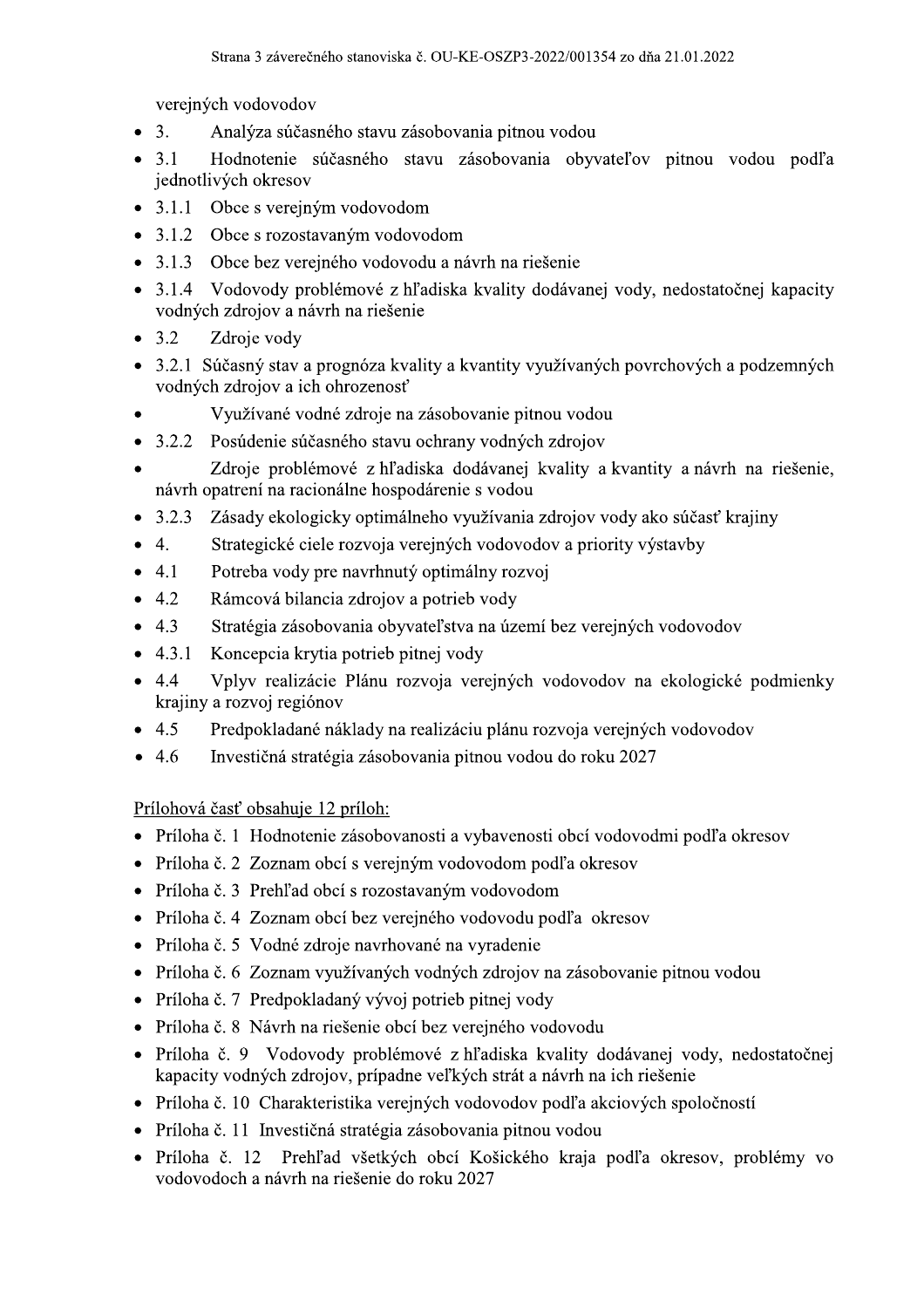Obsah strategického dokumentu vychádza z existujúceho dokumentu Plán rozvoja verejných kanalizácií pre územie Košického kraja:

- $\overline{1}$ . Úvod  $\bullet$
- Prehľad rozhodujúcich právnych predpisov SR a EÚ uplatňovaných pri tvorbe Plánu  $2.$ rozvoja verejných kanalizácií
- 2.1. Konkretizácia zásadných požiadaviek európskej a národnej právnej úpravy vo vzťahu k odvádzaniu a čisteniu odpadových vôd vrátane vynegociovaných podmienok a ich časového harmonogramu
- 2.2. Uplatnenie koncepčných a strategických materiálov SR
- $3.$ Analýza súčasného stavu odvádzania a čistenia odpadových vôd  $\bullet$
- 3.1. Prehľad súčasného stavu v odvádzaní a čistení odpadových vôd v Košickom kraji
- 3.2. Odstraňovanie nutrientov (dusík, fosfor) zavedenie povinnosti v oblasti čistenia odpadových vôd
- 3.3. Nedostatky, respektíve rozhodujúce problémy vyskytujúce sa v súčasnosti v oblasti odkanalizovania čistenia odpadových vôd
- 3.4. Pozitíva v oblasti verejných kanalizácií
- 3.5. Plnenie kritérií ustanovených smernicou 91/271/ES
- Koncepčné a strategické východiská uplatnené pri návrhu plánov rozvoja verejných  $\overline{4}$ .  $\bullet$ kanalizácií
- 4.1. Koncepcia vodohospodárskej politiky Slovenskej republiky, jej hlavné ciele a vzťah k trvalo udržateľnému rozvoju
- 4.2. Environmentálne a technické kritériá pre stanovenie priorít rozvoja verejných kanalizácií
- 5. Technické kritériá plánov rozvoja verejných kanalizácií
- 5.1. Základné funkčné požiadavky na stokové siete
- 5.2. Základné požiadavky na čistiarne odpadových vôd
- 5.3. Zavedenie systému kanalizačných aglomerácií podľa smernice Rady č.91/271/EHS
- 5.4. Princípy a kritériá pre návrh aglomerácií
- 6. Priority výstavby kanalizácií
- 6.1. Ekologicko technické kritériá pre zostavenie poradia naliehavosti výstavby verejných kanalizácií
- $7.$ Ciele rozvoja verejných kanalizácií
- 7.1. Vymedzenie cieľov rozvoja verejných kanalizácií do roku 2027
- 7.2. Vyčíslenie počtu aglomerácií riešených v Košickom kraji
- 8. Možné finančné zdroje
- 9. Záver

## Prílohová časť obsahuje nasledujúce prílohy:

- Príloha č. 1 Priority kanalizačných aglomerácií v Košickom kraji podľa veľkosti, v členení podľa obcí
- · Príloha č. 2 Prehľad súčasného stavu v odvádzaní a čistení odpadových vôd v Košickom kraji podľa obcí, stav k 31.12.2018
- Príloha č. 2A Plán rozvoja verejných kanalizácií v kanalizačných systémoch s počtom obyvateľov do 2 000 EO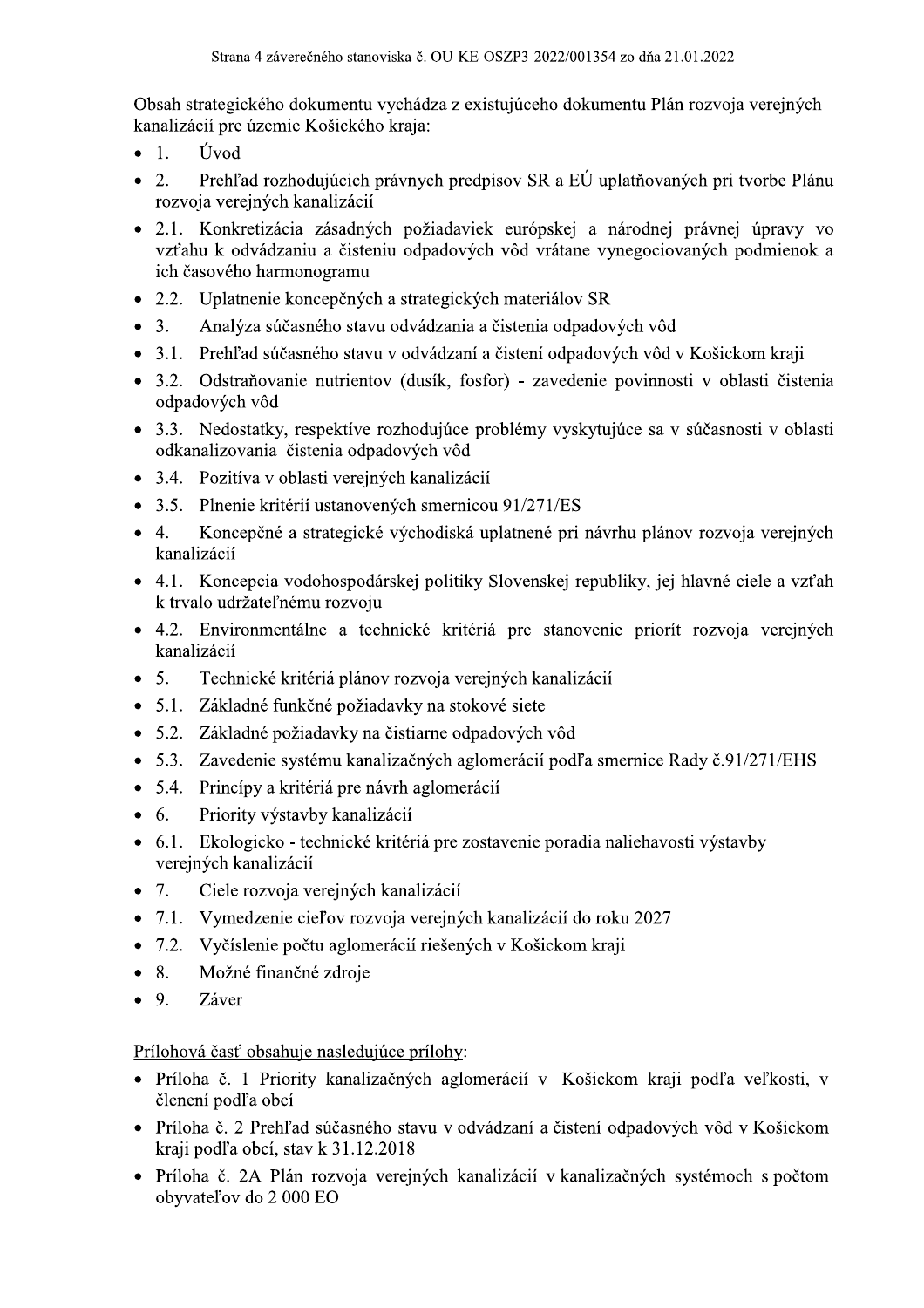- · Príloha č. 2B Plán rozvoja verejných kanalizácií v kanalizačných systémoch s počtom obyvateľov od 2 000 do 10 000 EO
- Príloha č. 2C Plán rozvoja verejných kanalizácií v kanalizačných systémoch s počtom obyvateľov nad 10 000 EO
- · Príloha č. 3A Sumarizácia základných vecných a investičných nárokov pre rozvoj verejných kanalizácií v aglomeráciách do 2 000 EO, podľa okresov, stav k 31.12.2018
- · Príloha č. 3B Sumarizácia základných vecných a investičných nárokov pre rozvoj verejných kanalizácií v aglomeráciách od 2 000 – do 10 000 EO, podľa okresov, stav k 31.12.2018
- · Príloha č. 3C Sumarizácia základných vecných a investičných nárokov pre rozvoj verejných kanalizácií v aglomeráciách nad 10 000 EO, podľa okresov, stav k 31.12.2018
- · Príloha č. 3AA Sumarizácia základných vecných a investičných nárokov pre rozvoj verejných kanalizácií v aglomeráciách do 2 000 EO, podľa vodárenskej spoločnosti, stav k 31.12.2018
- Príloha č. 3BB Sumarizácia základných vecných a investičných nárokov pre rozvoj verejných kanalizácií v aglomeráciách od 2 000 – do 10 000 EO, podľa vodárenskej spoločnosti, stav k 31.12.2018
- Príloha č. 3CC Sumarizácia základných vecných a investičných nárokov pre rozvoj verejných kanalizácií v aglomeráciách nad 10 000 EO, podľa vodárenskej spoločnosti, stav k 31.12.2018
- Príloha č. 4 Investičná stratégia odkanalizovania na roky 2021 2027 kanalizácie
- Príloha č. 5 Prehľad v odkanalizovaní Košického kraja podľa okresov v %

Z hodnotenia súčasného stavu zásobovania obyvateľstva pitnou vodou z verejných vodovodov vyplýva, že z celkového počtu 800 434 obyvateľstva na území Košického kraja bolo k 31.12.2018 zásobovaných pitnou vodou 84,39 %. Z hľadiska jednotlivých okresov je najpriaznivejšia situácia v okresoch Košice I-IV, kde zásobovanosť obyvateľov dosahuje 98,64 %. V Košickom kraji je k 31.12.2018 rozostavaných 47 stavieb verejných vodovodov (ďalej len "VV"), mnohé z nich sú rozostavané už dlhodobo, najmä z dôvodu nezabezpečenia finančných prostriedkov. Prioritizácia je postavená na základe rozostavanosti VV.

K 31.12.2018 bol počet obyvateľov Košického kraja pripojených na verejnú kanalizáciu 517 801 (59,7 % z celkového počtu obyvateľov). V Košickom kraji je vybudovaná verejná kanalizácia v 150 obciach. Celkovo je v Košickom kraji 90 komunálnych čistiarni odpadových vôd (d'alej len "ČOV").

#### Investičné zámery z hľadiska hodnotenia vplyvov Plánu rozvoja VV predstavujú:

- 1. urýchliť dokončenie rozostavaných vodovodov,
- 2. realizáciu opatrení na odstránenie nedostatkov v problémových vodovodoch (kvalita a kvantita),
- 3. výstavbu nových vodovodných potrubí (rozvodov a sietí),
- 4. napájanie na skupinové vodovody,
- 5. výstavbu súvisiacich technických zariadení (vodojemy, úpravne vôd, čerpacie stanice a pod.), prípadne rozširovanie ich kapacít alebo modernizácia technológií,
- 6. budovanie nových zdrojov vôd a doplňujúcich zdrojov vôd alebo navyšovanie kapacít existujúcich zdrojov vôd.

Strategický dokument uvádza tiež priority budovania kanalizačných systémov, pričom sa okrem ekonomických hľadísk kladie veľký dôraz na rešpektovanie prírodných pomerov s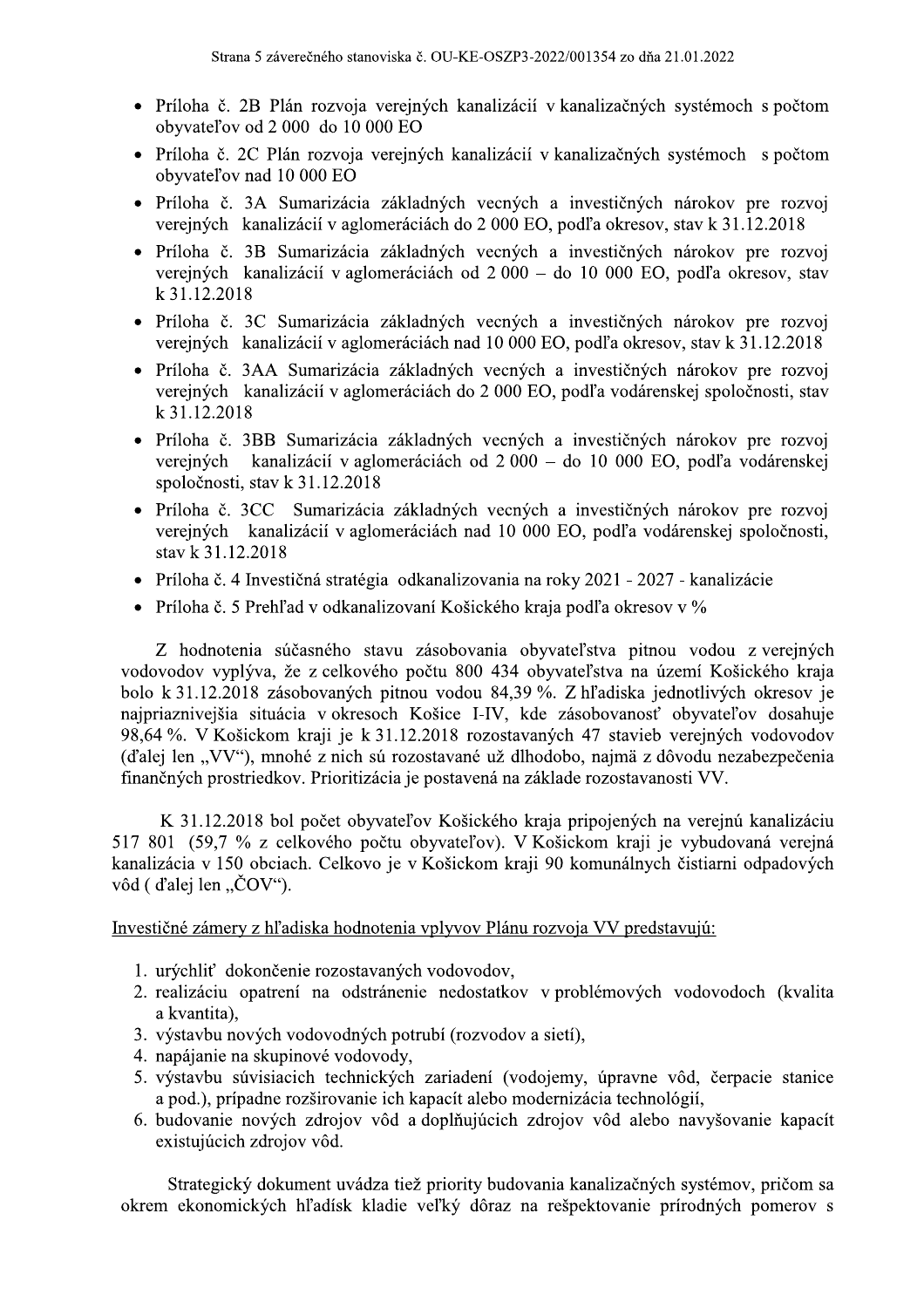cieľom minimalizovať ekologické dopady.

Investičné zámery z hľadiska hodnotenia vplyvov Plánu rozvoja VK prestavujú:

- 1. rekonštrukcie stokových sietí.
- 2. rozšírenie hydraulickej kapacity existujúcich stokových sietí,
- 3. budovanie nových stokových sietí (SS),
- 4. rekonštrukcie ČOV.
- 5. rozšírenie kapacít ČOV,
- 6. budovanie nových ČOV.

Medzi hlavné strategické smery plánu rozvoja zásobovania obyvateľstva patrí výstavba verejných vodovodov pre aglomerácie nad 2000 EO, dobudovanie rozostavaných vodovodov a modernizácia úpravní vôd, najmä veľkokapacitné zdroje povrchových vôd.

Ciele rozvoja verejných kanalizácii sú postavené na priorizácii sídelných aglomerácií podľa počtu EO. Ciele definujú princípy výstavby stokových sietí aj pre aglomerácie do 2000 EO.

## 5. Vzťah k iným strategickým dokumentom

Plán rozvoja VVaVK Košického kraja na roky 2021 - 2027 je v súlade so základnými strategickými materiálmi:

- Národná stratégia trvalo udržateľného rozvoja,
- Koncepcia vodohospodárskej politiky SR do roku 2015,
- Vodný plán Slovenska, ktorý obsahuje Plán manažmentu správneho územia povodia Dunaja a Plán manažmentu správneho územia povodia Visly,
- Akčný plán pre životné prostredie a zdravie obyvateľov SR (NEHAP V),
- Územné plány Veľkých územných celkov,
- Operačný program Kvalita životného prostredia na obdobie 2014 2020,
- Plány rozvoja verejných vodovodov a verejných kanalizácií pre územie jednotlivých krajov (2013 a 2019),
- Plán rozvoja verejných vodovodov a verejných kanalizácií pre územie SR (prvý plán bol schválený v roku 2006 a prvá aktualizácia bola schválená v roku 2015),
- Národný program Slovenskej republiky pre vykonávanie smernice Rady 91/271/EHS o čistení komunálnych odpadových vôd v znení smernice Komisie 98/15/ES a nariadenia Európskeho parlamentu a Rady 1882/2003/ES,
- Operačný program Kvalita životného prostredia na roky 2014 2020.
- Protokol o zdraví Protokol k Dohovoru o ochrane a využívaní hraničných vodných tokov a medzinárodných jazier z roku 1992, podpísaný v Londýne dňa 17. júna 1999,
- Strategické a koncepčné materiály jednotlivých vodárenských spoločností pôsobiacich na území SR,
- Zelenšie Slovensko; Stratégia environmentálnej politiky Slovenskej republiky do roku 2030,
- Návrh národných priorít implementácie Agendy 2030,
- Návrh orientácie, zásad a priorít vodohospodárskej politiky SR do roku 2027,
- HODNOTA JE VODA Akčný plán na riešenie dôsledkov sucha a nedostatku vody,  $\mathbf{r}$
- Dohovor o spolupráci pri ochrane a trvalom využívaní Dunaja,
- Dohovor o ochrane a využívaní hraničných vodných tokov a medzinárodných jazier,
- Spoločné vyhlásenie ministrov zodpovedných za vodné hospodárstvo krajiny vyšehradskej skupinya Bulharsko a Rumunsko.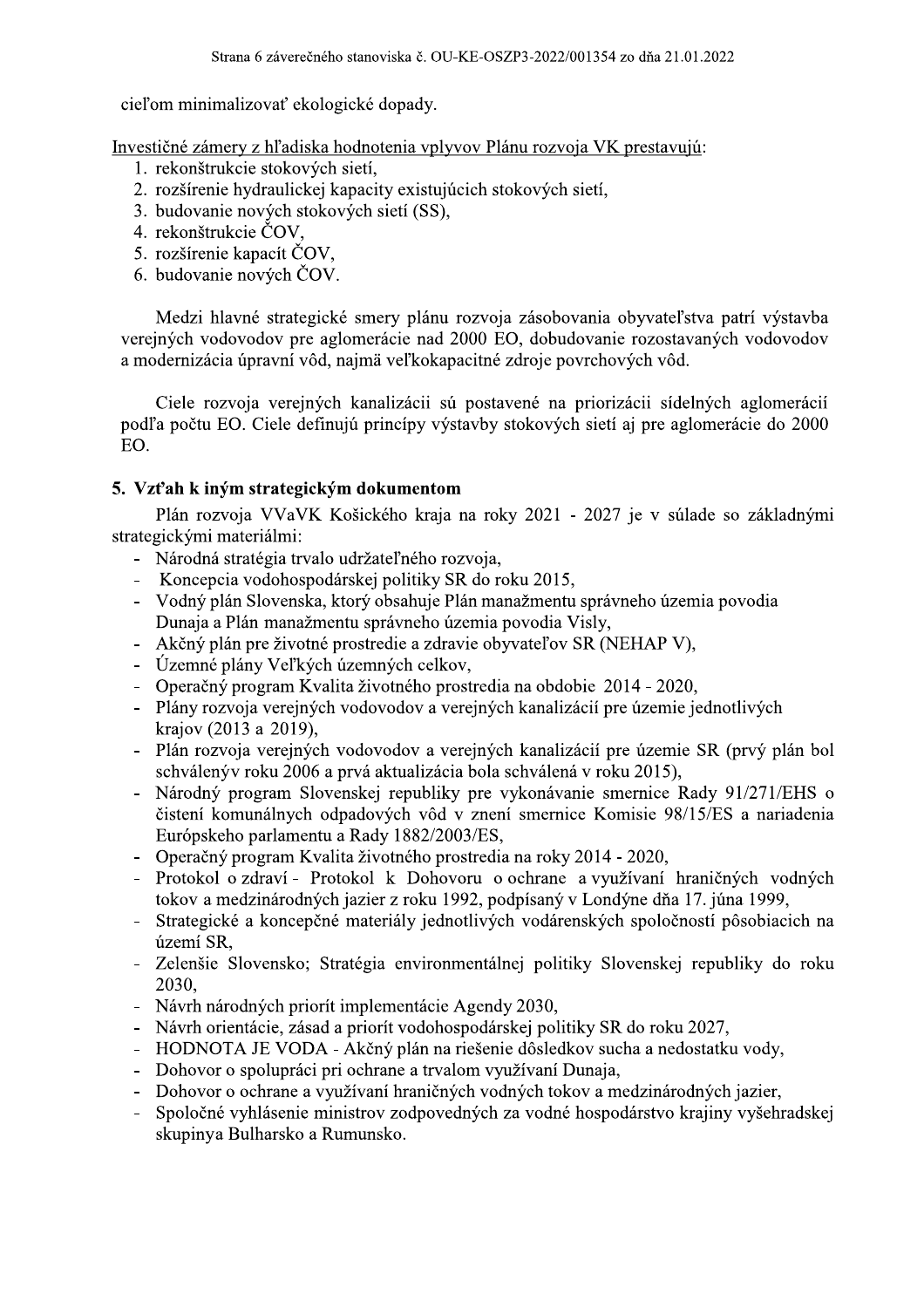## III. Opis priebehu prípravy a posudzovania

Posudzovanie vplyvu strategického dokumentu zabezpečovalo Ministerstvo vnútra Slovenskej republiky, Okresný úrad Košice, odbor starostlivosti o životné prostredie, oddelenie štátnej správy vôd a vybraných zložiek životného prostredia kraja (ďalej aj "obstarávateľ"). Strategický dokument Plán rozvoja VVaVK Košického kraja na roky 2021-2027 podlieha povinnému hodnoteniu podľa zákona č. 24/2006 Z. z.

## 1. Vecný a časový harmonogram prípravy a schvaľovania

- > Obstarávateľ v zmysle § 5 ods. 1 zákona č. 24/2006 Z. z. predložil Oznámenie o vvoracovaní strategického dokumentu Plán rozvoja VVaVK Košického kraja na roky 2021-2027 dňa 12.05.2020.
- $\triangleright$  Príslušný orgán podľa § 5 zákona 24/2006 Z. z. zaslal v dňoch 03.05 15.05.2020 dotknutým orgánom podľa § 6 ods. 2 zákona č. 24/2006 Z. z. Oznámenie o strategickom dokumente Plán rozvoja VVaVK Košického kraja na roky 2021-2027 a požiadal dotknuté orgány o písomné stanoviská k oznámeniu podľa § 6 ods. 4 zákona č. 24/2006 Z. z. do 15 dní od jeho doručenia.
- > Rozsah hodnotenia pod č. OU-KE-OSZP1-2020/026452 v zmysle § 8 zákona č. 24/2006 Z. z. bol určený príslušným orgánom dňa 14.08.2020.
- > Správa o hodnotení strategického dokumentu Plán rozvoja VVaVK Košického kraja na roky 2021-2027 bola príslušnému orgánu doručená dňa 8.3.2021.
- > Vereiné prerokovanie Správy o hodnotení strategického dokumentu oznámil obstarávateľ listom č. OU-KE-OSZP2-2021/002415-040 až 059 zo dňa 20.08.2021.
- > Verejné prerokovanie Správy o hodnotení strategického dokumentu sa konalo dňa 24.07.2021 v budove Okresného úradu Košice, Komenského 52, 042 16 Košice.
- > Oznámenie o určení spracovateľa odborného posudku bolo doručené listom č. OU-KE-OSZP1-2021/004067-33 zo dňa 01.12.2021, a zároveň mu boli emailom poskytnuté podklady, z ktorých vychádzal pri spracovávaní odborného posudku.
- > Odborný posudok bol vypracovaný dňa 03.01.2022 a doručený obstarávateľovi dňa 05.01.2022.

## 2. Orgán kompetentný na jeho prijatie

Ministerstvo životného prostredia Slovenskej republiky.

#### 3. Druh prijatia, rozhodnutia

Rozhodnutím Ministerstva životného prostredia Slovenskej republiky.

#### 4. Vypracovanie správy o hodnotení strategického dokumentu

Správu o hodnotení strategického dokumentu vypracovala v marci 2021 doc. Ing. Martina Zeleňáková, PhD. Správa o hodnotení bola vypracovaná v štruktúre podľa prílohy č. 4 zákona č. 24/2006 Z. z. a má 164 strán.

## 5. Posúdenie správy o hodnotení strategického dokumentu

Správu o hodnotení strategického dokumentu vypracovala v marci 2021 doc. Ing. Martina Zeleňáková, PhD., Československej armády 19, 040 01 Košice, koordinátorom úlohy bola Ing. Jana Hruščáková. Správa o hodnotení strategického dokumentu bola vypracovaná v zmysle stanoveného rozsahu hodnotenia a prílohy č. 4 zákona č. 24/2006 Z. z. Správa o hodnotení strategického dokumentu bola zverejnená v zmysle ustanovení § 10 ods. 2 zákona č. 24/2006 Z. z. na stránke www.enviroportál.sk dňa 10.03.2021.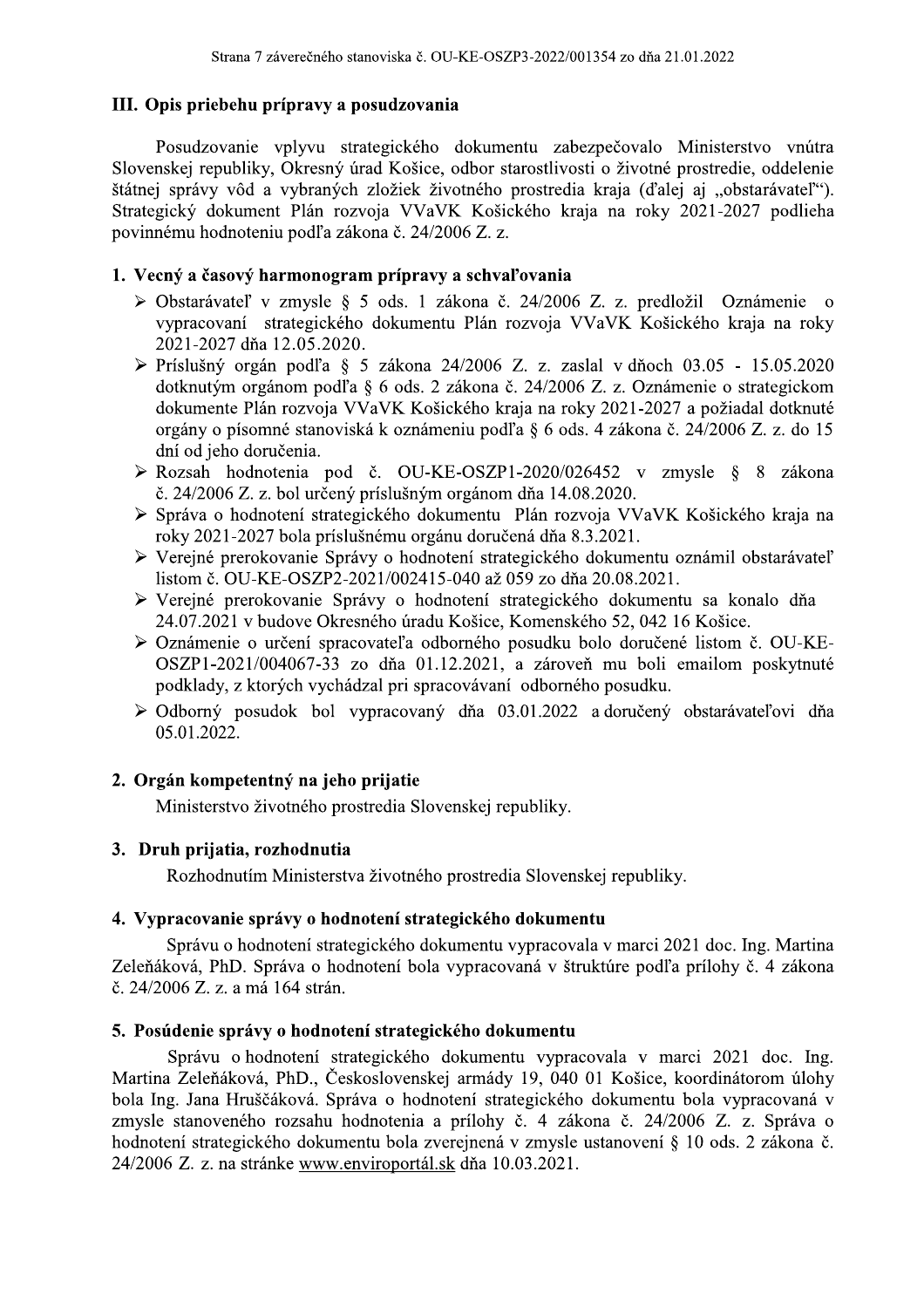ěného stanoviska č. OU-KE-OSZP3-2022/001354 zo dňa 21.01.2022<br>o hodnotení vplyvov bolo možné predkladať na príslušný orgán<br>veň bola verejnosť informovaná o možnosti konzultácii podľa<br>čas celého procesu posudzovania vplyvov Stanoviská k správe o hodnotení vplyvov bolo možné pred Strana 8 záverečného stanoviska č. OU-KE-OSZP3<br>
Stanoviská k správe o hodnotení vplyvov bolo mo<br>
jej doručenia. Zároveň bola verejnosť informov<br>
ač. 24/2006 Z. z. počas celého procesu posudzova<br>
nom úrade Košice, Odbore st Strana 8 záverečného stanoviska č. OU-KE-OSZP3-2022/001354 zo dňa 21.01.2022<br>
Stanoviská k správe o hodnotení vplyvov bolo možné predkladať na príslušný orgán do 21<br>
dní od jej doručenia. Zároveň bola verejnosť informovaná Strana 8 záverečného stan<br>
Stanoviská k správe o hodno<br>
dní od jej doručenia. Zároveň bola<br>
zákonač. 24/2006 Z. z. počas celéh<br>
Okresnom úrade Košice, Odbore<br>
Košice.<br>
Spracovateľka odborného p<br>
dobrej úrovni po metodickej nia. Zaroven bola vereji Strana 8 záverečného stanoviska č. OU-KE-OSZP3-2022/001354 zo dňa 21.01.2022<br>
Stanoviská k správe o hodnotení vplyvov bolo možné predkladať na príslušný orgán do 21<br>
dní od jej doručenia. Zároveň bola verejnosť informovaná leho procesu posudzovania vplyvov strategickeho dokumentu na Okresnom urade Kosice, Odbore starostlivosti o životne prostredie, Komenskeho 52, 041 26 Kosice.

022/001354 zo dňa 21.01.2022<br>
né predkladať na príslušný orgán do 21<br>
ná o možnosti konzultácii podľa § 63<br>
ia vplyvov strategického dokumentu na<br>
é prostredie, Komenského 52, 041 26<br>
ategický dokument je spracovaný na<br>
do Stanoviská k správe o hodnotení v<br>Stanoviská k správe o hodnotení v<br>dní od jej doručenia. Zároveň bola ver<br>zákonač. 24/2006 Z. z. počas celého pro<br>Okresnom úrade Košice, Odbore stare<br>Košice.<br>Spracovateľka odborného posud<br>d E. OU-KE-OSZP3-2022/001354 zo dňa 21.01.2022<br>
lyvov bolo možné predkladať na príslušný orgán<br>
nosť informovaná o možnosti konzultácii podľa<br>
esu posudzovania vplyvov strategického dokumer<br>
tlivosti o životné prostredie, Ko Spracovateľka odborného posudku uvadza, ze strategicky dokument je Strana 8 zaverečného stanoviská č. OU-KE-OSZP3-2022/001354 zo d<br>
Stanoviská k správe o hodnotení vplyvov bolo možné predkladať<br>
dní od jej doručenia. Zároveň bola verejnosť informovaná o možnosti<br>
zákonač. 24/2006 Z. z. po OU-KE-OSZP3-2022/001354 zo dňa 21.01.2022<br>wyvov bolo možné predkladať na príslušný orgán dosť informovaná o možnosti konzultácii podľa {su posudzovania vplyvov strategického dokument<br>ivosti o životné prostredie, Komenského Stanoviská k správe o hodnotení vplyvov bolo možné predkladať na príslušný orgán do 21<br>
dní od jej doručenia. Zároveň bola verejnosť informovaná o možnosti konzultácii podľa § 63<br>
zákonač. 24/2006 Z. z. počas celého proces j urovni po metodickej i po većnej stranke, dostatočne podrobne a zrozumiteľne otení vplyvov bolo možné predkladať na príslušnia<br>
la verejnosť informovaná o možnosti konzultáci<br>
e starostlivosti o životné prostredie, Komenského<br>
e starostlivosti o životné prostredie, Komenského<br>
posudku uvádza, že st popisuje sučasny stav životného prostredia na riešenom uzemí, analyzuje k správe o hodnotení vplyvov bolo možné predkla<br>
ia. Zároveň bola verejnosť informovaná o možn<br>
Z. z. počas celého procesu posudzovania vplyvov<br>
Košice, Odbore starostlivosti o životné prostredi<br>
ka odborného posudku uvádz lkladať na príslušný orgán do 21<br>nožnosti konzultácii podľa § 63<br>vov strategického dokumentu na<br>tredie, Komenského 52, 041 26<br>ký dokument je spracovaný na<br>nočne podrobne a zrozumiteľne<br>zemí, analyzuje a vyhodnocuje<br>gického predpokladane vplyvy navrhovanych aktivit a opatreni strategickeho dokumentu na zivotne dní od jej doručenia. Zároveň bola verejnosť informova<br>zákonač. 24/2006 Z. z. počas celého procesu posudzovar<br>Okresnom úrade Košice, Odbore starostlivosti o životr<br>Košice.<br>Spracovateľka odborného posudku uvádza, že st<br>dobr prostredie a zdravie obyvateľov a navrhuje opatrenia na zníženie alebo obmedzenie predpokladanych negativnych vplyvov. Okresnom úrade Košice, Odbore<br>
Košice.<br>
Spracovateľka odborného p<br>
dobrej úrovni po metodickej i<br>
popisuje súčasný stav životného<br>
predpokladané vplyvy navrhovan<br>
predpokladané vplyvy navrhovan<br>
predpokladaných negatívnych Spracovateľka odborného pos<br>dobrej úrovni po metodickej i p<br>popisuje súčasný stav životného p<br>predpokladané vplyvy navrhovanýc<br>prostredie a zdravie obyvateľov<br>predpokladaných negatívnych vplyv<br>v Výhradou je čiastočné nespl osudku uvádza, že strategický dokument je sp<br>po vecnej stránke, dostatočne podrobne a z<br>prostredia na riešenom území, analyzuje a v<br>ých aktivít a opatrení strategického dokumentu<br>v a navrhuje opatrenia na zníženie alebo<br>vo e strategický dokument je spracovaný na<br>ke, dostatočne podrobne a zrozumiteľne<br>ešenom území, analyzuje a vyhodnocuje<br>trení strategického dokumentu na životné<br>patrenia na zníženie alebo obmedzenie<br>požiadaviek rozsahu hodnot Spracovateľka odborného posudku uvádza, že strategický dokument je spracovaný na<br>dobrej úrovni po metodickej i po veenej stránke, dostatočne podrobne a zrozumiteľne<br>popisuje súčasný stav životného prostredia na riešenom úz Spracovateľka odborného posudku uvádza, že strategický dokument je spracovaný na dobrej úrovní po metodickej i po vecnej stránke, dostatočne podrobne a zrozumitéľne popisuje súčaný stav životného prostredia na riešenom úze

ciastocne nesplnenie speci rejnych vodovodov a verejnych kanalizacii, na ktorom je potrebne v buducnosti stavať a tento strategicky dokument aktualizovať a ďalej rozvijať.

zni po metodickej i po vecnej stránke, dostatočne podrobne a zrozumite<br>těasný stav životného prostredia na riešenom území, analyzuje a vyhodnoc<br>mé vplyvy navrhovaných aktivít a opatrení strategického dokumentu na živc<br>a zd očne podrobne a zrozumiteľne<br>emí, analyzuje a vyhodnocuje<br>gického dokumentu na životné<br>a zníženie alebo obmedzenie<br>ek rozsahu hodnotenia z dôvodu<br>ktoré odporúča dopracovať do<br>rípade však Správa o hodnotení<br>ných kanalizácií popisuje súčasný stav životného prostredia na riešenom území, analyzuje a vyhodnocuje<br>predpokladané vplyvy navrhovaných aktivit a opatrení strategického dokumentu na životné<br>prostredie a zdravie obyvateľov a navrhuje opatr popisuje súčasný stav životného prostredia i predpokladané vplyvy navrhovaných aktivít a prostredie a zdravie obyvateľov a navrhu predpokladaných negatívnych vplyvov.<br>
Výhradou je čiastočné nesplnenie špecific<br>
neposkytnut v životného prostredia na riešenom území, analyz<br/>v navrhovaných aktivít a opatrení strategického dok obyvateľov a navrhuje opatrenia na zníženie tívnych vplyvov.<br>Stočné nesplnenie špecifických požiadaviek rozsahu hovan predpokladané vplyvy navrhovaných<br>prostredie a zdravie obyvateľov a<br>predpokladaných negatívnych vplyvov<br>Výhradou je čiastočné nesplnen<br>neposkytnutia požadovaných podklad<br>aktualizácie Plánu rozvoja VV a VK<br>dáva koncepčný zá navrhovaných aktivít a opatrení strategického<br>obyvateľov a navrhuje opatrenia na znížer<br>ívnych vplyvov.<br>točné nesplnenie špecifických požiadaviek rozsal<br>aných podkladov od dotknutých obcí, ktoré oc<br>oja VV a VK v roku 2025. Spracovateľ posudku odporucil schvalenie strategického dokumentu vo variante riešenia, v lpokladaných negatívnych vplyvov.<br>
Výhradou je čiastočné nesplnenie špecifických<br>
oskytnutia požadovaných podkladov od dotknut<br>
alizácie Plánu rozvoja VV a VK v roku 2025. V<br>
a koncepčný základ rozvoja verejných vodovod<br>
e ktorom bol predlozeny na posudzovanie vplyvov na zivotne prostredie, za pred Výhradou je čiastočné nesplnenie š<br>neposkytnutia požadovaných podkladov<br>aktualizácie Plánu rozvoja VV a VK v ro<br>dáva koncepčný základ rozvoja verejný<br>potrebné v budúcnosti stavať a tento strate<br>Spracovateľ posudku odporuči Výhradou je čiastočné nesplnenie špecifických požiadavick rozsahu hodnotenia z dôvodu<br>neposkytnutia požadovaných podkladov od dotknutých obci, ktoré odporúca dopracovat do<br>aktualizácie Plánu rozvoja VV a VK v roku 2025. V nie a upravu navrhu strategickeho dokumentu. Upozornil, ze ecifických požiadaviek rozsahu hodnotenia z dôvod dotknutých obcí, ktoré odporúča dopracovať<br>
1 2025. V každom prípade však Správa o hodnot<br>
vodovodov a verejných kanalizácií, na ktorom<br>
cký dokument aktualizovať a ďalej r nerealizovanie strategickeho dokumentu by mohlo znamen kytnutia požadovaných podkladov od dotknutýc<br>izácie Plánu rozvoja VV a VK v roku 2025. V k<br>concepčný základ rozvoja verejných vodovodov<br>né v budúcnosti stavať a tento strategický dokume<br>Spracovateľ posudku odporučil schvál znamenať stagnáciu a zhoršovanie trendov a zároveň aj neplnenie závazkov vyplyvajúcich z cieľov národných strategických V každom prípade však Správa o hodnotení<br>
odov a verejných kanalizácií, na ktorom je<br>
sument aktualizovať a ďalej rozvíjať.<br>
ategického dokumentu vo variante riešenia, v<br>
ov na životné prostredie, za predpokladu<br>
hu strate dokumentov a tiez neplneni zavazkov, ktore pre SR vyplyvaju z pravnych pred dáva koncepěný základ rozvoja verejných vodovodov a verejných kanalizácií, na ktorom je<br>potrebné v budúcnosti stavať a tento strategický dokument aktualizovať a ďalej rozvíjať.<br>
Spracovateľ posudku odporučil schválenie str

#### 6. Stanoviská predložené k správe o hodnotení a ich vyhodnotenie

#### Ministerstvo životného prostredia SR, Námestie Ľ. Štúra 1, 812 35 Bratislava, č. 8378/2021- $6.3R$  z 10.05.2021

Konštatuje súlad s prílohou č. 4 zákona č. 24/2006 Z. z. a do návrhu opatrení uvádza, že nerealizovanie strategického dokumentu by mohlo znamenať stagnáciu a zhorš<br>
trendov a zároveň aj neplnenie záväzkov vyplývajúcich z cieľov národných strateg<br>
dokumentov a tiež neplneni záväzkov, ktoré pre SR vyplývajú z pr menať stagnáciu a zhoršovanie<br>cieľov národných strategických<br>právnych predpisov EÚ.<br>**312 35 Bratislava**, č. 8378/2021-<br>a do návrhu opatrení uvádza, že<br>z hľadiska návrhov rozvoja VV<br>tanoviska podľa § 28 zákona<br>2006 Z. z. a lokalizacia je len na urovni obci, ktoré budu predmetom riešen veň aj neplnenie záväzkov vyplývajúcich z cie<br>
iež neplnení záväzkov, ktoré pre SR vyplývajú z pr<br> **predložené k správe o hodnotení a ich vyhodnot**<br> **ivotného prostredia SR, Námestie E. Štúra 1, 81**<br>
21<br>
e súlad s prílohou neplnenie záväzkov vyplývajúcich z cieľov r<br>lnení záväzkov, ktoré pre SR vyplývajú z právnyc<br>lené k správe o hodnotení a ich vyhodnotenie<br>o prostredia SR, Námestie Ľ. Štúra 1, 812 35 B<br>s prílohou č. 4 zákona č. 24/2006 Z. trendov a zároveň aj neplnenie záväzkov vyplývajúcich z cieľov národných strategických<br>dokumentova tiež neplnení záväzkov, ktoré pre SR vyplývajú z právnych predpisov EÚ.<br> **6. Stanoviská predložené k správe o hodnotení a i** by a tiež neplnení záväzkov, ktoré pre SR vyplývajú z právn<br> **iská predložené k správe o hodnotení a ich vyhodnotenie**<br> **ivo životného prostredia SR, Námestie Ľ. Štúra 1, 812 3:**<br>
35.2021<br>
statuje súlad s prílohou č. 4 zák dokumentov a tiež neplnení záväzkov, ktoré pre SR vyplývajú z právnych predpisov EÚ.<br> **6. Stanoviská predložené k správe o hodnotení a ich vyhodnotenie**<br> **Ministerstvo životného prostredia SR, Námestie E. Štúra 1, 812 35 B** oviská predložené k správe o hodnotení a ich vy<br>
erstvo životného prostredia SR, Námestie L. Štú<br>
10.05.2021<br>
onštatuje súlad s prílohou č. 4 zákona č. 24/2006<br>
cia je len na úrovni obcí, ktoré budú predmetom ri<br>
Pri reali  $\check{\rm c}$ . 543/2002 Z. z. o ochrane prírody a krajiny.

 $\mathbb{R}^2$ <u>Vyhodnotenie</u>: Konstatuje sulad s prilohou c. 4 zakona c. 24/2006 Z. z. a upozornuje, ze pre následné aktivity je potrebné rešpektovať územia Natura 2000. Nemá zásadné pripomienky a súhlasí s predloženým strategickým dokumentom. ě. 543/2002 Z. z. o ochrane prírody a krajiny.<br>
Vyhodnotenie: Konštatuje súlad s prílohou č. 4 zákor<br>
následné aktivity je potrebné rešpektovať územia Na<br>
a súhlasí s predloženým strategickým dokumentom.<br> **SVP, OZ Banská B** δ. 543/2002 Ζ. z. o ochrane prirody a krajiny.<br> *Vyhodnotenie:* Konštatuje súlad s prílohou č. 4 zákona č. 24/2006 Ζ. z. a upozorňuje, že pre<br> *másledné aktivity je potrebné rešpektovať územia Natura 2000. Nemá zásadné p Vyhodnotenie: Konštatuje súlad s prílohou č. 4 zákona č. 24/2006 Z. z. a upozorňuje, že pre*<br> *následně aktivity je potrebné rešpektovať územia Natura 2000. Nemá zásadné pripomienky*<br> *a súhlasí s predloženým strategický* 

## SVP, OZ Banska Bystrica, Partizanska 69, 974 98 Banska Bystrica, č. ČS SVP OZ BB

sene lokality VV a VK v ramci ich spravovaneho uzem spektovať: sledné aktivity je potrebné rešpektovať územia Natura 2000.<br>
úhlasí s predloženým strategickým dokumentom.<br> **P, OZ Banská Bystrica, Partizánska 69, 974 98 Banská B**:<br>
4/2021/35-39220 z 12.04.2021<br>
Na príslušný orgán bol do úhlasí s predloženým strategickým dokumentom.<br> **P. OZ Banská Bystrica, Partizánska 69, 974 98 Banská Bystrica,** č.<br>
4/2021/35-39220 z 12.04.2021<br>
Na príslušný orgán bol doručený list, v ktorom zaujíma stanovisko z lodného OZ Banská Bystrica, Partizánska 69, 974 98<br>
221/35-39220 z 12.04.2021<br>
Na príslušný orgán bol doručený list, v ktorom z<br>
ého hospodárstva: riešené lokality VV a V<br>
4 úvcovstva vodných tokov v povodí významného v<br>
pobrežné 1, **Partizánska 69, 974 98 Banská Bystrica,** č. CS SV<br>2021<br>1 doručený list, v ktorom zaujíma stanovisko z hľadiska<br>iešené lokality VV a VK v rámci ich spravovanéh<br>60 v povodí významného vodného toku Slaná rešpektova<br>mysle OZ Banská Bystrica, Partizánska 69, 974 98 Banská Bystrica, č. CS SVP OZ BB<br>021/35-39220 z 12.04.2021<br>Na príslušný orgán bol doručený list, v ktorom zaujíma stanovisko z hľadiska záujmov<br>ého hospodárstva: riešené lokality **P, OZ Banská Bystrica, Partizánska 69, 974 98 Banská Bystrica**<br>
4/2021/35-39220 z 12.04.2021<br>
Na príslušný orgán bol doručený list, v ktorom zaujíma stanovisk<br>
odného hospodárstva: riešené lokality VV a VK v rámci ich s<br>  $214/2021/35-39220$  z 12.04.2021<br>
Na príslušný orgán bol doručený list,<br>
vodného hospodárstva: riešené lokality<br>
a správcovstva vodných tokov v povodí výz<br>
• pobrežné pozemky v zmysle § 49 vodn<br>
• rešpektovať ochranné pás  $(14/2021/35-39220 \text{ z } 12.04.2021$ <br>
Na príslušný orgán bol doručený list, v ktorodného hospodárstva: riešené lokality VV<br>
a správcovstva vodných tokov v povodí významn<br>
• pobrežné pozemky v zmysle § 49 vodného za<br>
• rešp  $20 \times 12.04.2021$ <br>
ý orgán bol doručený list, v ktorom zaujíma stanov<br>
dárstva: riešené lokality VV a VK v rámci ich<br>
odných tokov v povodí významného vodného toku SI<br>
zemky v zmysle § 49 vodného zákona<br>
'ochranné pásma v zaujíma stanovisko z hľadiska záujmov<br>K v rámci ich spravovaného územia<br>vodného toku Slaná rešpektovať:<br>a<br>'a STN 752102<br>ziť v nich výstavbu v zmysle § 20 ods. 5<br>i<br>cistenia komunálnych vôd z aglomerácií<br>nych a splaškových o Na prisiusny organ bol doruceny list, v ktorom zaujima stanovisko z niadiska zaujinov<br>ého hospodárstva: riešené lokality VV a VK v ránci ich spravovaného územia<br>ávcovstva vodných tokov v povodí významného vodného toku Slan

- $\bullet$  pobrezne pozemky v zmysle  $\S$
- · rešpektovať ochranné pásma vodných tokov podľa STN 752102
- zpečiť ochranu inundačných území, zamed zákona č. 7/2010 Z. z. o ochrane pred povodňami no nospodarstva: riesene lokality v v a vK<br>
covstva vodných tokov v povodí významného vod<br>
brežné pozemky v zmysle § 49 vodného zákona<br>
špektovať ochranné pásma vodných tokov podľa s<br>
bezpečiť ochranné pásma vodných tokov
- zpeciť zodpovedajúcu luroven odvadzania a cistenia komunalných vod lz aglomerácii
- zabezpecit primeranu uroven cisten zpecena pozadovana miera ochrany recipienta N 752102<br>
ich výstavbu v zmysle § 20 ods. 5<br>
ia komunálnych vôd z aglomerácií<br>
i splaškových odpadových vôd, tak<br>
ienta<br>
negatívneho vplyvu odľahčovaní
- $\bullet$  zabezpečiť real alizaciu opatrení pre zmiernenie negatívneh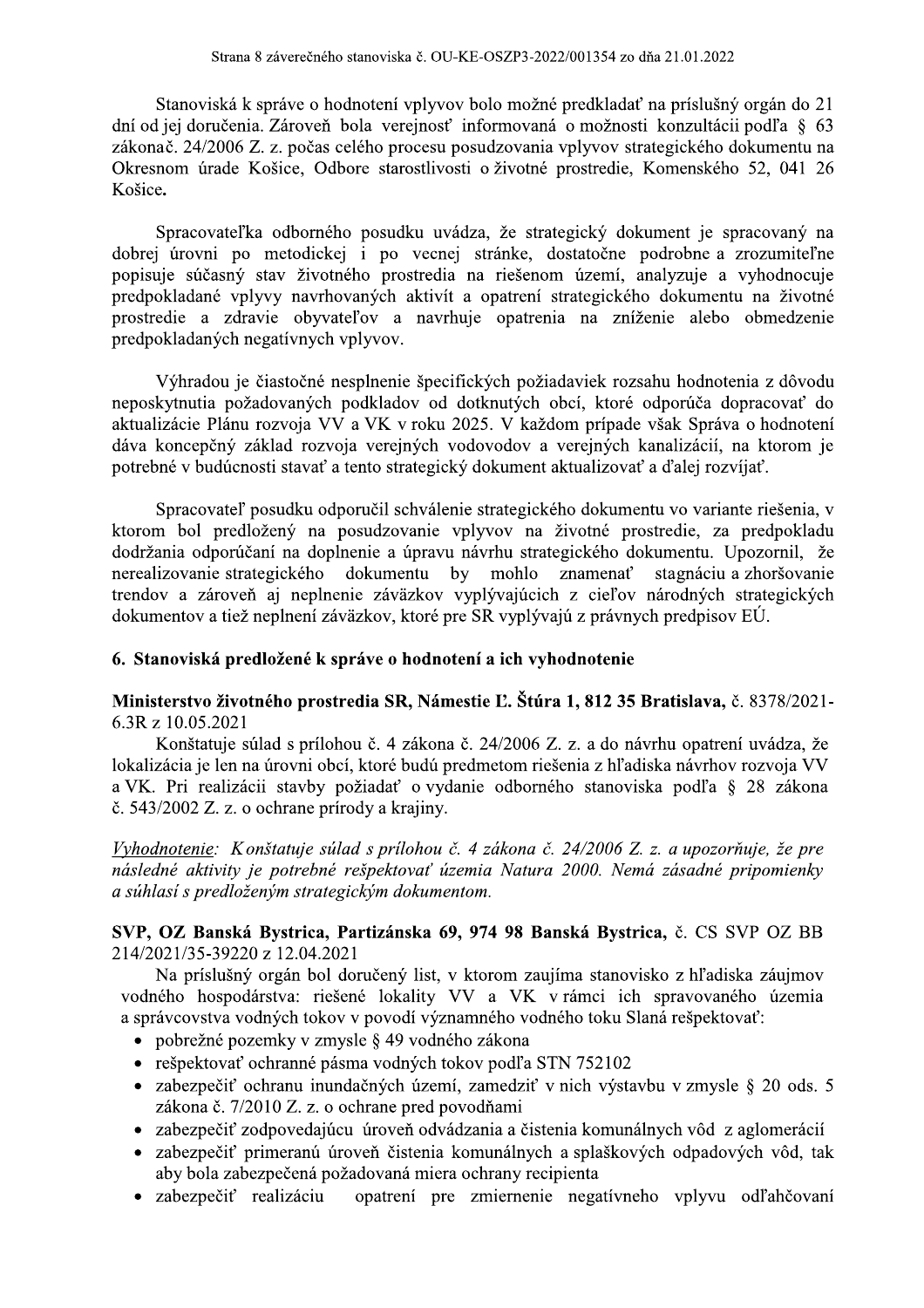a odvádzaní vôd z povrchového odtoku do ekosystému recipienta

- vylúčiť vypúšťanie čistiarenského kalu a obsahu žúmp do povrchových a podzemných vôd
- vylúčiť prekročenie limitných hodnôt znečistenia určených pre vypúšťanie odpadových vôd z verejnej kanalizácie a ohrozenie kvalitatívnych cieľov.

Ďalšie stupne riešenia a nové skutočnosti vyplývajúce z navrhovaného strategického dokumentu požaduje predkladať na SVP, š. p. Banská Bystrica k vyjadreniu.

## Vyhodnotenie: Berie sa na vedomie

VVS a. s., Komenského 52, 041 26 Košice, č. 17569/2021/Omy/UVR z 29. 03. 2021

- · Požaduje do návrhu RH zahrnúť údaje o rozostavanosti stavieb VV a VK  $V \frac{9}{6}$ v jednotlivých obciach s uvedením potrebných finančných prostriedkov na ich dobudovanie
- Upozorňuje na nesúlad tab. č. 32 s tabuľkou č. 20 uvedených v prílohe č. 7.

Vyhodnotenie: Požiadavka sa akceptuje a bude zohľadnená pri aktualizácií Plánu rozvoja VV a VK KK v roku 2025

Okresný úrad Sobrance, odbor starostlivosti o ŽP, Tyršova 12, 073 01 Sobrance, č. OU-SO-OSZP-2021/00035 z 29.03.2021

- Za úsek ŠVS požaduje v prílohe č. 2 odstrániť zo zoznamu obcí s VV podľa okresov obce Beňatina, Blatná, Polianka, Inovce, Kristy, Porostov, Ruský Hrabovec a Svätuš - pretože sú uvedené v tab. č. 3 a obec Inovce má byť v tab. č. 4, ako obec bez VV.
- V tabuľke obcí do 2000 obyvateľov doplniť obec Lekárovce.

Vyhodnotenie: Požiadavka sa akceptuje a bude zohľadnená pri aktualizácií Plánu rozvoja VV a VK KK v roku 2025

SVP, š. p. OZ Košice, Ďumbierska 14, 041 59, č. CS SVP OZ KE 1357/2021/3 z 25.3.2021 Košice

Vyhodnotenie: Stanovisko je bez námietok za dodržania podmienok vyplývajúcich z príslušných právnych predpisov.

#### Okresný úrad Košice, odbor cestnej dopravy a miestnych komunikácií, Komenského 522, 041 26 Košice, č. OU-KE-OCDPK-2021/013652-2 z 15.03. 2021

Odbor CDaPK upozorňuje na povinnosť prerokovania plánovanej výstavby vodovodov a kanalizácií v Košickom kraji, ak sa bude dotýkať ciest I. triedy, alebo bude činnosť vykonávaná v ochranných pásmach (ďalej len "OP") ciest I. triedy, t. j. min 50 m od osi vozovky, kedy je povinnosťou požiadať vzmysle § 11 cestného zákona o výnimku z OP. Cestným správnym orgánom v zmysle cestného zákona ciest II. a III. triedy je príslušný Okresný úrad, odbor CDaPK.

Vyhodnotenie: Berie sa na vedomie.

#### Okresný úrad Michalovce, odbor cestnej dopravy a miestnych komunikácií, Nám. Slobody 1, 071 01 Michalovce, č. OU-MI-OCDPK-2021/004745-02 z 11.03.2021

Na príslušný orgán bol doručený list, v ktorom upozorňuje, že pri križovaní ciest II. a III. triedy sa vykonávajú stavebné činnosti kolmo na os cesty bezvýkopovou technológiou pretláčaním v chráničke v zmysle STN 73 6005, vo väčšej miere bez narušenia cestného telesa a výkopové techniky sú prísne monitorované správcom ciest ale neprikláňa sa k názoru, že strategický dokument má byť posudzovaný podľa zákona č. 24/2006 Z. z. Vyhodnotenie: Berie sa na vedomie.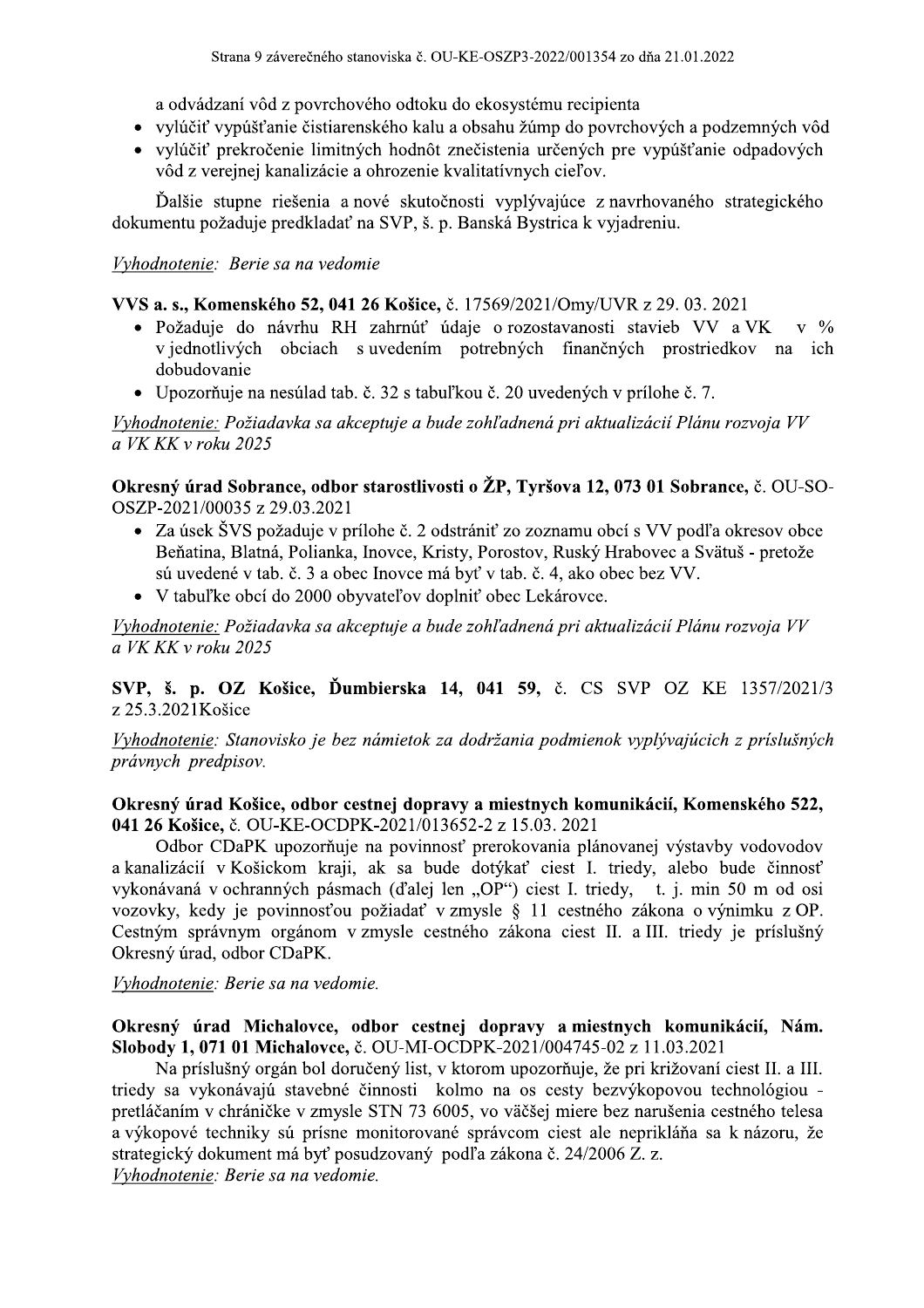**Okresný úrad Trebišov, odbor starostlivosti o ŽP** č. OU-TV-OSZP -2021/003532-006 z 01.04.2021

Vyhodnotenie: stanovisko je bez námietok a pripomienok.

#### Úrad verejného zdravotníctva, Trnavská cesta 52, 826 45 Bratislava č. OHŽP/170/15783 z 26.03.2021

súhlasí s predloženou Správou o hodnotení z pohľadu ochrany, podpory a rozvoja verejného zdravia a požaduje zapracovať pripomienky:

- · V texte na str. 107 upraviť text z pôvodného Odporúča sa taktiež prehodnotenie vodných zdrojov v spolupráci s ÚVZ na Odporúča sa taktiež prehodnotenie vodných zdrojov v spolupráci s miestne príslušnými RÚVZ.
- Na str. 107 upraviť text: "na základe odborného posúdenia vodohospodárskych orgánov a orgánov verejného zdravotníctva, kvalitatívne nevhodné a rizikové vodné zdroje postupne vyradiť z vodárenského systému a pripraviť kapacitne postačujúce náhradné vodné zdroje".
- V zozname obcí bez verejného vodovodu figurujú obce Svinica a Blažice nepatria do zoznamu keďže v r. 2020 bol spustený verejný vodovod, z toho dôvodu evidujeme 16 obcí bez verejného vodovodu v okrese Košice-okolie.

Správa o hodnotení strategického dokumentu je prijatým dokumentom, do Vyhodnotenie: ktorého už nie je možné zasahovať. Pripomienky sa akceptujú a budú zohľadnené pri aktualizácií Plánu rozvoja VV a VK KK v roku 2025.

Okresný úrad Košice, OSZP, oddelenie ochrany prírody a vybraných zložiek ŽP, orgán ŠVS, č. OU-KE-OSZP3-2021/013599 z 29.03.2021 Vyhodnotenie: stanovisko je bez námietok a pripomienok.

RÚVZ so sídlom v Rožňave, Špitálska 3, 048 01 Rožňava, č. RUVZ-HZPaZ-2021/319-3 z 25.03.2021

Vyhodnotenie: stanovisko je bez námietok a pripomienok.

Okresný úrad Rožňava, odbor starostlivosti o ŽP, Ernesta Rótha 30, 048 01 Rožňava Vyhodnotenie: stanovisko je bez námietok a pripomienok.

RÚVZ so sídlom v Spišskej Novej Vsi, A. Miczkiewicza 6, 052 20 Spišská Nová Ves, č. HŽP-1402/639/2021-1556/2021 zo 16.03.2021

Vyhodnotenie: správa o hodnotení strategickej dokumentácie nie je v rozpore s požiadavkami zákona č. 355/2007 Z. z.

Okresný úrad Trebišov, odbor cestnej dopravy a pozemných komunikácií, M. R. Štefánika 1161/184, 075 01 Trebišov, č. OU-TV-OCDPK-2021/003577-002 z 23.03.2021 Vyhodnotenie: stanovisko je bez námietok a pripomienok.

Okresný úrad Rožňava, pozemkový a lesný odbor, E. Rótha č. 30, 048 01, č. OU-RV-PLO1-2021/002719-002 z 22.03.2021 Vyhodnotenie: OÚ nemá námietky s ohľadom na § 12 zák. č. 220/2004 Z. z., v rámci ktorého je potrebné dodržať zásady ochrany poľ. pôdy pri nepoľnohospodárskom využití.

Okresný úrad Košice, OSZP, oddelenie štátnej správy vôd a vybraných zložiek ŽP kraja, Komenského 52, 041 26 Košice, č. OU-KE-OSZP2 -2021/014499 z 19.03.2021 Vyhodnotenie: z hľadiska ochrany vodných pomerov k preloženému strategickému dokumentu nemá pripomienky.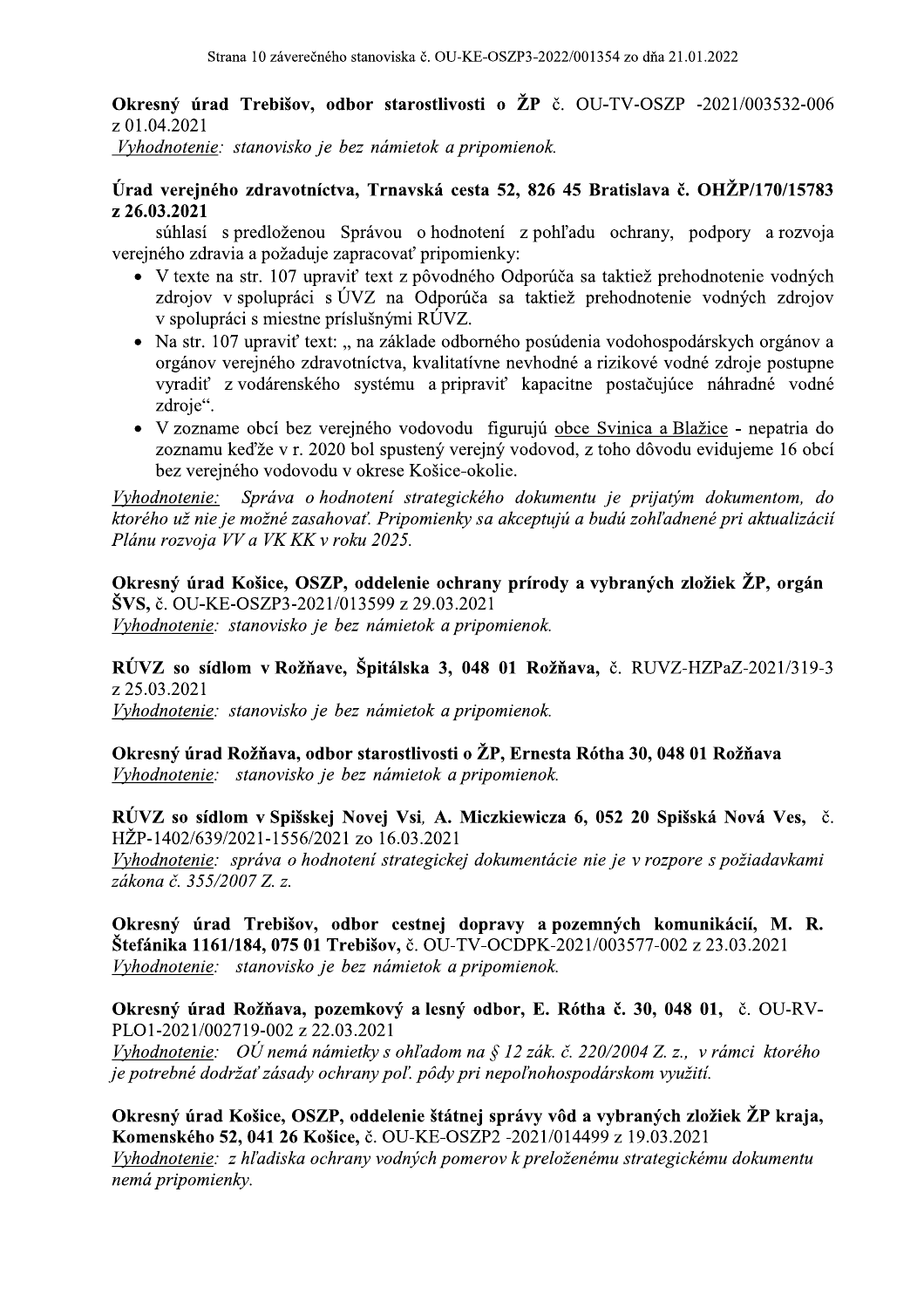Okresný úrad Prešov, oddelenie ochrany prírody a vybraných zložiek ŽP kraja, Nám. Mieru 2, 081 92 Prešov, č. OU-PO-OSZP1-2021/015495-002 z 14.04.2021

Vyhodnotenie: Príslušný OÚ odstúpil podanie o doručenie stanoviska na MŽP SR ako dotknutému orgánu podľa § 65 ods.1 zákona č. 543/2002 Z. z. o ochrane prírody a krajiny v znení neskorších predpisov.

#### Obec Poproč, č. OcU-I-146/2021 z 30.03.2021

Požaduje do prílohy č. 12 doplniť obec Poproč a návrhom na riešenie "problémy vo vodovode (aké)" s textom:

- 1. a) Problémy s častou poruchovosťou na potrubiach spôsobených zastaralosťou rozvodných potrubí s vysokými tlakmi v tomto potrubí - ide o obec so zástavbou s veľkými výškovými rozdielmi v teréne.
- 2. Využívanie povrchového zdroja vody
	- do kolónky "Návrh na riešenie"
	- a) potrebná rekonštrukcia rozvodných vodovodných potrubí a vybudovanie 2 nových vodojemov v ďalších dvoch tlakových pásmach vrátane prívodných a rozvodných potrubí.
	- b) potrebné zabezpečenie hydrogeologického prieskumu vytypovaných podzemných zdrojov vody v k. ú. obce.
- 3. Do kolónky "Priorita nasledovné číslo 6 nakoľko ide o obec nad 1000 obyvateľov so stúpajúcim záujmom obyvateľov okolitých miest o bývanie v tejto obci s vysokým potenciálom pre rozvoj pobytovej rekreácie".

Vyhodnotenie: Požiadavka sa akceptuje a bude zohľadnená pri aktualizácii Plánu rozvoja VV a VK KK v roku 2025

#### Mesto Spišská Nová Ves, č. 20-704-2/2021 - AC z 6.4.2021

Vyhodnotenie: Mesto SNV doručilo list, v ktorom zasiela informáciu o zverejnení na úradnej tabuli a internetovej stránke, bez pripomienok a námietok k strategickému dokumentu.

#### Mesto Košice, č. MK/2021/006041 z 30.3.2021

Vzhľadom k uvedeným kladným skutočnostiam k navrhovanému strategickému dokumentu konštatuje, že Správa o hodnotení zohľadňuje a spĺňa všeobecné aj špecifické požiadavky vyplývajúce z rozsahu hodnotenia pre Mesto Košice a ako dotknutá obec považuje navrhovaný dokument za environmentálne prijateľný.

Vyhodnotenie: Berie sa na vedomie.

#### **Obec Drahňov, 29.03.2021**

Obec Drahňov listom oznámila informáciu o doručení Správy o hodnotení strategického dokumentu, a tiež zaslala informáciu o vyvesení na úradnej tabuli a zverejnení na internetovej stránke obce.

Vyhodnotenie: Stanovisko je bez námietok a pripomienok. Súčasťou stanoviska obce bola aj informácia o informovaní verejnosti vo veci zverejnenia Správy o hodnotení strategického dokumentu.

#### Obec Milhost', 31.03.2021

Obec Milhosť listom oznámila informáciu o doručení Správy o hodnotení strategického dokumentu, a tiež zaslala informáciu o vyvesení na úradnej tabuli a zverejnení na internetovej stránke obce.

Vyhodnotenie: Stanovisko je bez námietok a pripomienok. Súčasťou stanoviska obcí bola aj informácia o informovaní verejnosti o Správe o hodnotení strategického dokumentu.

Obec Beša, 30.03.2021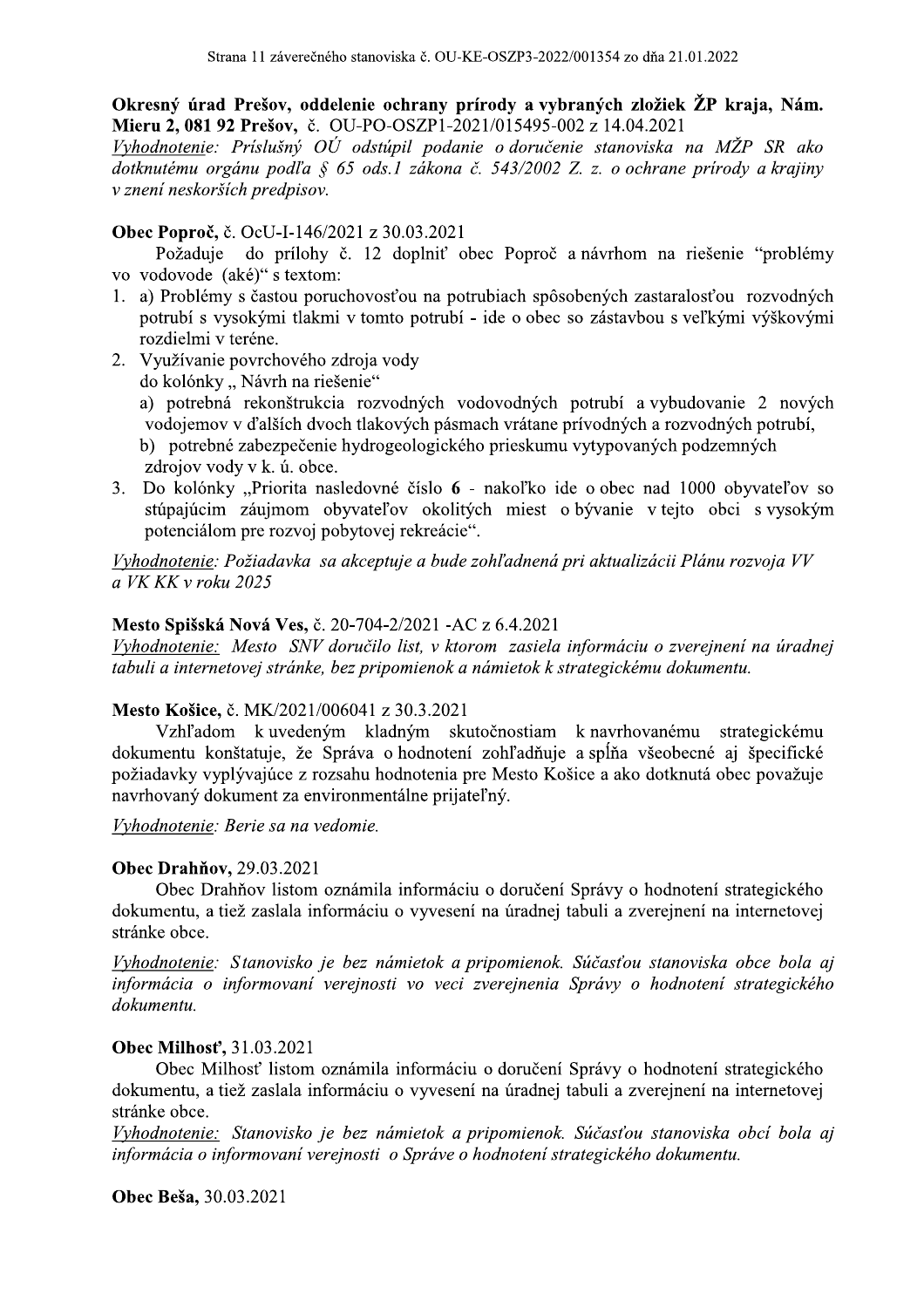Obec Beša listom oznámila informáciu o doručení Správy o hodnotení strategického dokumentu, a tiež zaslala informáciu o vyvesení na úradnej tabuli a zverejnení na internetovej stránke obce.

Vyhodnotenie: Obec súhlasí so Správou o hodnotení a zároveň zasiela informáciu o jej zvereinení.

#### **Obec Vojčice**, 31.03.2021

Vyhodnotenie: Obec oznámila listom, že nemá námietky k strategickému dokumentu a zároveň zaslala informáciu o jeho vyvesení a zverejnení na internetovej stránke obce.

#### Obec Štítnik, 12.03.201

Vyhodnotenie: Obec oznámila listom, že nemá námietky k strategickému dokumentu a zároveň zaslala informáciu o jeho vyvesení a zverejnení na internetovej stránke obce.

#### **Obec Trst'any, 29.03. 2021**

Vyhodnotenie: Na príslušný orgán bol doručený list, v ktorom obec oznamuje, že nemá pripomienky k strategickému dokumentu a zároveň zasiela oznámenie o jeho vyvesení na úradnej tabuli a zverejnení na internetovej stránke obce.

#### **Obec Ardovo, 31.03.2021**

Vyhodnotenie: Na príslušný orgán bol doručený list, v ktorom obec oznamuje, že nemá žiadne námietky k strategickému dokumentu a zároveň zasiela oznámenie o jeho vyvesení na úradnej tabuli a zverejnení na internetovej stránke obce.

#### Obec Svätuše, 06.04.2021

Vyhodnotenie: Na príslušný orgán bol doručený list, v ktorom obec oznamuje, že súhlasí so strategickým dokumentom a zároveň potvrdzuje zverejnenie oznámenie na úradnej tabuli a na internetovej stránke obce.

#### Obec Bol', 25.03.2021

Vyhodnotenie: Na príslušný orgán bol doručený list, v ktorom obec oznamuje, že nemá žiadne výhrady ani pripomienky k strategickému dokumentu a zároveň zasiela oznámenie o jeho zverejnení na úradnej tabuli a na internetovej stránke obce.

#### Obec Košický Klečenov, 01.04. 2021

Vyhodnotenie: Na príslušný orgán bol doručený list, v ktorom obec potvrdzuje, že oznámenie o strategickom dokumente bolo vyvesené na úradnej tabuli a zverejnené na internetovej stránke obce.

#### Obec Bačkov, 31.03.2021

Vyhodnotenie: Na príslušný orgán bol doručený list, v ktorom obec potvrdzuje, že oznámenie o strategickom dokumente bolo vyvesené na úradnej tabuli a zverejnené na internetovej stránke obce.

#### **Obec Hlivištia, 20.02.2020**

Vyhodnotenie: Na príslušný orgán bol z obce doručený list, v ktorom potvrdzuje, že oznámenie o strategickom dokumente bolo vyvesené na úradnej tabuli a zverejnené na internetovej stránke obce.

#### Obec Drahňov, Obec Bôrka, Obec Ardovo, Obec Perín – Chým, 31.03.2021

Vyhodnotenie: Na príslušný orgán bol doručený list, v ktorom obce oznamujú, že nemajú pripomienky k strategickému dokumentu a zároveň zasielajú oznámenie o jeho zverejnení na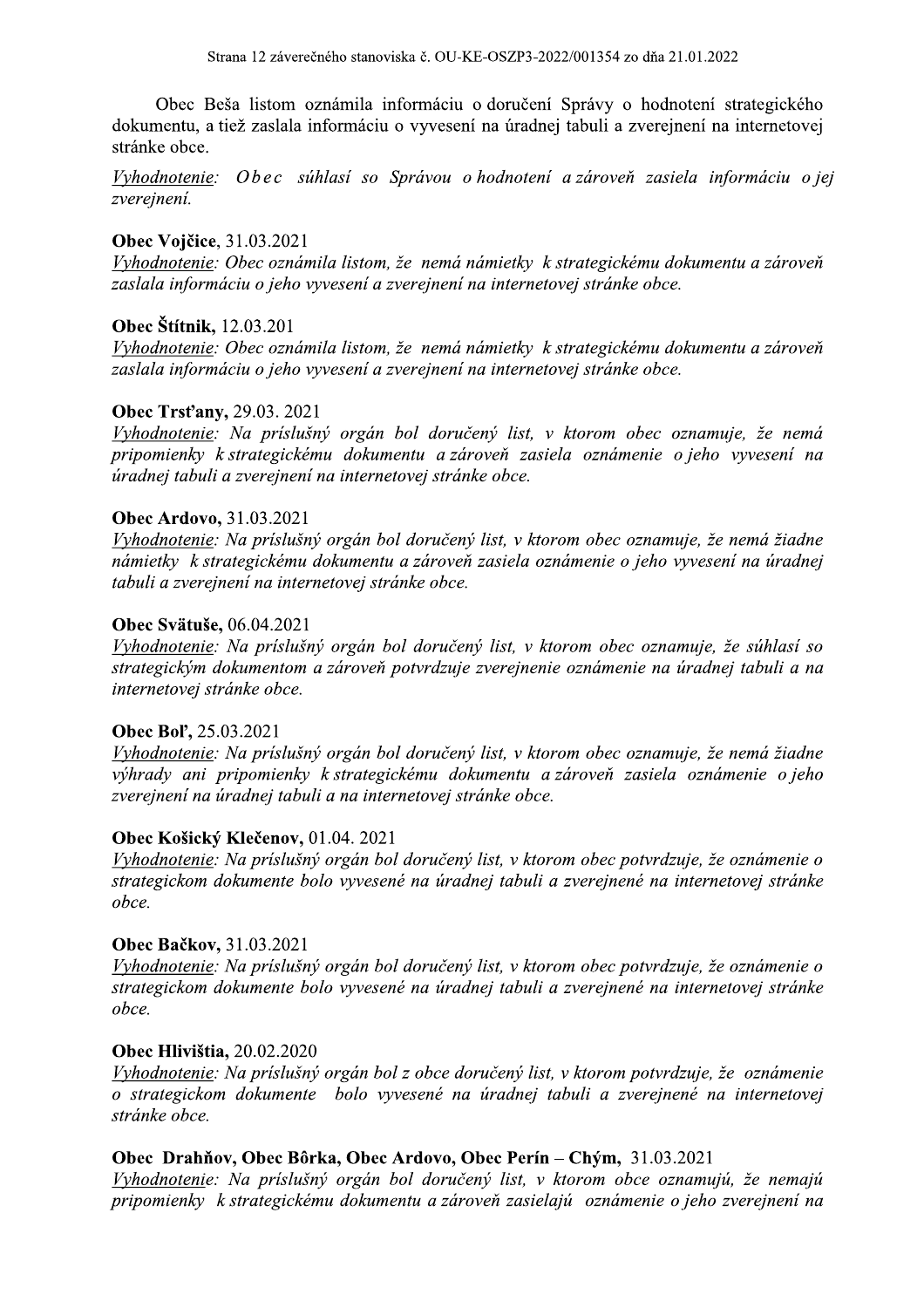úradnej tabuli a internetovej stránke obcí.

#### 7 Obec Blatne – Revistia,  $10.03.2021$

iska č. OU-KE-OSZP3-2022/001354 zo dňa 21.01.2022<br>obcí.<br>bol doručený list, v ktorom obec oznamuje, že ner<br>entu a zároveň zasiela oznámenie o jeho zverejnení Vyhodnotenie: Na príslušný orgán bol doručený list, v ktorom obec oznamuje, že nemá pripomienky k strategickému dokumentu a zároveň zasiela oznámenie o jeho zverejnení na úradnej tabuli a internetovej stránke obce.

## **Obec Besa,**  $30.03.2021$

Vyhodnotenie: Na príslušný orgán bol z obce doručený list, v ktorom potvrdzuje oznámenie o strategickom dokumente, ktoré bolo zverejnené na úradnej tabuli a zverejnené na internetovej stránke obce.

#### 7 **Obec Betlanovce,**  $11.03.2021$

Vyhodnotenie: Na príslušný orgán bol z obce doručený list, v ktorom potvrdzuje, že oznámenie o strategickom dokumente bolo vyvesené na úradnej tabuli a zverejnené na internetovej stránke obce.

#### $\mathbf{r}$ **Obec Svatuse,**  $06.04.2021$

Vyhodnotenie: Na príslušný orgán bol z obce doručený list, v ktorom obec oznamuje, že nemá pripomienky k strategickému dokumentu a zároveň zasiela oznámenie o jeho zverejnení na úradnej tabuli a internetovej stránke obce.

#### $\mathbf{L}$ Obec Nizna Mysl'a,  $15.03.2021$

Požaduje doplnenie časti rekonstrukcia a rozširenie COV v čiastke 700 000 € a rozširenie novych kanalizacnych vetiev v obci v ciastke 1 500 000 €.

Vyhodnotenie: Požiadavka sa akceptuje a bude zohľadnená pri aktualizácii Plánu rozvoja VV a VK KK v roku 2025

#### $\mathbf{y} = \mathbf{y} \mathbf{y}$ Obce Ubrez, Cierna, Hniicik, Kobeliarovo, 24.03.2021

Vyhodnotenie: stanovisko obcí je bez námietok a pripomienok a zároveň zasielajú informáciu o vyvesení strategického dokumentu na úradných tabuliach a zverejnení na internetových stránkach obcí.

#### $\mathbb{R}^2$ Mesto Moldava nad Bodvou, 22.03.2021

Vyhodnotenie: Potvrdzuje zverejnenie strategického dokumentu dňa 22.03. 2021.

#### 7 Obec Male Ozorovce,  $19.03.2021$

Vyhodnotenie: Zasiela oznámenie o strategickom dokumente, ktoré bolo vyvesené na úradnej tabuli a zverejnené na internetovej stránke obce.

#### 7 **Obec Dubravka,**  $16.03.2021$

Vyhodnotenie: Na príslušný orgán bol doručený list, v ktorom obec oznamuje, že nemá pripomienky k strategickému dokumentu a zasiela informáciu o jeho vyvesení na úradnej tabuli a zverejnení na internetovej stránke obce.

#### Mesto Dobšiná, 16.03.2021

Vyhodnotenie: Na príslušný orgán bol z mesta doručený list, v ktorom obec oznamuje, že nemá k strategickému dokumentu pripomienky a zároveň zasiela oznámenie o jeho zverejnení na internetovej tabuli mesta a vzhľadom na veľkosť dokumentu nebolo ho možné zverejniť na úradnej tabuli mesta.

#### 7 **Obec Horovce** (me je uvedeny datum)

Vyhodnotenie: Na príslušný orgán bol doručený list, v ktorom obec oznamuje, že nemá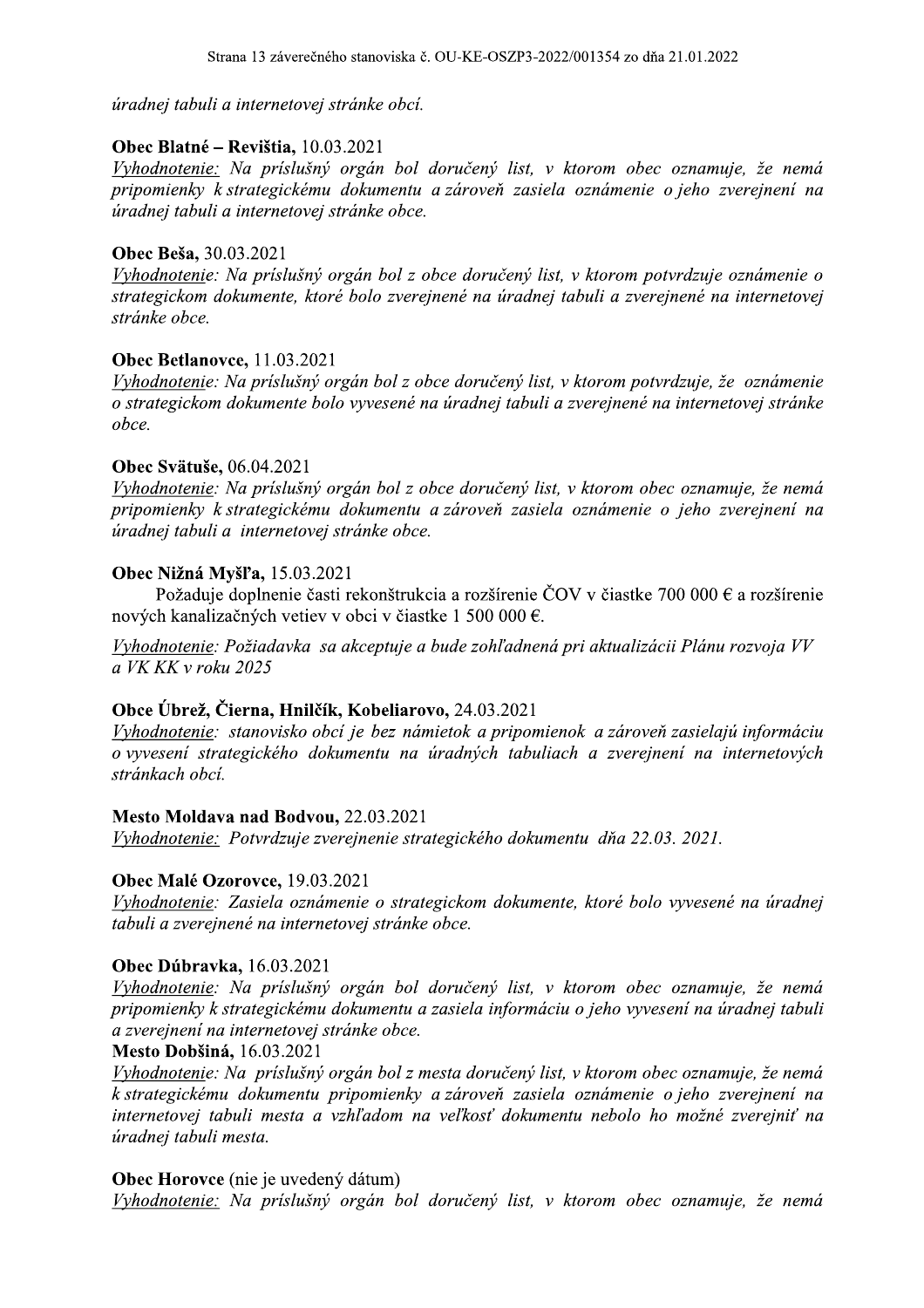k strategickému dokumentu výhrady a zasiela informáciu o jeho vyvesení na úradnej tabuli a zverejnení na internetovej stránke obce.

#### Obce Gemerská Poloma, Egreš, 18.03. 2021

Vyhodnotenie: Na príslušný orgán bol doručený list, v ktorom obec oznamuje, že nemá k strategickému dokumentu výhrady a informáciu, že ho vyvesila na úradnej tabuli a zverejnila na internetovej stránke obce.

#### Obec Chrast' nad Hornádom, 17.03.2021

Vyhodnotenie: Na príslušný orgán bol doručený list, v ktorom obec oznamuje, že nemá k strategickému dokumentu výhrady a oznámenie o strategickom dokumente bolo vyvesené na úradnej tabuli a zverejnené na internetovej stránke obce.

#### **Obec Dlhá Ves, 15.03.2021**

Vyhodnotenie: Na príslušný orgán bol doručený list, v ktorom obec zasiela oznámenie o strategickom dokumente, ktoré bolo zverejnené na internetovej stránke obce.

#### Obec Vyšný Medzev, 16.03. 2021

Vyhodnotenie: Na príslušný orgán bol z obce doručený list, v ktorom potyrdzuje zverejnenie o strategickom dokumente na úradnej tabuli obce a na internetovej stránke obce.

#### Obec Geča, 16.032021

Vyhodnotenie: Na príslušný orgán bol doručený list, v ktorom potvrdzuje zverejnenie oznámenia o strategickom dokumente na úradnej tabuli obce a na internetovej stránke obce a strategický dokument berie na vedomie.

#### **Obec Letanovce, 12.03.2021**

Vyhodnotenie: Na príslušný orgán bol doručený list, v ktorom obec potvrdzuje zverejnenie oznámenia o strategickom dokumente na úradnej tabuli obce a na internetovej stránke obce.

#### Obec Sokol', 15.03. 2021

Vyhodnotenie: Na príslušný orgán bol doručený list, v ktorom obec potvrdzuje zverejnenie oznámenia o strategickom dokumente na úradnej tabuli obce a na internetovej stránke obce.

#### Obec Kapušianske Kľačany, 18.03.2021

Vyhodnotenie: Na príslušný orgán bol doručený list, v ktorom obec oznamuje, že nemá k strategickému dokumentu výhrady a že oznámenie o strategickom dokumente, bolo vyvesené na úradnej tabuli a zverejnené na internetovej stránke obce.

#### Obec Zatín, 11.03.2021

Vyhodnotenie: Na príslušný orgán bol doručený list, v ktorom obec zasiela oznámenie o zverejnení na úradnej tabuli obce a na internetovej stránke obce.

#### **Obec Brezina**, 15.03.2021

Vyhodnotenie: Na príslušný orgán bol doručený list, v ktorom obec zasiela zverejnenie oznámenia o strategickom dokumente na úradnej tabuli obce a na internetovej stránke obce.

#### Obce Rakovec nad Ondavou, Dvorianky, 15.03.2021

Vyhodnotenie: Na príslušný orgán bol doručený list, v ktorom sa uvádza že obce nemajú námietky k strategickému dokumentu a potvrdzujú zverejnenie oznámenia o strategickom dokumente na úradných tabuliach a internetových stránkach obcí.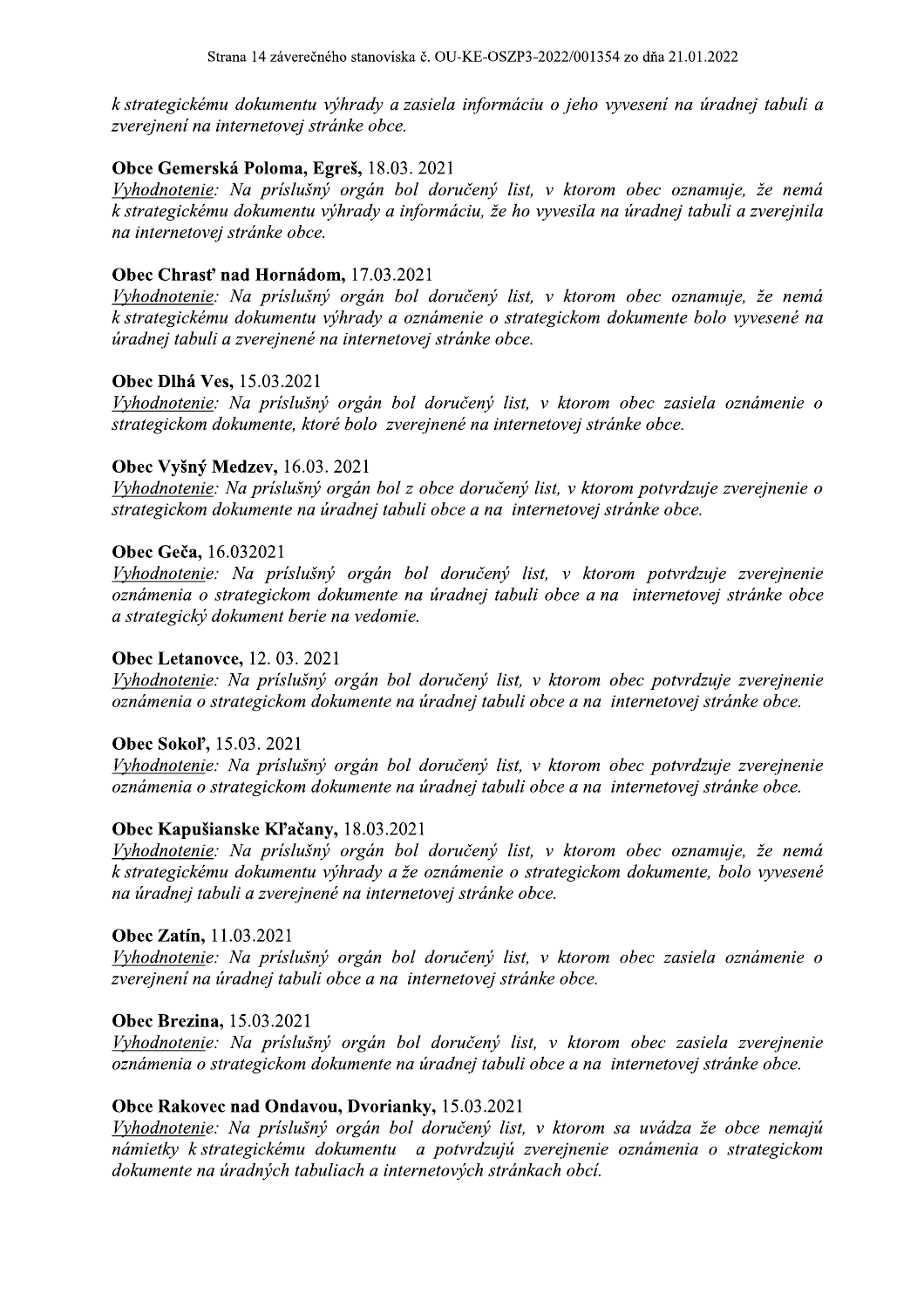#### Obec Nižná Slaná, 10.03.2021

iska č. OU-KE-OSZP3-2022/001354 zo dňa 21.01.2022<br>bol doručený list, v ktorom obec potvrdzuje zverejner<br>e na úradnej tabuli obce a na internetovej stránke ob Vyhodnotenie: Na príslušný orgán bol doručený list, v ktorom obec potvrdzuje zverejnenie oznámenia o strategickom dokumente na úradnej tabuli obce a na internetovej stránke obce, bez námietok.

#### f **Obec Jaklovce,** 10. 03. 2021

Vyhodnotenie: Na príslušný orgán bol doručený list, v ktorom obec potvrdzuje zverejnenie oznámenia o strategickom dokumente na úradnej tabuli obce a na internetovej stránke obce.

#### $\frac{1}{2}$ **Obec Kovacova,** 12.5.2021

Vyhodnotenie: Na príslušný orgán bol doručený list, v ktorom obec potvrdzuje zverejnenie oznámenia o strategickom dokumente na úradnej tabuli obce.

#### 8 **Obec Hyrov,** 5.5.2021

Vyhodnotenie: Na príslušný orgán bol z obce doručený list, v ktorom potvrdzuje zverejnenie oznámenia o strategickom dokumente na úradnej tabuli obce.

#### f **Obec Hodkovce,** 19.04.2021

Vyhodnotenie: Na príslušný orgán bol doručený list, v ktorom obec potvrdzuje zverejnenie oznámenia o strategickom dokumente na úradnej tabuli obce.

#### 8 **Obec Banovce nad Ondavou,**  $22.04.2021$

Vyhodnotenie: Na príslušný orgán bol doručený list, v ktorom obec vydáva kladné stanovisko a zasiela informáciu o zverejnení oznámenia o strategickom dokumente na úradnej tabuli obce.

#### $\overline{a}$ Mesto Kraľovsky Chimec, 08.04.2021

Vyhodnotenie: Na príslušný orgán bol z obce doručený list, v ktorom potvrdzuje zverejnenie oznámenia o strategickom dokumente na úradnej tabuli mesta.

#### for the state of the state of the state of the state of the state of the state of the state of the state of th **Obec Sokol'any,** 16.04. 2021

Vyhodnotenie: Na príslušný orgán bol doručený list, v ktorom obec potvrdzuje zverejnenie oznámenia o strategickom dokumente na internetovej stránke obce.

#### f **Obec Bidovce,**  $15.04.2021$

Vyhodnotenie: Na príslušný orgán bol z obce doručený list, v ktorom potvrdzuje zverejnenie oznámenia o strategickom dokumente na úradnej tabuli obce a na webovom sídle obce.

## **Obce Olsovany, Visnov, 6.4.2021**

Vyhodnotenie: Na príslušný orgán bol z obcí doručený list, v ktorom potvrdzujú zverejnenie oznámenia o strategickom dokumente na úradných tabuliach obcí a k dokumentu nemajú žiadne námietky.

#### for the state of the state of the state of the state of the state of the state of the state of the state of th **Obec Trstene pri Hornade, 20.04 .2021**

Vyhodnotenie: Na príslušný orgán bol doručený list, v ktorom potvrdzuje zverejnenie oznámenia o strategickom dokumente na úradnej tabuli obce a internetovej stránke obce.

#### 8 **Obec Vlachovo,**  $15.04.2021$

Vyhodnotenie: Na príslušný orgán bol doručený list, v ktorom potvrdzuje zverejnenie oznámenia o strategickom dokumente na úradnej tabuli obce a internetovej stránke obce.

## **Obec Cana,** 12.04.2021

Vyhodnotenie: Na príslušný orgán bol doručený list, v ktorom potvrdzuje zverejnenie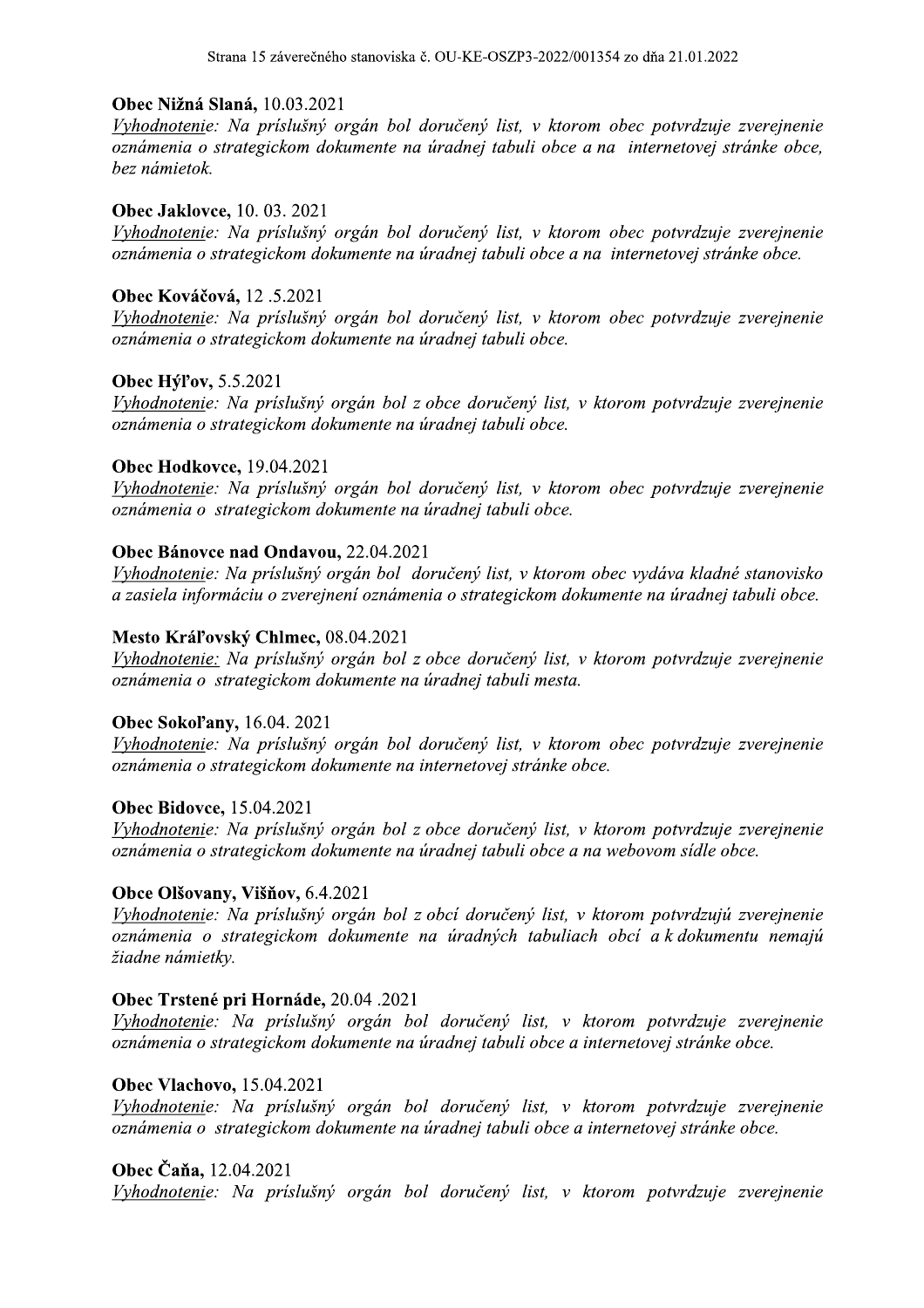oznámenia o strategickom dokumente na internetovej stránke obce.

## Obce Bara, Jovice, Kusín, Rejdová, Veľký Folkmár, 07.04.2021

Vyhodnotenie: Na príslušný orgán bol doručený list, v ktorom obce zasielajú potvrdenie o zverejnení strategického dokumentu na internetových stránkach obcí.

### Obec Závadka, 9.04.2021

Vyhodnotenie: Na príslušný orgán bol doručený list, v ktorom potvrdzuje zverejnenie oznámenia o strategickom dokumente na internetovej stránke obce a k dokumentu nemá žiadne námietky.

## Obce Slanské Nové Mesto, Pavlovce nad Uhom, 6.4.2021

Vyhodnotenie: Na príslušný orgán bol doručený list, v ktorom potvrdzujú zverejnenie oznámenia o strategickom dokumente na internetových stránkach stránke obcí a k dokumentu nemajú žiadne pripomienky.

## Obce Sírnik, Ižkovce, Falkušovce, 30.3.2021

Vyhodnotenie: Na príslušný orgán bol doručený list, v ktorom obce zasielajú potvrdenia o zverejnení oznámenia o strategickom dokumente na internetových stránkach obcí.

## Obce Brzotín, Baška, 1.4.2021

Vyhodnotenie: Na príslušný orgán boli doručené listy, v ktorých potvrdzujú zverejnenie oznámenia o strategickom dokumente na internetových stránkach obcí a k dokumentu nemajú žiadne pripomienky.

## Obec Durd'ošík, 24.03. 2021

Vyhodnotenie: Na príslušný orgán bol doručený list, v ktorom potvrdzuje zverejnenie o strategickom dokumente na internetovej stránke obce.

#### Obec Kristy, 23.03.2021 požaduje upraviť:

- · Príloha č. 1 doplniť obce Beňatina, Blatná, Polianka, Inovce, Kristy, Porostov, Ruský Hrabovec, Svätuš,
- · Príloha č. 2 obec Kristy má aj s obcami Porostov, Svätuš, Blatná, Polianka majú vodovod iba rozostavaný, niektoré nemajú ani ukončený prívodný rad,
- Príloha č. 4 obec Kristy nie je uvedená ako obec bez VV,
- · Príloha č. 8 taktiež sa nenachádza v návrhu na riešenie obcí bez VV,
- Príloha č. 12 obec Kristy má v stĺpci M uvedenú prioritu 6, čo sú obce nad 1000 obyvateľov - správne má byť priorita 2 - obec má 325 obyvateľov.

Vyhodnotenie: Požiadavka sa akceptuje a bude zohľadnená pri aktualizácií Plánu rozvoja VV a VK KK v roku 2025

## Obec Jovsa, č. JOV-100/2021/1 z 29.03.2021

Požaduje uviesť okrem prílohy č. 4 aj do prílohy č. 8 Návrh na riešenie obcí bez VV, pričom prikladá i neúspešné pokusy o schválenie žiadosti o poskytnutie NFP od r. 2014. Na príslušný orgán bol z obce doručený list, v ktorom okrem tejto požiadavky zasiela aj zverejnenie o strategickom dokumente na internetovej stránke obce.

Vyhodnotenie: Požiadavka sa akceptuje a bude zohľadnená pri aktualizácií Plánu rozvoja VV a VK KK v roku 2025

#### **Obec Vel'ký Horeš**, 2.4.2021

Vyhodnotenie: Na príslušný orgán bol doručený list, v ktorom obec potvrdzuje zverejnenie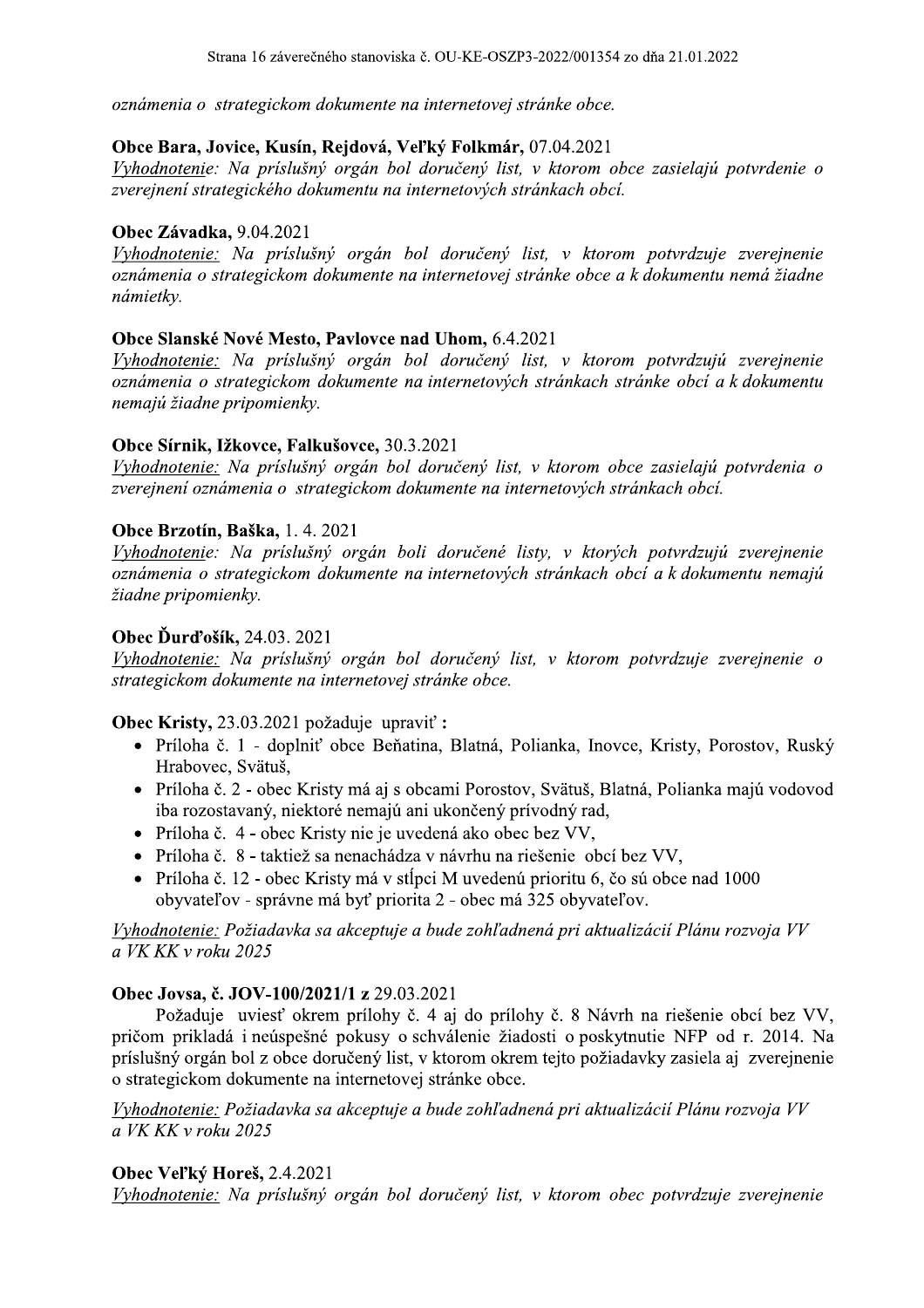oznámenia o strategickom dokumente na internetovej stránke obce.

#### H **Mesto Krompachy,** c. 8289/2021/ Per z 9.4.2021

iska č. OU-KE-OSZP3-2022/001354 zo dňa 21.01.2022<br>na internetovej stránke obce.<br>er z 9.4.2021<br>pol doručený list, v ktorom mesto potvrdzuje zverejne<br>na internetovej stránke obce a k dokumentu nemá žia<br>pereinosti Vyhodnotenie: Na príslušný orgán bol doručený list, v ktorom mesto potvrdzuje zverejnenie oznámenia o strategickom dokumente na internetovej stránke obce a k dokumentu nemá žiadne pripomienky ani námietky zo strany verejnosti.

## **Mesto Cierna nad Tisou,** 13.04.2021

Vyhodnotenie: Na príslušný orgán bol doručený e-mail, v ktorom mesto potvrdzuje zverejnenie o strategickom dokumente na internetovej stránke mesta.

## **Obec Zemplinske Jastrabie, 8.04.2021**

Vyhodnotenie: Na príslušný orgán bol doručený list, v ktorom obec potvrdzuje zverejnenie oznámenia o strategickom dokumente na internetovej stránke obce a k dokumentu nemá žiadne pripomienky ani námietky zo strany verejnosti.

#### $\mathbf{L}$ **Obec Pavlovce nad Uhom, 31.03.2021**

Vyhodnotenie: Na príslušný orgán bol doručený list, v ktorom obec potvrdzuje zverejnenie oznámenia o strategickom dokumente na internetovej stránke obce a k dokumentu nemá žiadne pripomienky ani námietky zo strany verejnosti.

## Obce Slovinky, Herl'any, Sady nad Torysou, Zbehnov, Ložin, (7.04.2021 - 10.04. 2021)

Vyhodnotenie: Na príslušný orgán bol z obcí doručený list, v ktorom potvrdzujú zverejnenie oznámenia o strategickom dokumente na internetovej stránke obce a k dokumentu nemajú žiadne pripomienky ani námietky zo strany verejnosti.

#### i. Obce Michal'any, Olchava,  $8.4.2021$

Vyhodnotenie: Na príslušný orgán bol z obcí doručený list, v ktorom potvrdzujú zverejnenie oznámenia o strategickom dokumente na internetovej stránke obce a k dokumentu nemajú žiadne pripomienky ani námietky zo strany verejnosti.

#### : Obec Stanca,  $1.4.2021$

Vyhodnotenie: Na príslušný orgán bol doručený list, v ktorom obec potvrdzuje zverejnenie oznámenia o strategickom dokumente na internetovej stránke obce a k dokumentu nemá žiadne pripomienky ani námietky zo strany verejnosti.

#### H Zainteresovana verejnosť

#### Ing. Vladimír Bučko, Školská 299/35, 076 33 Slovenské Nové mesto - verejnosť

**Obec Stanča**, 1.4.2021<br> *Yyhodnotenie:* Na prislušný orgán bol doručený list, v ktorom obec potvrdzuje zve<br>
oznámenia o strategickom dokumente na internetovej stránke obce a k dokumentu nem<br>
pripomienky ani námietky zo s **Obec Stanča,** 1.4.2021<br>
Vyhodnotenie: Na prislušný orgán bol doručený list, v ktorom obec potvrdzuje zverejnenie<br>
oznámenia o strategickom dokumente na internetovej stránke obce a k dokumentu nemá žiadne<br>
pripomienky ani ennienky ani námietky zo strany verejnosti.<br> **Zainteresovaná verejnost**<br> **Zainteresovaná verejnost**<br> **Zainteresovaná verejnost**<br> **Ing. Vladimír Bučko, Školská 299/35, 076 33 Slovenské Nové mesto - verejnost**<br>
V doručenom l pripomienky ani námietky zo strany verejnosti.<br> **Zainteresovaná verejnosť**<br> **Ing. Vladimír Bučko, Školská 299/35, 076 33 Slovenské Nové mesto - verejnosť**<br>
V doručenom liste uvádza problémy s podzemnou vodou v jeho rodinno strategického dokumentu zahrnúť návrh VVS a. s. na vybudovanie drenážneho systému na 5, 076 33 Slovenské Nové mesto - verejnosť<br>
blémy s podzemnou vodou v jeho rodinnom don<br>
.<br>
.<br>
sti z MŽP SR mu odporúča riešiť zabezpečenie<br>
mi prostriedkami - drenážnym systémom. Poža<br>
ivrh VVS a. s. na vybudovanie drenáž **Zainteresovaná verejnosť**<br> **Ing. Vladimír Bučko, Školská 299/35, 076 33 Slovenské Nové mesto - verejnosť**<br>
V doručenom liste uvidza problémy s podzemnou vodou v jeho rodinnom dome počas<br>
vyšších zrážok alebo pri topení s **Zainteresovaná verejnosť**<br> **Ing. Vladimír Bučko, Školská 299/35,**<br>
V doručenom liste uvádza problé<br>
vyšších zrážok alebo pri topení snehu.<br>
VVS a. s. po odstúpení jeho sťažnosti<br>
hladiny podzemných vôd technickými<br>
strate nteresovaná verejnosť<br>
V doručenom liste uvádza problémy s podzemno<br>
V doručenom liste uvádza problémy s podzemno<br>
iích zrážok alebo pri topení snehu.<br>
S a. s. po odstúpení jeho sťažnosti z MŽP SR mu<br>
iny podzemných vôd te a a vybudovanie kanalizacie v obci Slovenske **299/35, 076 33 Slovenské Nové mesto - verejno**<br>
za problémy s podzemnou vodou v jeho rodinnor<br>
snehu.<br>
t'ažnosti z MŽP SR mu odporúča riešiť zabezpe<br>
mickými prostriedkami - drenážnym systémom.<br>
uúť návrh VVS a. s. na vy Nove Mesto na odvadzanie zrazkovych vo Ing. Vladimír Bučko, Školská 299/35, 0<br>
V doručenom liste uvádza problém<br>
vyšších zrážok alebo pri topení snehu.<br>
VVS a. s. po odstúpení jeho sťažnosti z<br>
hladiny podzemných vôd technickými p<br>
strategického dokumentu zahrn Ing. Vladimír Bučko, Školská 299/35, 076 3<br>V doručenom liste uvádza problémy s<br>vyšších zrážok alebo pri topení snehu.<br>VVS a. s. po odstúpení jeho sťažnosti z MŽ<br>hladiny podzemných vôd technickými pros<br>strategického dokumen Ing. Vladimír Bučko, Školská 299/35, 076 33 Slovenské Nové m<br>V doručenom liste uvádza problémy s podzemnou vodou v<br>vyšších zrážok alebo pri topení snehu.<br>VVS a. s. po odstúpení jeho sťažnosti z MŽP SR mu odporúča 1<br>hladiny strategického dokumentu zahrnúť návrh VVS a. s. na vybudovanie drenážneho systému na odvádzanie podzemných vôd do toku Roňava a vybudovanie kanalizácie v obci Slovenské<br>Nové Mesto na odvádzanie zrážkových vôd.<br>Tyhodnotenie Same Bodzemných vôd do<br>Nové Mesto na odvádzanie zrážko<br>*Vyhodnotenie: Obec Slovenské l<br>bude zohľadnená pri aktualizácií .*<br>**Vyhodnotenie stanovísk**<br>V stanovískách k Správe o<br>úrad v sídle kraja neboli uvedené Szanie podzemných vôd do toku Roňava a vybudovanie kana<br>
é Mesto na odvádzanie zrážkových vôd.<br>
é Mesto na odvádzanie zrážkových vôd.<br> *Andhotenie: Obec Slovenské Nové mesto poslala stanovisko bez zohľadnená pri aktualizác* 

Vyhodnotenie: Obec Slovenské Nové mesto poslala stanovisko bez pripomienok. Požiadavka bude zohľadnená pri aktualizácií Plánu rozvoja VV a VK KK v roku 2025

## Vyhodnotenie stanovisk

V stanoviskách k Správe úrad v sídle kraja neboli uvedené zásadné námietky. Konkrétne pripomienky sa týkali najmä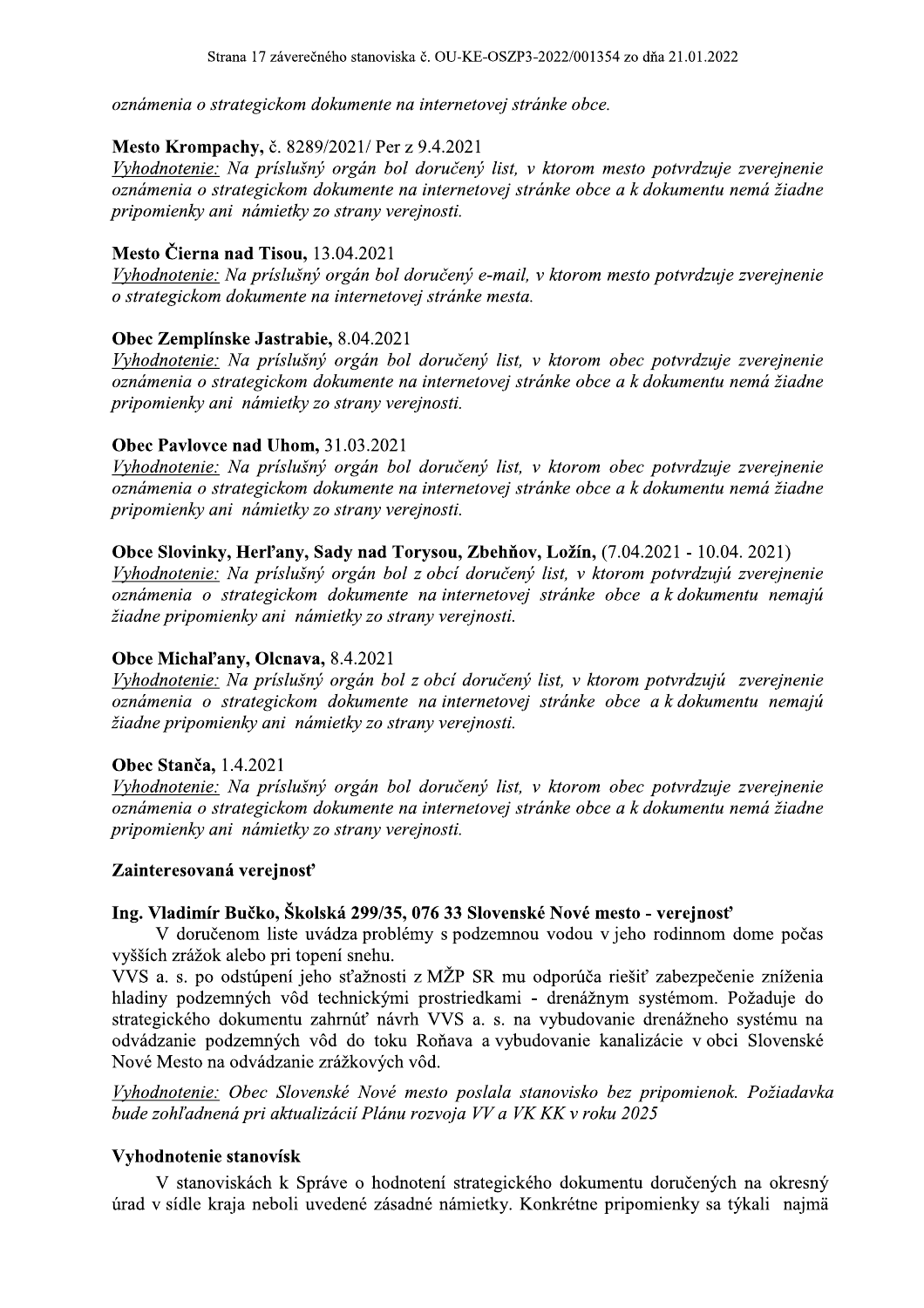zmien v jednotlivých prílohách návrhu strategického dokumentu. V doručených stanoviskách k Správe o hodnotení neboli vznesené zásadné pripomienky, ktoré by bránili prijatiu strategického dokumentu. Väčšina stanovísk bola doručených bez pripomienok, 12 stanovísk z dotknutých obcí a dotknutých orgánov obsahuje hlavne pripomienky s požiadavkami na zmeny zaradenia obcí podľa príloh návrhu. Stanoviská, ktoré obsahujú pripomienky formálneho charakteru, alebo sú motivované požiadavkami platnej legislatívy boli vyhodnotené ako upozornenia, alebo odporúčania do ďalších stupňov prípravy konkrétnych projektov. Relevantné pripomienky a požiadavky z uvedených stanovísk sú zahrnuté v opatreniach v časti VI. ZÁVERY, bod 3. Odporúčané podmienky a je potrebné ich zapracovať pri ďalšej aktualizácií Plánu rozvoja VV a VK Košického kraja v roku 2025. Dôvodom je, že Správa o hodnotení je dokument v ktorom už nie je možné robiť úpravy.

Čo sa týka čiastočného nesplnenia špecifických požiadaviek rozsahu hodnotenia, ktoré bolo zapríčinené z dôvodu neposkytnutia požadovaných podkladov od dotknutých obcí, tie je potrebné dopracovať do aktualizácie Plánu rozvoja VV a VK Košického kraja v roku 2025.

#### 7. Verejné prerokovanie a jeho závery

Verejné prerokovanie Správy o hodnotení k strategického dokumentu sa uskutočnilo dňa 06.09.2021 o 10,00 hod. v budove Okresného úradu v Košiciach. Po uvoľnení opatrení súvisiacich s ochorením COVID-19 postupoval okresný úrad v sídle kraja podľa § 11 ods. 4 zákona č. 24/2006 Z. z.

Verejné prerokovanie otvorila Ing. Jana Hruščáková. Správu o hodnotení strategického dokumentu odprezentovala autorka, Ing. Martina Zeleňáková, PhD. Informovala prítomných o podkladoch, na základe ktorých Správu o hodnotení vypracovala.

Prítomní starostovia poukazovali na nedostatok finančných prostriedkov na vybudovanie dobudovanie vodovodných a kanalizačných sietí alebo vybudovanie ČOV. alebo Pripomienkovali vodný zákon č. 364/2004 Z. z., aby kompetencie obcí prevzali vodárenské spoločnosti v súvislosti s výstavbou a kontrolou domácich ČOV a vodovodných a kanalizačných sietí, kdeže obce nemajú dostatok zamestnancov a finančných prostriedkov pre výkon týchto právomocí.

Zástupkyňa VVS a. s. Košice, Ing. Mydlová uviedla, že je potrebné vypracovať prehľad rozostavaných VV a VK menších obcí s vyčíslením potrebných finančných prostriedkov na ich dokončenie. Ďalej poukázala na problémy týkajúce sa domových ČOV, ktoré sa po 10 rokoch povolenia stávajú nefunkčnými, resp. sa stávajú žumpami v dôsledku zanedbanej alebo nedôslednej starostlivosti. Majitelia týchto čistiarní nevykonávajú kontrolné odbery vzoriek vody.

Verejného prerokovania sa zúčastnilo aj 42 zástupcov obcí, pričom všetci prítomní starostovia súhlasili s možnosťou zaslať dodatočne stanoviská okresnému úradu v sídle kraja do 7 dní.

Obec Ložín, č. ObÚ 177/2021 z 7.9.2021 požaduje doplniť do strategického dokumentu aj obce nad 2000 obyvateľov a to: Ložín, Bracovce, Falkušovce a Kačanov - obce Miestnej akčnej skupiny POONDAVIE.

Obec Ploské má verejný vodovod, ale iba v časti Ploské. V časti obce Ortáše, má vydané právoplatné stavebné povolenie na prívod vody, rozvod vody po obci a vybudovanie vodojemu na ktorý má schválený NFP, pričom RO pre IROP MIRI si uplatňuje z hodnoty oprávnených výdavkov 25 % korekciu, ktorá ak sa nezruší bude musieť VVS a. s. Košice odstúpiť od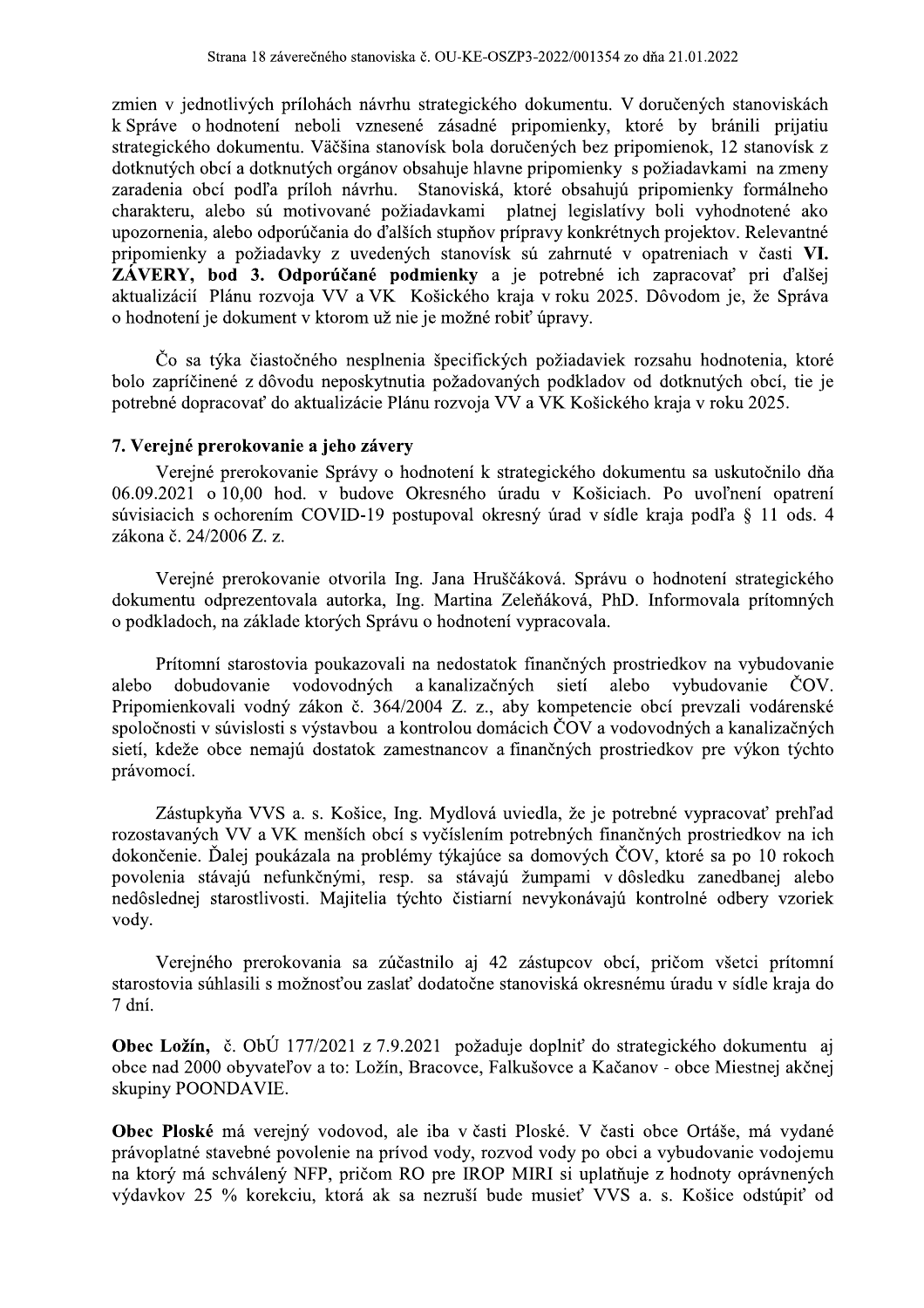zmluvy, čo znamená že voda pre časť Ortáše je v nedohľadne. V obci Ploské je potrebné dobudovať 60 % kanalizačnej siete.

Obec Smižany požaduje doplniť potrebu rekonštrukcie verejného vodovodu a ČOV v rekreačnej oblasti Čingov a verejnej kanalizácie v Rómskej osade a na ul. Hviezdoslavova v obci Smižany.

Obce Haniska, Kolinovce zaslali sumu finančných prostriedkov na rozšírenie obecného vodovodu a vybudovanie stokovej siete.

Obce Olšovany, Ruskov, Ďurkov, Bidovce, Svinica, Nižná a Vyšná Kamenica, Košický Klečenov a Čakanovce požadujú zapracovať dostavbu vodovodov, resp. kanalizáciu medzi prioritné stavby. Bidovce žiadajú aj prioritne riešiť modernizáciu ČOV Bidovce.

Obec Nižný Lánec so 450 obyvateľmi nemá verejnú kanalizáciu ani ČOV.

Vyhodnotenie: Požiadavke sa vyhovuje a aj na základe odporúčania VVS a. s. Košice bude zohľadnená pri aktualizácií Plánu rozvoja VV a VK KK v roku 2025

## IV. Celkové hodnotenie vplyvov strategického dokumentu

Predpokladané potenciálne vplyvy prostredníctvom strategického dokumentu Plán rozvoja VVaVK Košického kraja na roky 2021-2027 majú úzku súvislosť s cieľmi dokumentu.

Implementácia strategického dokumentu vytvára rámec z hľadiska optimalizácie infraštruktúry verejných vodovodov a verejných kanalizácií. Oblasti ovplyvnené Plánom rozvoja VVaVK Košického kraja na roky 2021-2027 sú dané návrhmi riešení rozvojových zámerov verejných vodovodov a verejných kanalizácií. Riešenia sa tak dotýkajú obcí, ktoré doposiaľ nedisponujú touto infraštruktúrou, pričom priority a miera naliehavosti výstavby poskytuje predstavu o časovom rámci realizácie rozvojových zámerov. Vzhľadom na charakter strategického dokumentu nemajú navrhnuté riešenia, resp. z nich vyplývajúce aktivity jednoznačný územný priemet. Na úrovni konkrétnych projektov, budovania prepojení a napájania sa na existujúcu infraštruktúru by mohlo dôjsť k ovplyvneniu kdekoľvek.

Na základe získaných údajov, zdokumentovaných v posudzovanej dokumentácii Správy o hodnotení strategického dokumentu Plán rozvoja VVaVK Košického kraja na roky 2021-2027, boli následne identifikované a vyhodnotené očakávané vplyvy na jednotlivé zložky životného prostredia.

Potenciálny vplyv Plánu rozvoja VVaVK Košického kraja na roky 2021-2027 na životné prostredie možno charakterizovať pre celé územie kraja ako vplyv kladný.

#### A. Pozitívne vplyvy na jednotlivé zložky životného prostredia

#### Vplyv na povrchové a podzemné vody:

- · zníženie exploatácie zdrojov pitnej vody tak, aby boli dodržané ekologické limity zdroja,
- zníženie rozdielu medzi množstvom kvalitou vody spotrebovanei  $\bullet$ a a množstvom a kvalitou vody privádzanej kanalizačným systémom do vodného prostredia,
- · zvýšenie ochrany a zlepšenie stavu prírodných zdrojov a vôd, vodných ekosystémov, aj zdravia obyvateľstva a napĺňanie cieľov RSV, tzn. dosiahnutia dobrého stavu ako vôd.
- ochrana a obnova vodnej biodiverzity,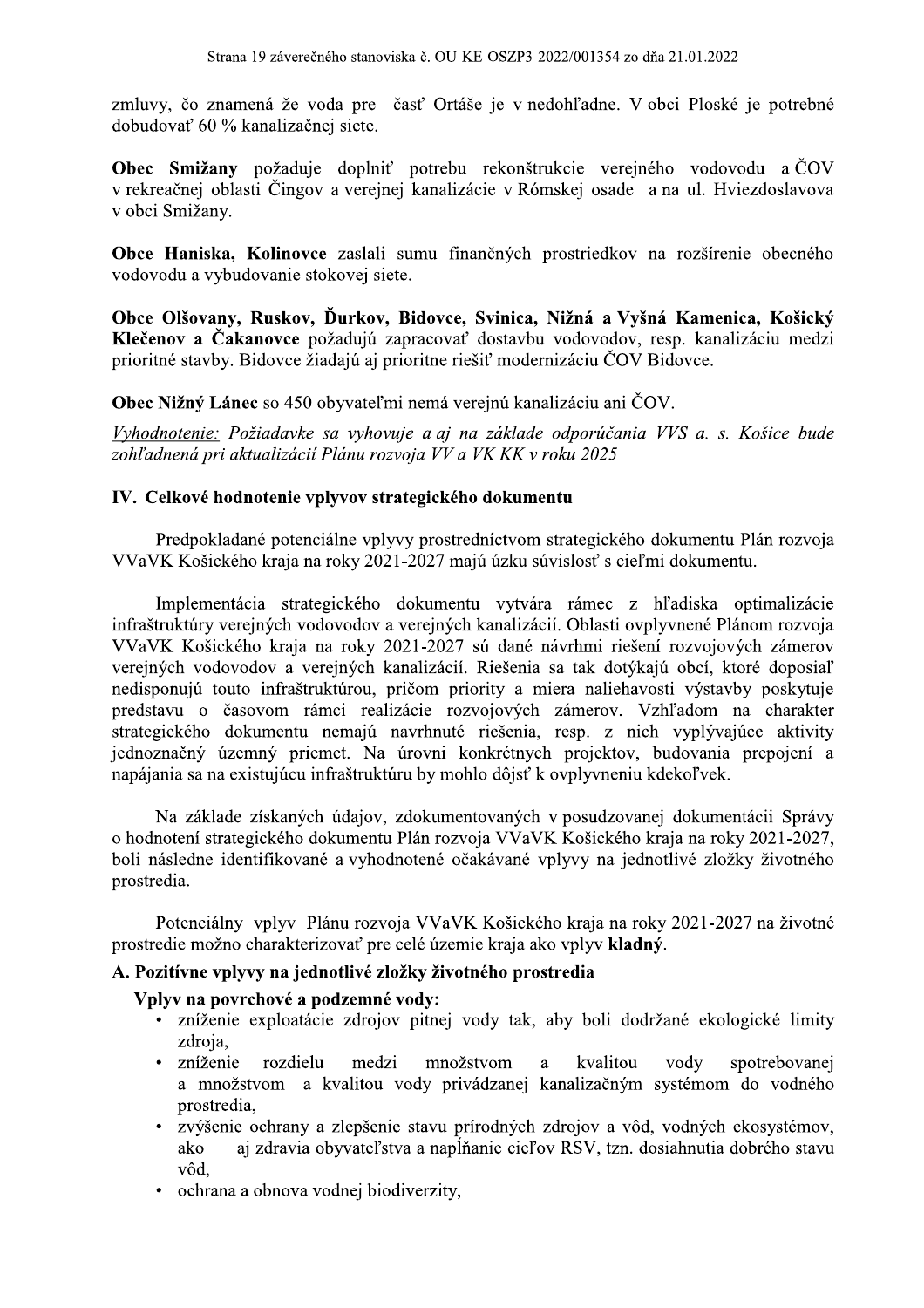- podpora ekosystémov viazaných na vodu,
- eliminovanie negatívny vplyvov znečistenia na kvalitu vodných zdrojov, kvalitu povrchových a podzemných vôd a najmä na zdravie ľudí,
- príspevok k ochrane významných zdrojov pitnej vody, minerálnych a liečivých vôd pred  $\bullet$ možnosťou ich kontaminácie.

## Vplyv na horninové prostredie:

- · minimalizácia vplyvov komunálnych odpadových vôd na rastúci trend znečistenia kvartérnych sedimentov nížinných oblastí.
- vplyv na úroveň kvality znečistenia horninového prostredia a pôd.

## Vplyv na obyvateľstvo:

- · zlepšenie kvality života,
- · ochrana ľudského zdravia,
- · podpora trvalo udržateľného rozvoja,
- rozvoj regiónov,
- zvýšenie sanitácie sídelných aglomerácií a regiónov.

## B. Negatívne vplyvy strategického dokumentu

Negatívne vplyvy sa budú uplatňovať len počas realizácie konkrétnych stavieb verejných vodovodov a verejných kanalizácií. Negatívne vplyvy budú spočívať v:

- · zásahu do pôdy a jej dočasný záber,
- · nutnom výrube lesných porastov,
- · likvidácii rastlinnej pokrývky a biotopov s vplyvom na ne viazaných živočíchov,
- · znečisťovanie ovzdušia a nárast emisií hluku stavebnými mechanizmami,
- produkcia stavebných odpadov,
- zvýšenie intenzity dopravy v okolí staveniska (dopravné obmedzenia, narušenie pohody a kvality života).

Všetky tieto vplyvy budú mať dočasný charakter, po realizácii verejných vodovodov a verejných kanalizácii bude môcť byť zabratá pôda opätovne využívaná v súlade s požiadavkami všeobecne záväzných právnych predpisov. Pôda bude môcť byť rekultivovaná a rastlinný porast bude obnovený.

Všetky negatívne vplyvy priamo súvisiace s výstavbou po jej ukončení definitívne zaniknú.

### V. Celkové hodnotenie vplyvov strategického dokumentu na navrhované chránené vtáčie územia, územia európskeho významu alebo európsku sústavu chránených území (NATURA 2000)

Plán rozvoja verejných vodovodov a verejných kanalizácií pre roky 2021 - 2027 je rámcovým strategickým dokumentom, od ktorého sa formou investičných zámerov, budú realizovať návrhy na aktualizáciu a rozvoj VV a VK. Mnohé z týchto, na teraz bližšie nešpecifikovaných, budú mať alebo môžu mať samostatne alebo v kombinácii s iným plánom alebo projektom na toto územie, resp. na predmet jeho ochrany významný vplyv. Identifikácia je možná len na úrovni definovania obcí, v ktorých území sa nachádzajú územia európskej sústavy chránených území. Vplyvy na predmety ochrany tak nie je možné vyhodnotiť. Rozvojové zámery sú primárne smerované do urbárneho prostredia, avšak vyžadujú budovanie prepojení. Bez presnej lokalizácie a spôsobu technického riešenia nie je možné definovať druh vplyvu a významnosť vplyvu na predmet ochrany (a biotopy druhov európskeho významu).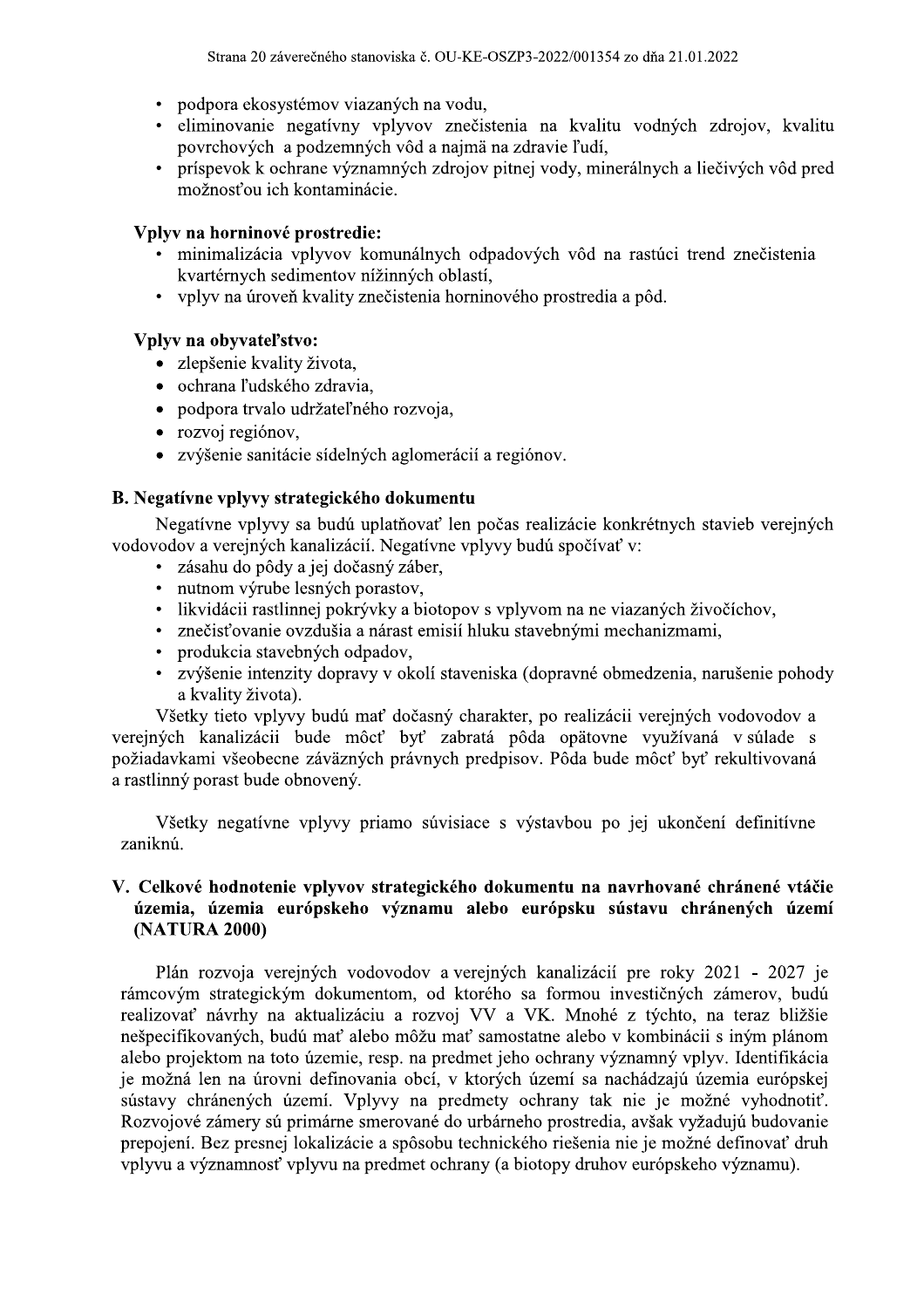V zmysle § 28 zákona o ochrane prírody a krajiny, akýkoľvek plán alebo projekt, ktorý môže mať pravdepodobne samostatne alebo v kombinácii s iným plánom alebo projektom na územie európskej sústavy chránených území významný vplyv, nemožno schváliť alebo povoliť, ak nebol predmetom primeraného hodnotenia vplyvov na územie európskej sústavy chránených území z hľadiska cieľov jeho ochrany a nebolo preukázané, že nebude mať nepriaznivý vplyv na integritu tohto územia z hľadiska cieľov jeho ochrany. Výsledok primeraného hodnotenia vplyvov je podkladom následného povoľovania.

V prípravnej, projektovej fáze, budú nároky kladené najmä na lokalizáciu technickej infraštruktúry a jej trasovanie. Pri implementácii rozvojových zámerov bude nevyhnutné rešpektovanie podmienok vyplývajúcich zo zákona č. 543/2002 Z. z. o ochrane prírody a krajiny v znení neskorších predpisov (ďalej len "zákon"). V zmysle § 28 zákona, potenciálny vplyv každej navrhovanej činnosti, navrhovaného plánu alebo projektu, ktorý by mohol mať významný dopad na lokality v sústave Natura 2000, musí prejsť procesom primeraného posúdenia, a to ešte pred samotným povolením činnosti. Výsledok primeraného posúdenia je podkladom následného povoľovania.

#### VI. Závery

#### 1. Výsledok procesu posudzovania (odporúčanie, neodporúčanie)

Posudzovanie vplyvov strategického dokumentu Plán rozvoja VVaVK Košického kraja na roky 2021-2027 sa uskutočnilo v zmysle zákona č. 24/2006 Z. z.

V rámci posudzovania strategického dokumentu boli dodržané všetky procesné kroky. Odborná a laická verejnosť bola priebežne v zmysle zákona č. 24/2006 Z. z. informovaná o správe o hodnotení strategického dokumentu a mala možnosť sa k predloženému dokumentu vyjadriť.

V procese posudzovania boli identifikované a hodnotené všetky potenciálne vplyvy strategického dokumentu na životné prostredie a boli navrhnuté opatrenia na zmiernenie nepriaznivých vplyvov na životné prostredie a zdravie obyvateľov.

Posúdenie vplyvov na životné prostredie nepreukázalo žiadne závažné negatívne vplyvy na životné prostredie záujmového územia, na kvalitu života a zdravie obyvateľstva dotknutého posudzovanými strategickými dokumentmi.

Navrhované strategické materiály majú významné pozitívne vplyvy na zdravie obyvateľov a životné prostredie, najmä na vodnú zložku a horninové prostredie.

Na základe uvedených skutočností, berúc do úvahy stanoviská účastníkov procesu posudzovania, záverov z verejného prerokovania správy o hodnotení a odborného posudku

## odporúča sa prijať návrh strategického dokumentu

## Plán rozvoja verejných vodovodov a verejných kanalizácií pre územie Košického kraja na roky 2021-2027

za splnenia podmienok uvedených v kap. VI.3.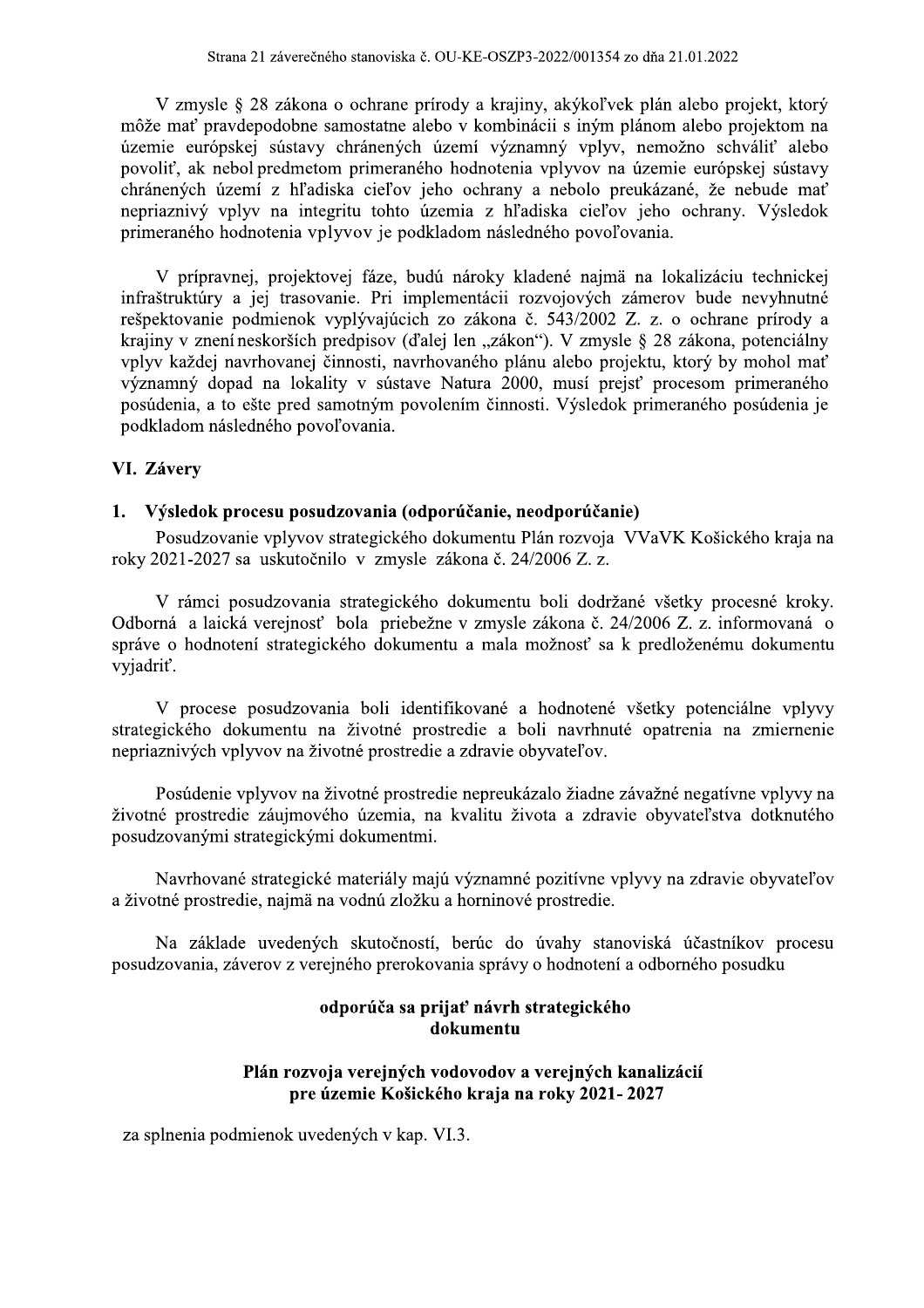## 2. Odporúčaný variant

Predložený strategický materiál Plán rozvoja VVaVK Košického kraja na roky 2021-2027 nebol riešený vo variantoch.

Príslušný orgán odporúča schváliť predložený strategický materiál vo variante, ktorý bol navrhovaný v správe o hodnotení, doplnený o relevantné pripomienky, predložené počas procesu posudzovania.

## 3. Odporúčané podmienky

## Opatrenia na riešenie situácie zásobovania obyvateľstva vodou z verejných zdrojov:

- Realizovať výstavbu verejných vodovodov v obciach, ktorých obyvatelia sú zásobovaní pitnou vodou z domových studní, v ktorých kvalita vody nevyhovuje požiadavkám vyhl. č.  $154/2004$  Z. z.
- Vybudovať verejné vodovody v dosahu existujúcich prívodov vody a tam, kde je k dispozícii zdroj kvalitnej pitnej vody s dostatočnou výdatnosťou.
- Zvýšiť podiel napojenia občanov na VV v okresoch Gelnica a Košice okolie.

## Opatrenia na riešenie rozvoja verejných kanalizácií:

- Prednostné budovanie kanalizácií v sídlach ležiacich v ochranných pásmach využívaných vodných zdrojov pitnej vody a v ochranných pásmach minerálnych a liečivých vôd.
- Výstavba ČOV v sídlach, v ktorých je vybudovaná kanalizačná sieť.
- Kanalizačné systémy budovať komplexne, t. j. vrátane ČOV.
- Zavádzať nové prvky pri výstavbe kanalizácií a technológie čistenia odpadových vôd.
- · Z hľadiska veľkosti sídiel je potrebné u tých, ktorých počet obyvateľov stúpol nad 2000 demografický vývoj, zaradiť do Plánu rozvoja verejných EO a majú vzostupný vodovodov a kanalizácií KK, aby sa im venovala náležitá pozornosť a bolo im umožnené začleniť sa do štátom pripravovaných nástrojov pre plnenie cieľov v oblasti ochrany vôd.

## Opatrenia, ktoré vyplynuli z požiadaviek dotknutých orgánov:

- A. Pripomienky, ktoré je potrebné zahrnúť do aktualizácie strategického dokumentu Plánu rozvoja VVaVK Košického kraja na roky 2021-2027
	- 1. V strategickom dokumente zohľadniť relevantné pripomienky formálneho charakteru vyplývajúce zo stanovísk uplatnených v rámci procesu posudzovania strategického dokumentu.
	- 2. Vypracovať prehľad rozostavaných VV a VK menších obcí s vyčíslením potrebných finančných prostriedkov na ich dokončenie.
	- 3. Pri koncipovaní rozvoja VK na území Košického kraja dôraznejšie presadzovať centralizovaný systém odkanalizovania riešených lokalít s ukončením kanalizácie v ústrednej ČOV a zamedziť ďalšiemu rozširovaniu živelnej výstavby malých domových ČOV.
- B. Všeobecné pripomienky, ktoré je potrebné zohľadniť pri príprave stavieb verejných vodovodov, verejných kanalizácií a ČOV
	- · V prípade, že budú práce realizované na území so stanovenými ochrannými pásmami (OP) povrchových vodárenských zdrojov žiadame, aby všetky činnosti a aktivity boli vykonávané v súlade s platnými rozhodnutiami o určení OP príslušných vodárenských zdrojov a platnou legislatívou v oblasti ochrany kvality vôd.
	- V zmysle § 49 zák. č. 364/2004 Z. z. o vodách v znení neskorších predpisov (ďalej len "vodný zákon"), všetky objekty a potrubia vodovodnej a kanalizačnej siete je potrebné umiestniť v dostatočnej vzdialenosti od brehovej čiary vodných tokov tak, aby bol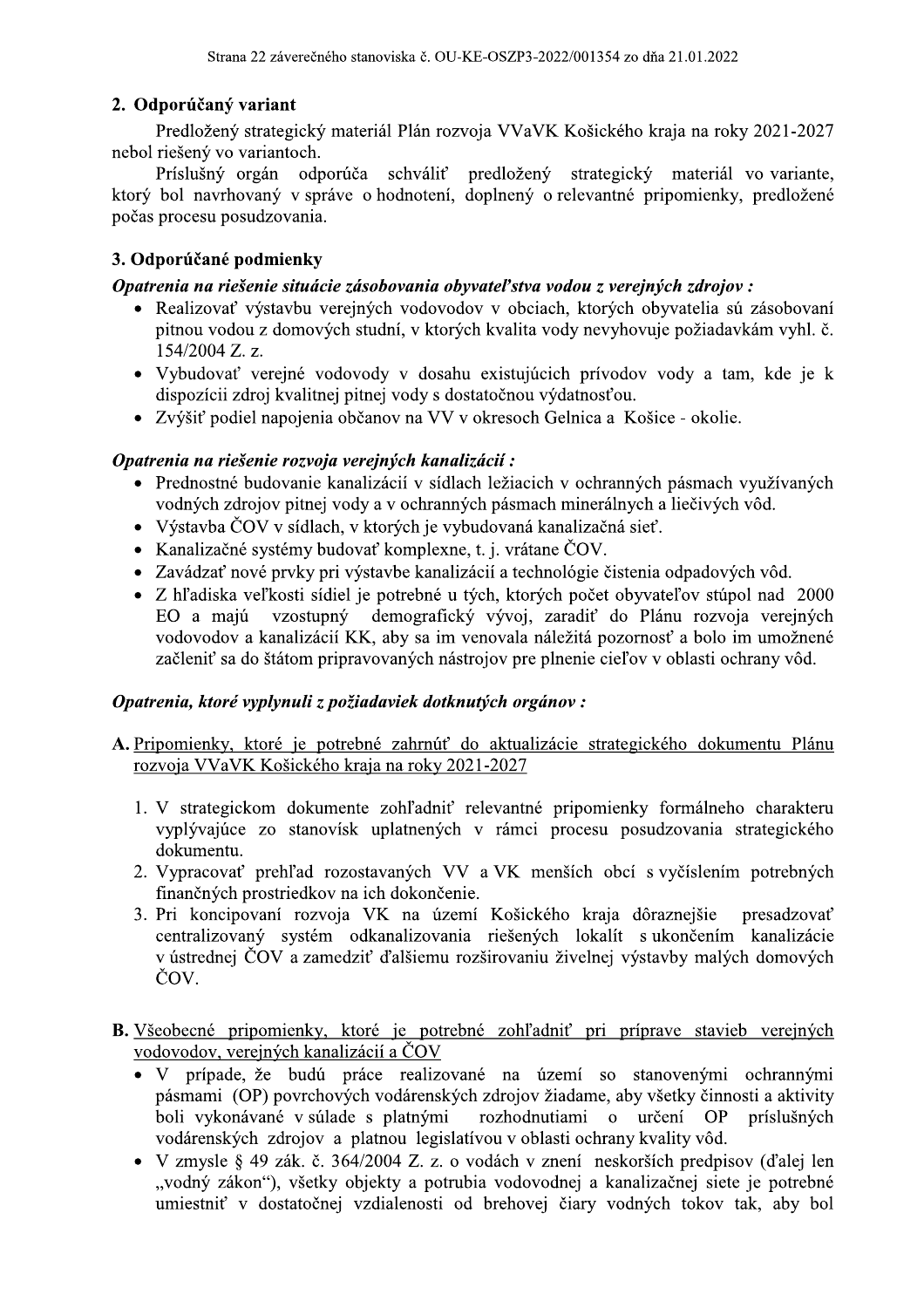zachovaný voľný manipulačný pás pre potreby správcu toku. V prípade vodohospodársky významných tokov vo vzdialenosti min. 10,0 m od brehovej čiary a pri drobných vodných tokoch min. 5,0 m od brehovej čiary. Pri ochrannej hrádzi vodného toku min. 10,0 m od vzdušnej a návodnej päty hrádze.

- V zmysle § 47 vodného zákona je potrebné vodovodné a kanalizačné potrubia uložené v  $\bullet$ inundačnom území vodných tokov a v miestach ich križovaní s tokmi zabezpečiť pred škodlivými účinkami vôd, splaveninami a ľadom a dbať o ich riadnu údržbu a statickú bezpečnosť.
- Rešpektovať pobrežné pozemky v zmysle § 49 vodného zákona.  $\bullet$
- Rešpektovať ochranné pásma vodných tokov podľa STN 752102.
- · Zabezpečiť ochranu inundačných území, zamedziť v nich výstavbu v zmysle § 20 ods. 5 zákona č. 7/2010 Z. z. o ochrane pred povodňami.
- Zabezpečiť zodpovedajúcu úroveň odvádzania a čistenia komunálnych vôd z aglomerácií.
- Zabezpečiť primeranú úroveň čistenia kom. a splaškových odpadových vôd tak, aby bola zabezpečená požadovaná miera ochrany recipienta.
- Zabezpečiť realizáciu opatrení pre zmiernenie negatívneho vplyvu odľahčovaní a odvádzaní vôd z povrchového odtoku do ekosystému recipienta.
- Vylúčiť vypúšťanie čistiarenského kalu a obsahu žúmp do povrchových a podzemných vôd.
- Vylúčiť prekročenie limitných hodnôt znečistenia určených pre vypúšťanie odpadových vôd z verejnej kanalizácie a ohrozenie kvalitatívnych cieľov.
- Prerokovať plánovanú výstavbu vodovodov a kanalizácií v Košickom kraji ak sa bude dotýkať ciest I. triedy alebo bude činnosť vykonávaná v OP ciest I. triedy, t. j. min 50 m od osi vozovky, kedy je povinnosťou požiadať v zmysle § 11 cestného zákona o výnimku z OP. Cestným správnym orgánom v zmysle cestného zákona ciest II. a III. tried je príslušný Okresný úrad Košice, odbor CDaPK.
- Pri križovaní ciest II. a III. triedy sa vykávajú stavebné činnosti kolmo na os cesty  $\bullet$ bezvýkopovou technológiou - pretláčaním v chráničke v zmysle STN 73 6005, vo väčšej miere bez narušenia cestného telesa a výkopové techniky sú prísne monitorované správcom ciest.

## C. Odporúčania na prepracovanie, dopracovanie, úpravu návrhu strategického dokumentu

Z dôvodu rámcového charakteru strategického dokumentu, ktorý nemá záväzný charakter na úrovni stavebného zákona, ale odporúčací charakter a z dôvodu, že investičné aktivity budú podrobované z hľadiska možnosti realizácie posudzovaniu podľa relevantných všeobecne záväzných predpisov alebo jednotlivých rozhodnutí dotknutých orgánov, sa opatrenia pre Plán rozvoja VVaVK Košického kraja na roky 2021-2027 nad rámec definovaných formálnych a všeobecných odporúčaní nenavrhujú.

## D. Odôvodnenie záverečného stanoviska z posúdenia strategického dokumentu

Návrh strategického dokumentu bol spracovaný na základe všetkých dostupných materiálov a poznatkov o predpokladanom vývoji potrieb v zásobovaní obyvateľstva a hospodárstva pitnou vodou a odkanalizovaní. Vychádza z odborných poznatkov a analýz, ktoré boli v strategickom dokumente rozpracované, rešpektujúc nadradenú územnoplánovaciu dokumentáciu VÚC Košického kraja a štatistické údaje. Na vypracovanie strategického dokumentu boli ďalej použité: odborná literatúra, dostupné údaje vodárenských spoločností, Slovenského hydrometeorologického ústavu, Slovenského vodohospodárskeho podniku š. p., ako aj mapové podklady.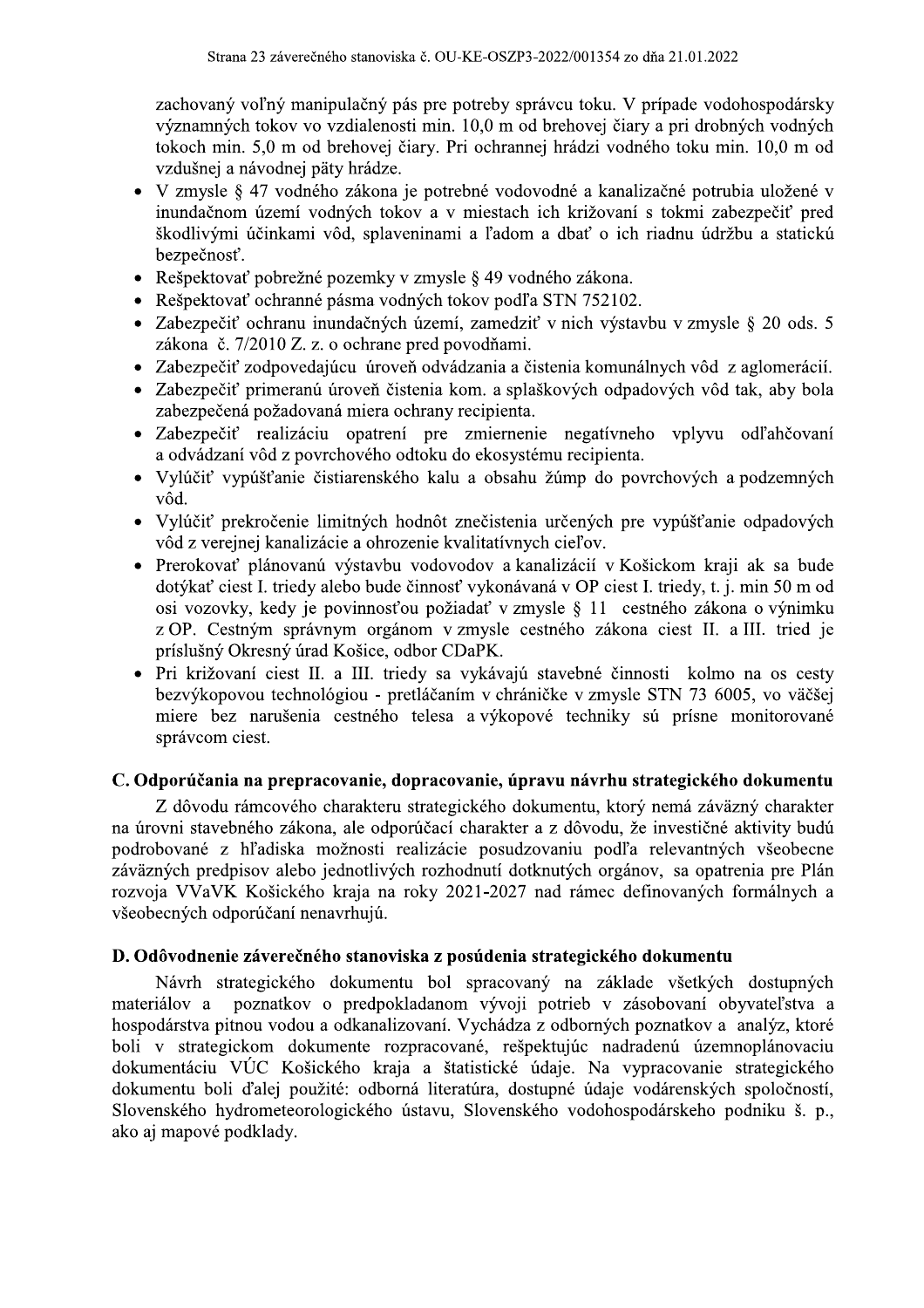Strategický dokument koncepčne rieši zlepšenie životného prostredia v oblasti kvality vôd, vodných ekosystémov a ekosystémov na vodu viazaných, čím sa zvýši aj kvalita života pre obyvateľstvo v zmysle udržateľného rozvoja územia Košického kraja.

Toto záverečné stanovisko bolo vypracované podľa § 14 zákona č. 24/2006 Z. z. na základe celkového výsledku procesu posudzovania vplyvov strategického dokumentu Plán rozvoja VVaVK Košického kraja na roky 2021-2027 na životné prostredie vykonaného podľa zákona č. 24/2006 Z. z. pri ktorom sa zvážil stav využitia územia a únosnosť prírodného prostredia, význam očakávaných vplyvov strategického dokumentu na životné prostredie, chránené územia a zdravie obyvateľstva z hľadiska ich pravdepodobnosti, rozsahu a trvania, so zameraním najmä na súlad s ostatnými strategickými dokumentmi na národnej, regionálnej a lokálnej úrovni, úroveň spracovania oznámenia o strategickom dokumente, určený rozsah hodnotenia, úroveň spracovania správy o hodnotení, samotného návrhu strategického dokumentu Plán rozvoja verejných vodovodov a verejných kanalizácií pre územie Košického kraja na roky 2021- 2027, po zohľadnení predložených stanovísk, výsledku verejného prerokovania, záverov odborného posudku a za súčasného stavu poznania.

Pri hodnotení podkladov a vypracovaní tohto záverečného stanoviska sa postupovalo podľa príslušných ustanovení zákona č. 24/2006 Z. z. Pri posudzovaní boli zvažované možné negatívne vplyvy navrhovaného strategického dokumentu na životné prostredie a zdravie obyvateľstva a predpokladaná účinnosť navrhovaných opatrení pre oblasť vodného hospodárstva Košického kraja.

Doručené stanoviská obsahovali najmä požiadavky na doplnenie údajov do návrhu Plánu rozvoja VVaVK Košického kraja na roky 2021-2027.

Správa o hodnotení strategického dokumentu, ako aj posudok odborne spôsobilej osoby preukázali, že priame i nepriame vplyvy strategického dokumentu na životné prostredie budú prevažne pozitívne. Z hľadiska synergických a kumulatívnych vplyvov prevažujú očakávané pozitívne vplyvy nad vplyvmi negatívnymi.

Predpokladané vplyvy strategického dokumentu životné prostredie na sú predovšetkým v kapitole IV. Základné údaje o predpokladaných vplyvoch hodnotené strategického dokumentu vrátane zdravia. Predpokladané potenciálne vplyvy strategického dokumentu Plánu rozvoja VVaVK Košického kraja na roky 2021-2027 majú úzku súvislosť s cieľmi dokumentu - dosiahnuť rozvoj obecnej infraštruktúry, resp. zvýšenie úrovne sanitácie, komfortu bývania a životnej úrovne obyvateľstva a zároveň má za cieľ zvýšiť ochranu a zlepšenie stavu prírodných zdrojov vôd, vodných ekosystémov, ako aj zdravia ľudí.

Na základe hodnotenia očakávaných pozitívnych a negatívnych vplyvov posudzovaného strategického dokumentu Správa o hodnotení poskytuje dostatok informácií pre získanie prehľadu o vplyve strategického dokumentu na životné prostredie. Nerealizovanie strategického by mohlo znamenať stagnáciu a zhoršovanie trendov a zároveň aj neplnenie dokumentu záväzkov vyplývajúcich z cieľov národných strategických dokumentov a tiež neplnení záväzkov, ktoré pre Slovenskú republiku vyplývajú z právnych predpisov EÚ.

Z výsledku posudzovania vplyvov na životné prostredie vyplynulo, že Plán rozvoja VVaVK Košického kraja na roky 2021-2027 vo variante, ktorý bol posudzovaný, je prijateľný z hľadiska celkových (negatívnych i pozitívnych) vplyvov na životné prostredie.

Ako prechodný - dočasný negatívny vplyv realizácie Plánu rozvoja VVaVK Košického kraja na roky 2021-2027 na životné prostredie bude vplyv počas výstavby vodovodnej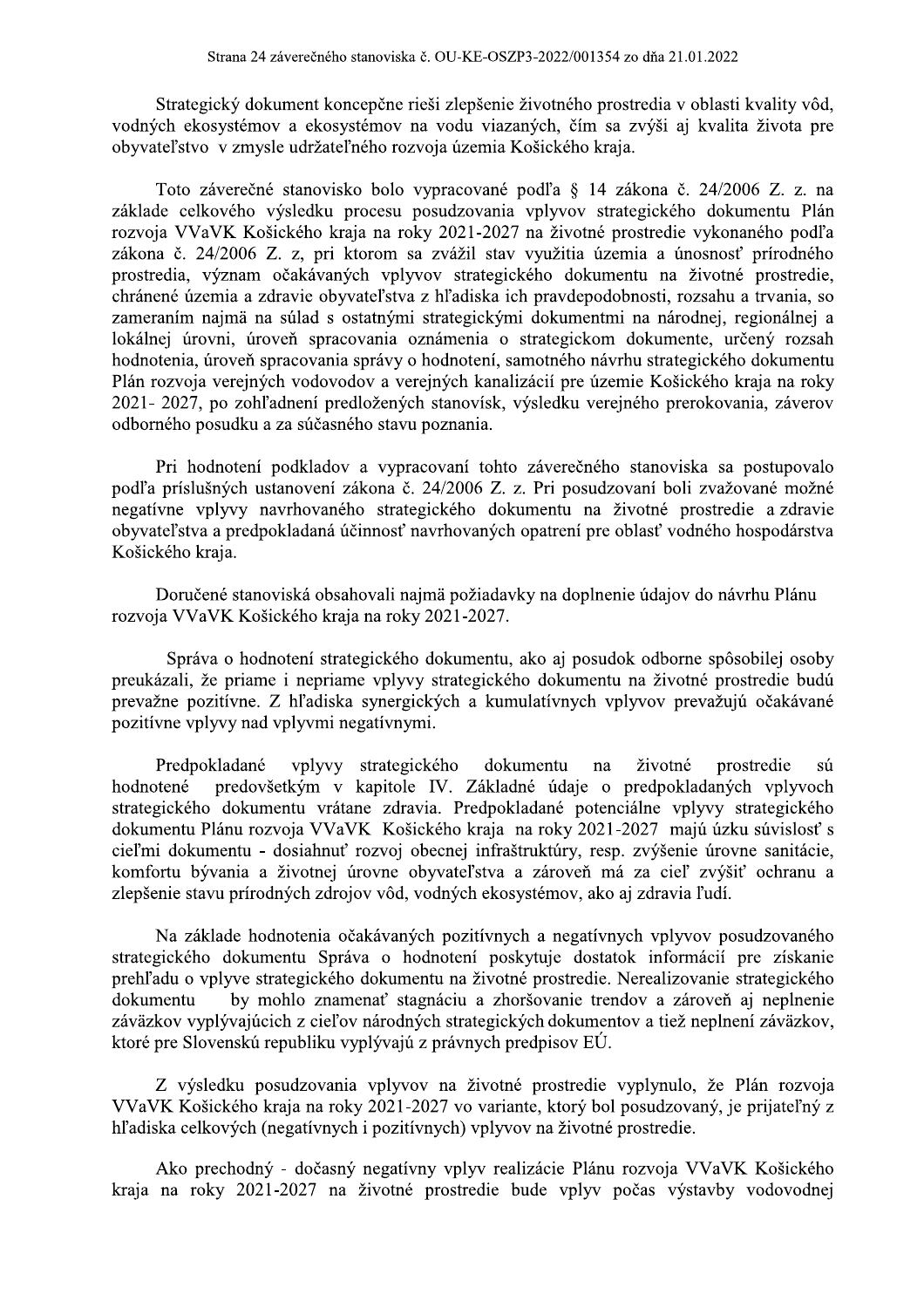infraštruktúry na konkrétne oblasti, pri ktorom môže dôjsť k potenciálnemu stretu záujmov, ktoré predstavujú na jednej strane ochranu prírody a krajiny, na strane druhej hospodársku činnosť.

Kladné záverečné stanovisko odôvodňujeme skutočnosťou, že proces posudzovania vplyvu strategického dokumentu nepreukázal žiadne významnejšie či dlhodobé negatívne ovplyvnenia životného prostredia a zdravia obyvateľov, naopak, jeho realizácia bude prinášať celý rad trvalých pozitívnych vplyvov a to nielen na vodnú zložku prírodného prostredia a na horninové prostredie, ale aj na zdravie všetkých dotknutých obyvateľov.

Záverečné stanovisko bolo vypracované podľa prílohy č. 6 zákona č. 24/2006 Z. z., na základe odborného posudku podľa požiadaviek zákona č. 24/2006 Z. z., jeho príloh a všetkých dostupných podkladov, pričom zohľadňuje pripomienky a požiadavky uvedené v doručených stanoviskách.

#### E. Návrh monitoringu

Podľa ustanovení § 16 ods. 1 zákona č. 24/2006 Z. z. je Ministerstvo vnútra Slovenskej republiky, Okresný úrad Košice, Odbor starostlivosti o životné prostredie, ako obstarávateľ strategického dokumentu Plán rozvoja VVaVK Košického kraja na roky 2021-2027 povinný zabezpečiť sledovanie a vyhodnocovanie vplyvov schváleného strategického dokumentu na životné prostredie.

Sledovanie a vyhodnocovanie vplyvov strategického dokumentu na životné prostredie spočíva podľa § 16 ods. 2 zákona č. 24/2006 Z. z. o posudzovaní vplyvov v:

- systematickom sledovaní a vyhodnocovaní jeho vplyvov;
- vo vyhodnocovaní jeho účinnosti:
- v zabezpečení odborného porovnania predpokladaných vplyvov uvedených v správe hodnotení so skutočným stavom;

Podľa § 16 ods. 3 zákona č. 24/2006 Z. z. ak obstarávateľ zistí, že skutočné vplyvy strategického dokumentu na životné prostredie posudzovaného podľa zákona sú horšie, ako sa uvádza v správe o hodnotení strategického dokumentu, je povinný zabezpečiť opatrenia na ich zmiernenie a zároveň zabezpečiť zmenu, doplnenie, prípadne prepracovanie strategického dokumentu.

Podľa § 16 ods. 4 zákona č. 24/2006 Z. z. je obstarávateľ a rezortný orgán povinní bezodkladne oznámiť príslušnému orgánu informácie o výsledkoch sledovania <sub>a</sub> vyhodnocovania vplyvov strategického dokumentu na životné prostredie, ako aj o zabezpečení povinností sledovania a vyhodnocovania vplyvov strategického dokumentu na životné prostredie v elektronickej podobe alebo v listinnej podobe.

F. Vyhlásenie sumarizujúce, ako boli začlenené úvahy o environmentálnych aspektoch do strategického dokumentu, ako bola zohľadnená správa o hodnotení strategického dokumentu, ako boli zohľadnené stanoviská verejnosti k správe o hodnotení strategické výsledky uskutočnených konzultácii, dôvody výber dokumentu, schváleného strategického dokumentu v porovnaní s inými prijateľnými variantmi a informácia o opatreniach, o ktorých sa rozhodlo v súvislosti s monitoringom

Pri tvorbe Plánu rozvoja VVaVK Košického kraja na roky 2021-2027 boli brané do úvahy koncepčné a strategické východiská, ako aj uplatnené environmentálne, technické, technologické a ekonomické kritériá, a taktiež vyhodnotenie pokroku v rozvoji VV a VK za predchádzajúce obdobie. Podkladom pre návrh strategického dokumentu bola analýza súčasného stavu zásobovania pitnou vodou, analýza súčasného stavu v odvádzaní a čistení odpadových vôd, analýza súčasných environmentálnych problémov.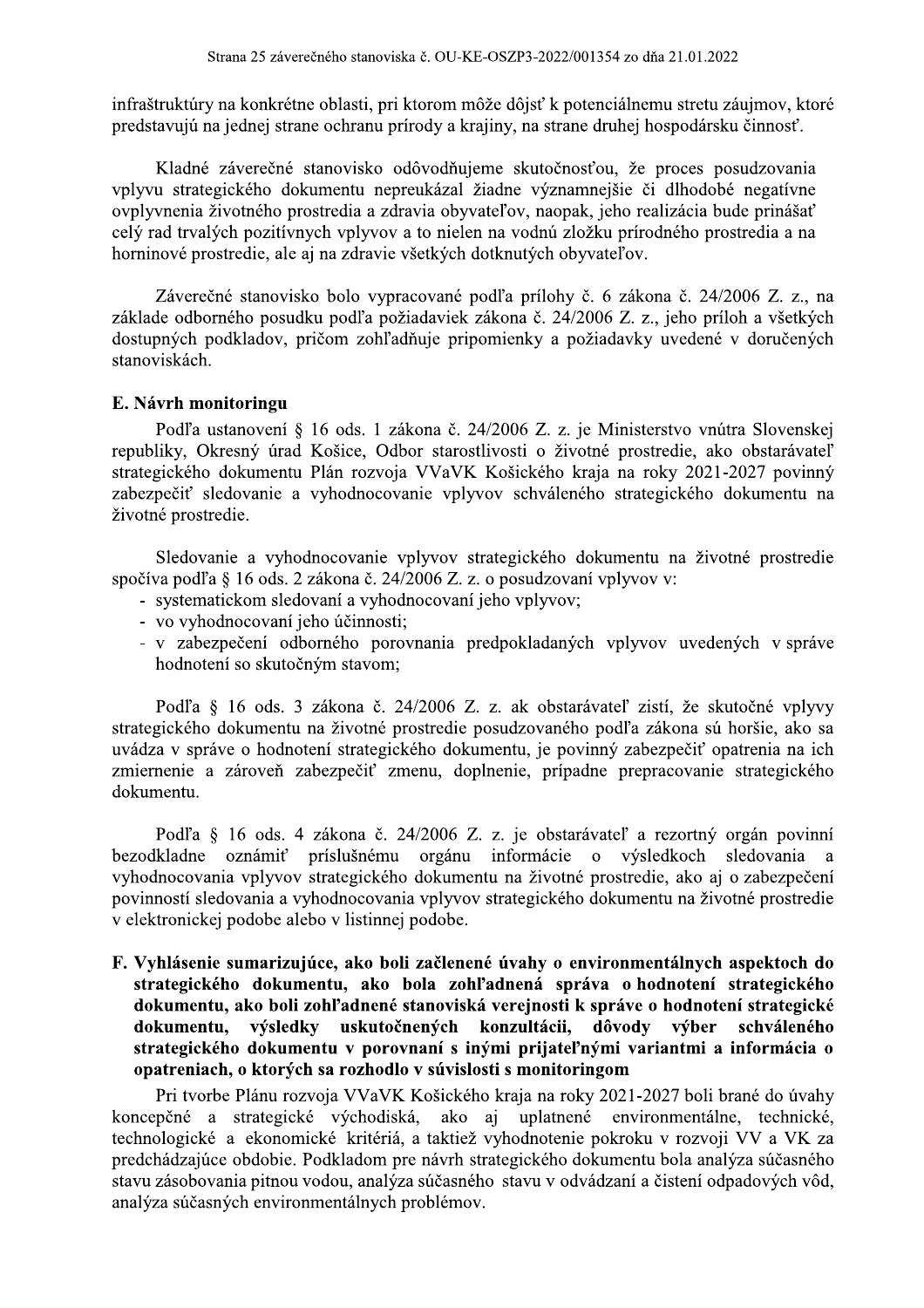Návrh strategického dokumentu Plán rozvoja VVaVK Košického kraja na roky 2021-2027 bol vypracovaný v jednom variantnom riešení.

Následné strategické environmentálne posudzovanie v Správe o hodnotení strategického dokumentu vyhodnotilo jeho vplyvy na životné prostredie a zdravie obyvateľstva. Detailnejšie boli vyhodnotené aspekty relevantné z hľadiska charakteru strategického dokumentu, a to: vplyvy na povrchové a podzemné vody, zdravie ľudí, environmentálne, obzvlášť dôležité oblasti aspekty zmeny klímy a interakcia s environmentálnymi záťažami.

Posudzovanie vplyvov malo za cieľ zabezpečiť, aby environmentálne vplyvy vyplývajúce z prijatia alebo zo schválenia strategického dokumentu a jeho následného zavedenia do praxe boli zohľadnené počas jeho prípravy a zapracované do dokumentu, aj po jeho schválení, prípadne zohľadnené v rámci aktualizácie. Dôležitým výstupom Správy o hodnotení sú odporúčania na úpravu návrhu strategického dokumentu, ktoré sú uvedené v časti VI.3 tohto záverečného stanoviska.

Vyhodnotenie environmentálnej prijateľnosti, únosnosti a zraniteľnosti prostredia, rizík spojených s konkrétnymi investičnými zámermi bude predmetom posudzovania vplvvov navrhovaných činností v zmysle zákona č. 24/2006 Z. z.

V procese posudzovania strategického dokumentu nebola zaznamenaná žiadna verejná konzultácia podľa § 63 zákona č. 24/2006 Z. z.

Z procesu posudzovania vyplynulo že navrhovaný variant na základe komplexného posúdenia vplyvov činnosti na životné prostredie z pohľadu strategického dokumentu je environmentálne prijateľný a realizovateľný.

Implementácia strategického dokumentu bude monitorovaná v zmysle kritérií uvedených v časti VI.6 tohto záverečného stanoviska.

## G. Informácia pre schvaľujúci orgán a dotknutú verejnosť pri posudzovaní vplyvov strategických dokumentov

Podľa § 6a ods. 1 zákona č. 24/2006 Z. z. je dotknutá verejnosť pri posudzovaní vplyvov strategických dokumentov verejnosť, ktorá má záujem alebo môže mať záujem o prípravu strategických dokumentov pred ich schválením.

Medzi dotknutú verejnosť pri posudzovaní vplyvov strategických dokumentov patrí:

- a) fyzická osoba staršia ako 18 rokov.
- b) právnická osoba,
- c) občianska iniciatíva podľa odseku 3.

Podľa § 6a ods. 5 zákona č. 24/2006 Z. z. má dotknutá verejnosť pri posudzovaní vplyvov strategických dokumentov právo zúčastniť sa prípravy a posudzovania vplyvov strategického dokumentu, a to až do schválenia strategického dokumentu, vrátane práva podať písomné stanovisko podľa § 6 ods. 6, § 8 ods. 8, § 12 ods. 2 zákona č. 24/2006 Z. z., účasti na konzultáciách a verejnom prerokovaní strategického dokumentu.

V procese posudzovania vplyvov strategického dokumentu Plán rozvoja **VVaVK** Košického kraja na roky 2021-2027 zaujala stanovisko nasledovná verejnosť:

- · Združenie domových samospráv, P. O. Box 218, 850 00 Bratislava Petržalka
- · Ing. Vladimír Bučko, Školská 299/35, 076 33 Slovenské Nové mesto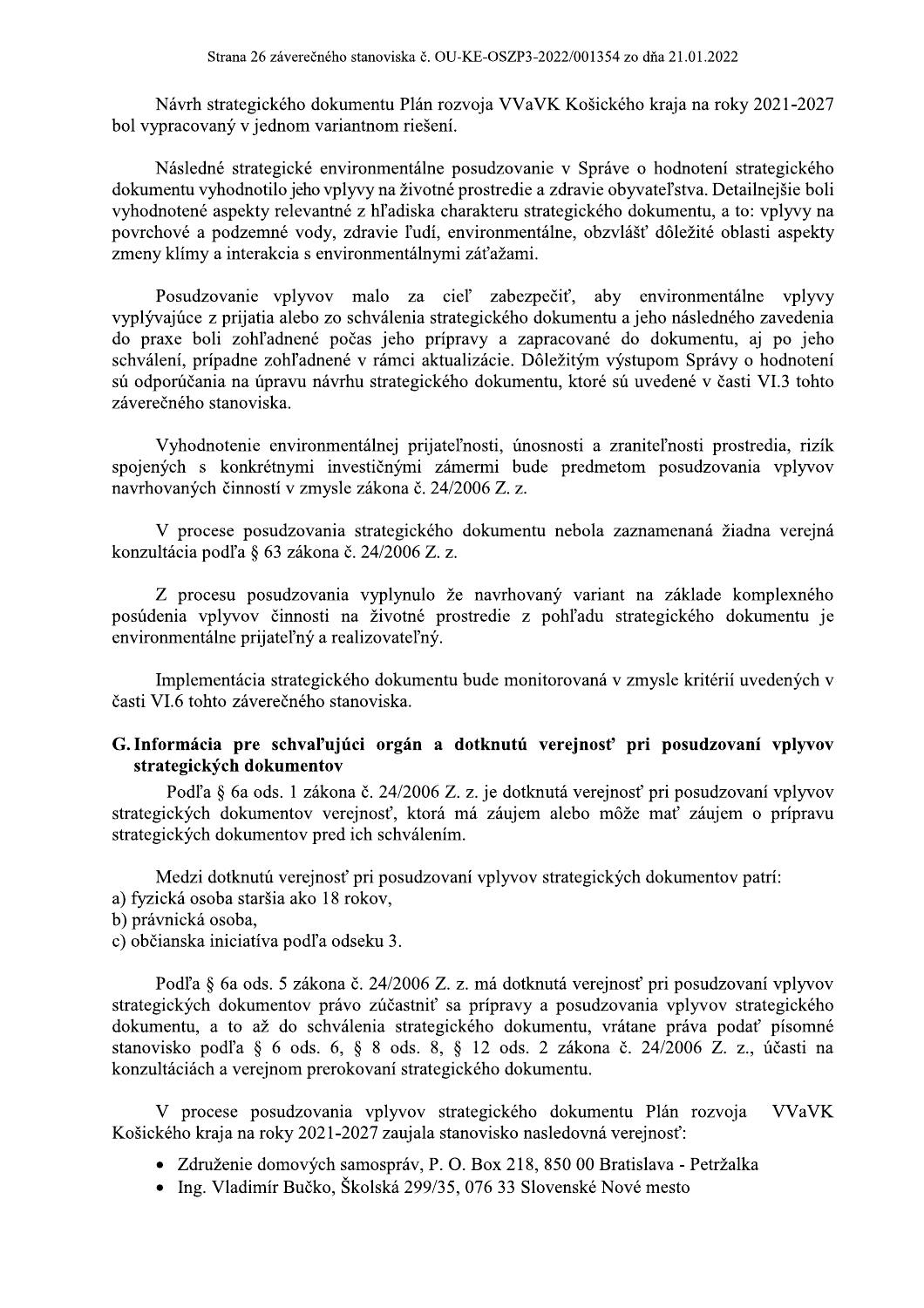V zmysle § 15 ods. 2 zákona č. 24/2006 Z. z. schvaľujúci orgán nemôže bez záverečného stanoviska z posúdenia strategického dokumentu schváliť strategický dokument, ktorý je predmetom posudzovania. Schvaľujúci orgán je povinný vziať do úvahy výsledky účasti verejnosti, a to najmä stanoviská verejnosti, výsledky konzultácií a verejného prerokovania s verejnosťou, vznesené pripomienky verejnosti.

## VII. POTVRDENIE SPRÁVNOSTI ÚDAJOV

#### 1. Spracovatelia záverečného stanoviska

Okresný úrad Košice Odbor starostlivosti o životné prostredie Komenského 52, 041 26 Košice Ing. Petronela Sedláková

v súčinnosti s

Úradom verejného zdravotníctva Slovenskej republiky Trnavská cesta 52, 826 45 Bratislava Mgr. RNDr. MUDr. Ján Mikas, PhD. Hlavný hygienik Slovenskej republiky

na základe odborného posudku, ktorý vypracovala Ing. Jarmila Kočišová

## 2. Potvrdenie správnosti údajov podpisom oprávneného zástupcu príslušného orgánu, pečiatka

Okresný úrad Košice Odbor starostlivosti o životné prostredie Komenského 52, 041 26 Košice JUDr. Henrieta Halászová vedúca odboru

#### 3. Miesto a dátum vydania záverečného stanoviska

V Košiciach dňa 21.01.2022

#### Poučenie

Posudzovanie vplyvov strategického dokumentu podľa zákona o posudzovaní vplyvov sa nevykonáva podľa zákona č. 71/1967 Zb. o správnom konaní (správny poriadok) v znení neskorších predpisov a preto sa voči nemu nemožno odvolať. Toto záverečné stanovisko možno preskúmať súdom podľa zákona č. 162/2015 Z. z. Správny súdny poriadok v znení neskorších predpisov.

Doručí sa (elektronicky)

#### Obstarávateľ

 $1<sub>1</sub>$ Okresný úrad Košice, odbor starostlivosti o životné prostredie, oddelenie štátnej správy vôd a vybraných zložiek životného prostredia kraja, Komenského 52, 040 01 Košice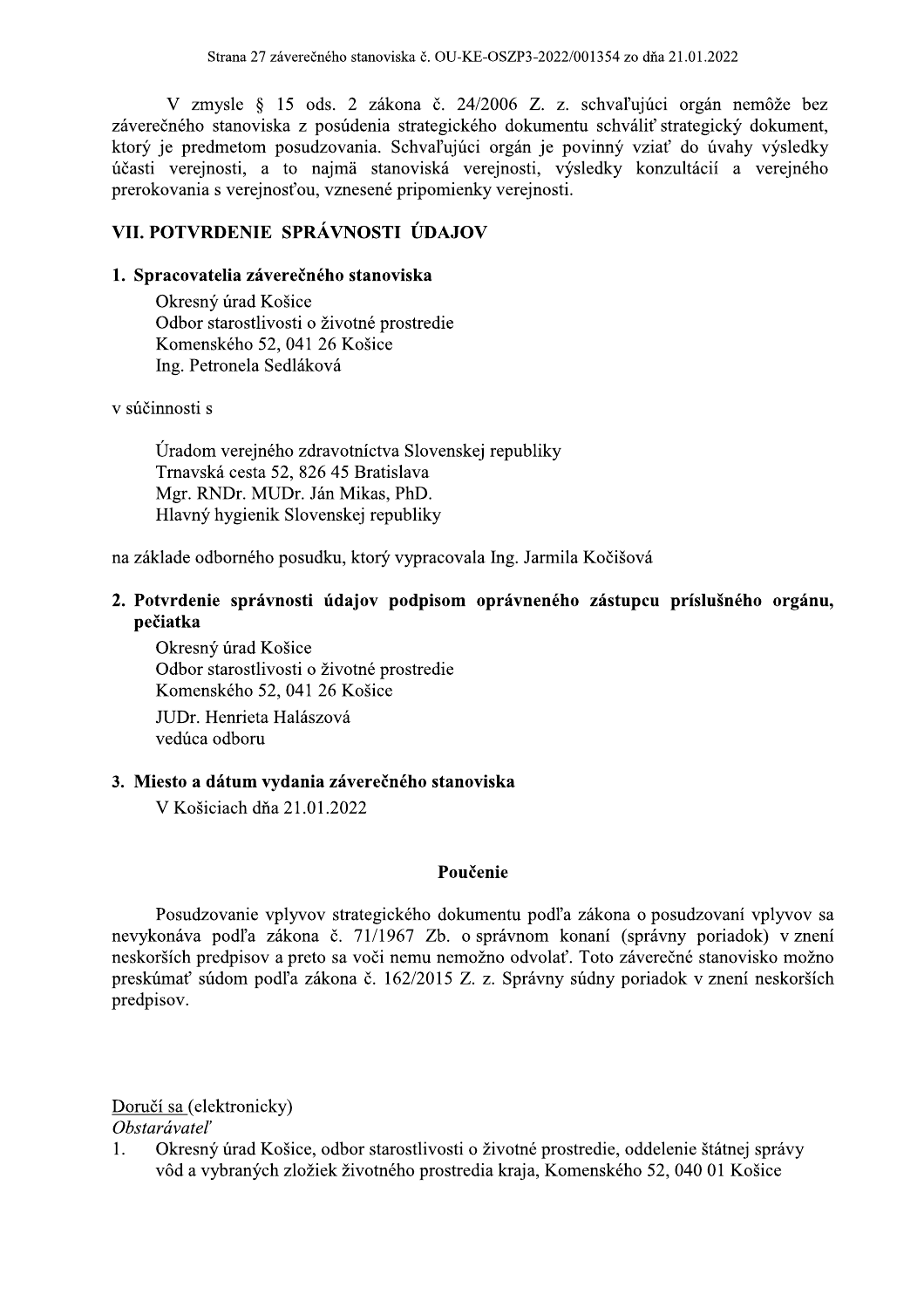## Dotknutá verejnosť

- Združenie domových samospráv, P.O.BOX 218, 850 00 Bratislava Petržalka 1.
- $2.$ Ing. Vladimír Bučko, Školská 299/35, 076 33 Slovenské Nové Mesto

## Schvaľujúci orgán

Ministerstvo životného prostredia SR, Námestie Ľ. Štúra 1, 812 35 Bratislava 1.

## Dotknuté orgány

- Ministerstvo vnútra Slovenskej republiky, Pribinova 2, 812 72 Bratislava 1.
- Ministerstvo životného prostredia SR, Námestie Ľ. Štúra 1, 812 35 Bratislava  $2.$
- Košický samosprávny kraj, Námestie Maratónu mieru 1, 040 01 Košice  $3.$
- 4. Združenie miest a obcí Slovenska, Bezručova 9, 811 09 Bratislava
- Okresný úrad Košice okolie, Hroncova 13, 041 70 Košice 5.
	- odbor cestnej dopravy a pozemných komunikácií
	- odbor starostlivosti o životné prostredie
	- odbor pozemkový a lesný
- Okresný úrad Michalovce 6.
	- odbor cestnej dopravy a pozemných komunikácií, Námestie slobody 1, 071 01 Michalovce
	- odbor starostlivosti o životné prostredie, Námestie slobody 1, 071 01 Michalovce
	- odbor pozemkový a lesný, Sama Chalupku 18, 071 01 Michalovce
	- 7. Okresný úrad Rožňava
	- odbor cestnej dopravy a pozemných komunikácií, Janka Kráľa 1, 048 01 Rožňava
	- odbor starostlivosti o životné prostredie, Ernesta Rótha 30, 048 01 Rožňava
	- odbor pozemkový a lesný, Ernesta Rótha 30, 048 01 Rožňava
- Okresný úrad Sobrance 8.
	- odbor starostlivosti o životné prostredie, Tyršova 12, 073 01 Sobrance
- Okresný úrad Spišská Nová Ves, Štefánikovo nám. 5, 052 01 Spišská Nová Ves 9.
	- odbor cestnej dopravy a pozemných komunikácií,
	- odbor starostlivosti o životné prostredie
	- odbor pozemkový a lesný
- 10. Okresný úrad Trebišov

- odbor cestnej dopravy a pozemných komunikácií, M. R. Štefánika 1161/184, 075 01 Trebišov

- odbor starostlivosti o životné prostredie, M. R. Štefánika 32, 075 01 Trebišov
- odbor pozemkový a lesný, Námestie mieru 804, 075 01 Trebišov
- 11. Okresný úrad Gelnica, Hlavná 1, 056 01 Gelnica
	- odbor starostlivosti o životné prostredie
- 12. Okresný úrad Košice (v sídle kraja)
	- odbor výstavby a bytovej politiky, Komenského 52, 041 26 Košice
	- odbor opravných prostriedkov, pozemkový referát, Komenského 52, 041 26 Košice
	- odbor cestnej dopravy a pozemných komunikácií, Komenského 52, 041 26 Košice
	- odbor starostlivosti o životné prostredie, Komenského 52, 041 26 Košice
	- odbor pozemkový a lesný, Zádielska 1, 040 78 Košice
- 13. Okresný úrad Košice
	- odbor starostlivosti o životné prostredie, Komenského 52, 041 26 Košice
- 14. Okresný úrad Prešov (v sídle kraja), Námestie mieru 3, 080 01 Prešov
	- odbor výstavby a bytovej politiky
	- odbor opravných prostriedkov, pozemkový referát
	- odbor cestnej dopravy a pozemných komunikácií
	- odbor starostlivosti o životné prostredie
	- odbor pozemkový a lesný